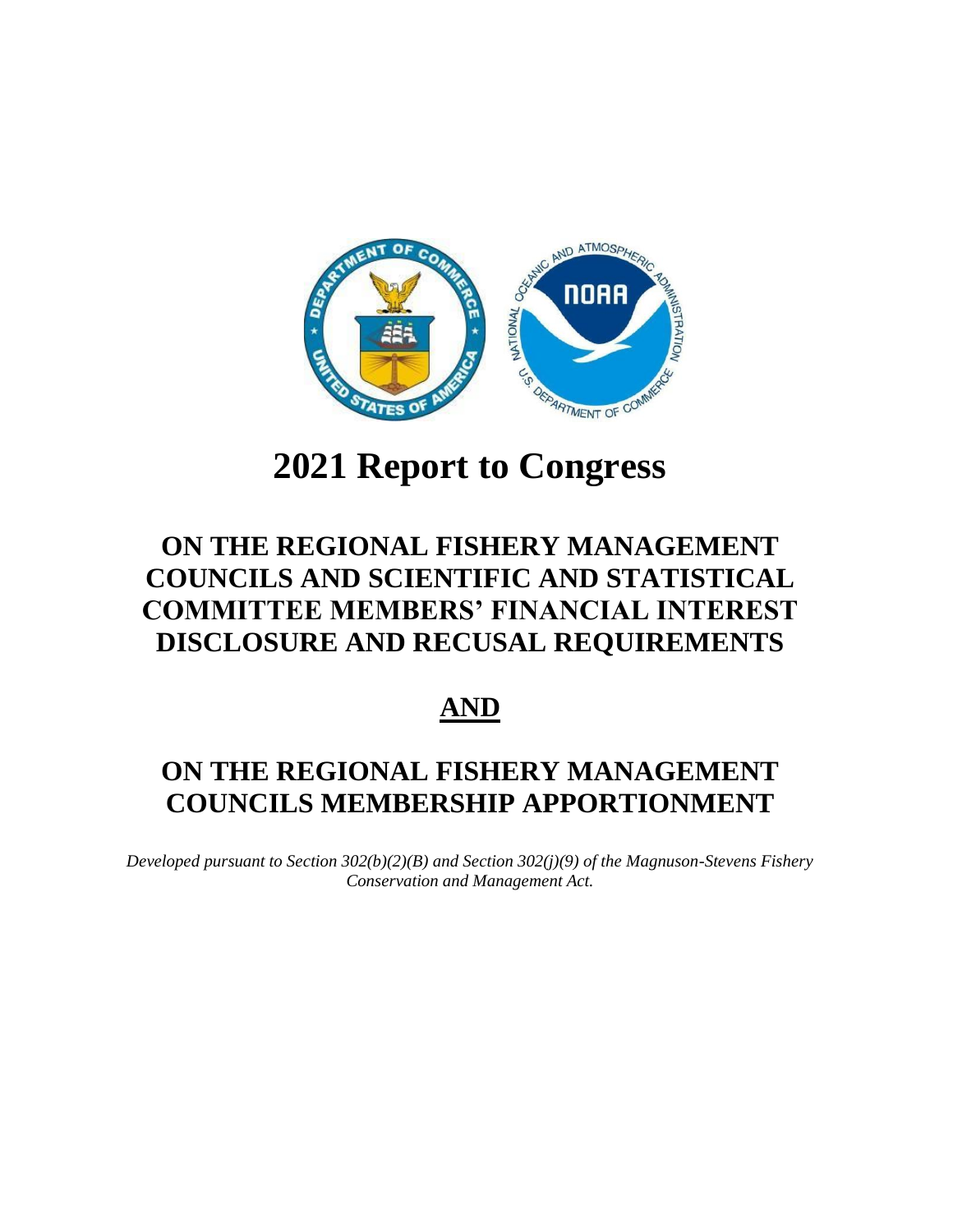## Table of Contents

| PART I: DISCLOSURE OF FINANCIAL INTEREST AND RECUSAL REQUIREMENTS2      |
|-------------------------------------------------------------------------|
|                                                                         |
| C. ACTIONS TAKEN ON THE DISCLOSURE OF FINANCIAL INTERESTS AND RECUSALS4 |
| C.1                                                                     |
| C.2                                                                     |
|                                                                         |
|                                                                         |
|                                                                         |
|                                                                         |
| TABLE 1: CURRENT APPOINTED COUNCIL MEMBERS SORTED NUMERICALLY BY        |
| TABLE 2: COUNCIL MEMBER TERMS EXPIRING AUGUST 10, 2022 GROUPED BY       |
| TABLE 3: COUNCIL MEMBER TERMS EXPIRING AUGUST 10, 2022 GROUPED BY       |
| G. SECRETARY'S 2021 APPOINTMENTS AND REPORT RECOMMENDATIONS12           |
|                                                                         |
|                                                                         |
|                                                                         |
|                                                                         |
|                                                                         |
|                                                                         |
|                                                                         |
|                                                                         |
|                                                                         |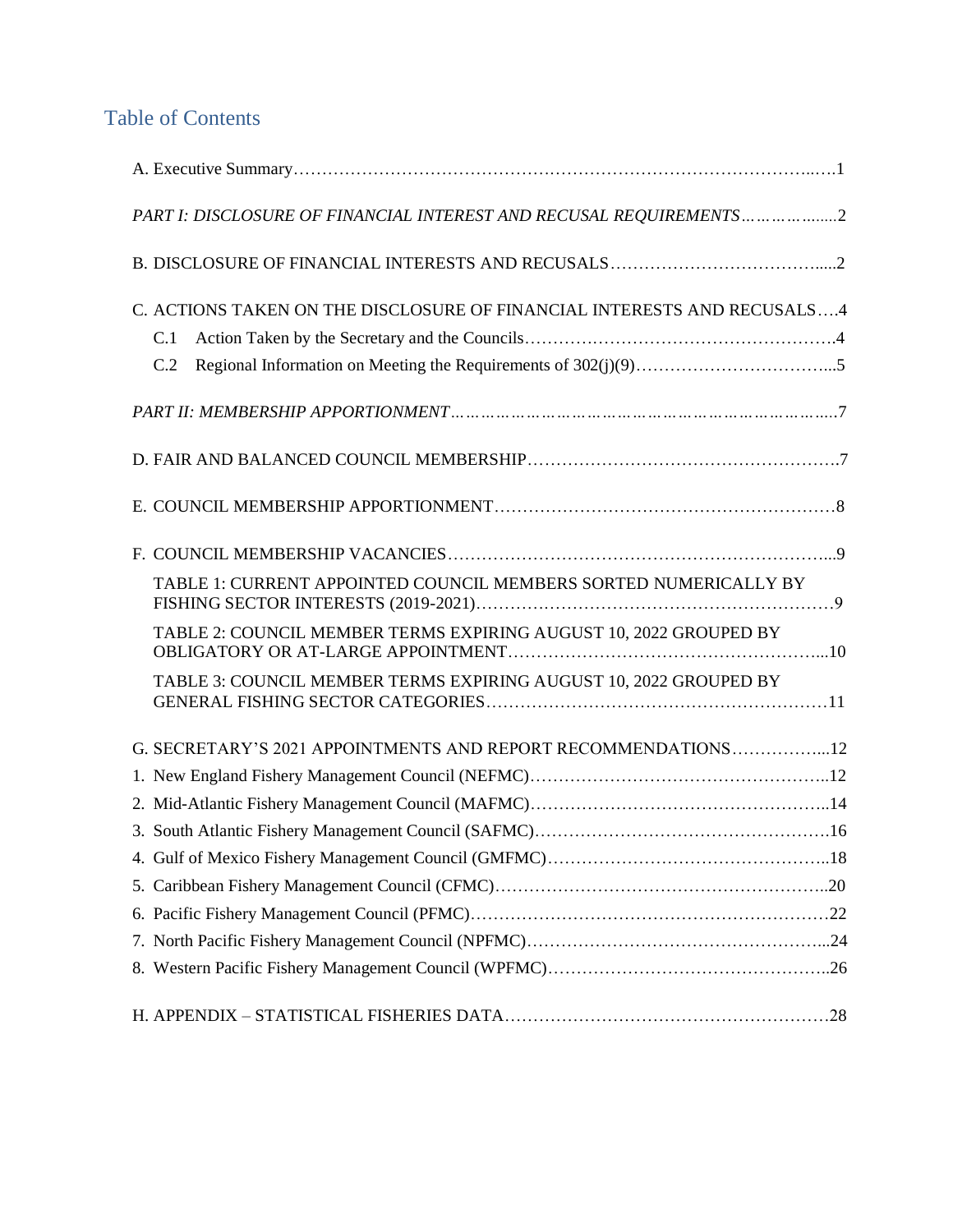#### **A. Executive Summary**

This report combines the reporting requirements of Section 302(b)(2)(B) and Section 302(j)(9) of the Magnuson-Stevens Fishery Conservation and Management Act (MSA) into a single comprehensive report on the activities of the Regional Fishery Management Councils (Councils) and their Scientific and Statistical Committees (SSCs). This report: (1) assesses the efforts and actions taken by the Secretary of Commerce (Secretary) and the Councils in 2021 to implement the disclosure of financial interest and recusal requirements of the MSA and (2) assesses the annual apportionment of Council membership.

Section 302(j)(9) of the MSA requires the Secretary to submit an annual report to Congress on actions taken by the Secretary and the Councils to implement the disclosure of financial interest and recusal requirements of the MSA, including identifying any conflict-of-interest problems with respect to the Councils and SSCs, and recommendations for addressing any such problems. In order to improve recusal determination processes, as described in Part I, Section C, the National Oceanic and Atmospheric Administration National Marine Fisheries Service (NOAA Fisheries) updated the relevant policy directive and procedures on financial disclosures and recusal determinations to align with the final rule published in the *Federal Register* (85 FR 56177) on September 11, 2020.

Section 302(b)(2)(B) requires the Secretary to report annually to Congress on actions taken to achieve, to the extent practicable, a "fair and balanced apportionment, on a rotating or other basis, of the active participants (or their representatives) in the commercial and recreational fisheries under the jurisdiction of [each Regional Fishery Management] Council."

The MSA established eight Councils: New England (NEFMC), Mid-Atlantic (MAFMC), South Atlantic (SAFMC), Gulf of Mexico (GMFMC), Caribbean (CFMC), Pacific (PFMC), North Pacific (NPFMC), and Western Pacific (WPFMC). Councils prepare and submit fishery management plans (FMPs) to the Secretary for fisheries under Council authority that require conservation and management, and any amendments necessary to manage the fisheries consistent with the MSA and other applicable law.

The voting members of each Council include the principal state official (or the official's designee) with marine fishery management responsibility and expertise in each constituent state, who is designated by the governor; the Regional Administrator of NOAA Fisheries for the geographic area concerned (or the Regional Administrator's designee); and members required to be appointed by the Secretary in accordance with Sections 302(b)(2) and (b)(5) of the MSA. Non-voting members include representation from the U.S. Coast Guard, U.S. Fish and Wildlife Service, U.S. Department of State, and the three interstate Marine Fisheries Commissions.

Each Council is required to establish and appoint members to an SSC to provide the Councils ongoing scientific advice for fishery management decisions. This includes recommendations for acceptable biological catch, preventing overfishing, maximum sustainable yield, and achieving rebuilding targets along with reports on stock status and health, bycatch, habitat status, social and economic impacts of management measures, and the sustainability of fishing practices. Members of the SSCs are federal and state employees, academics, or independent experts with scientific or technical credentials and experience.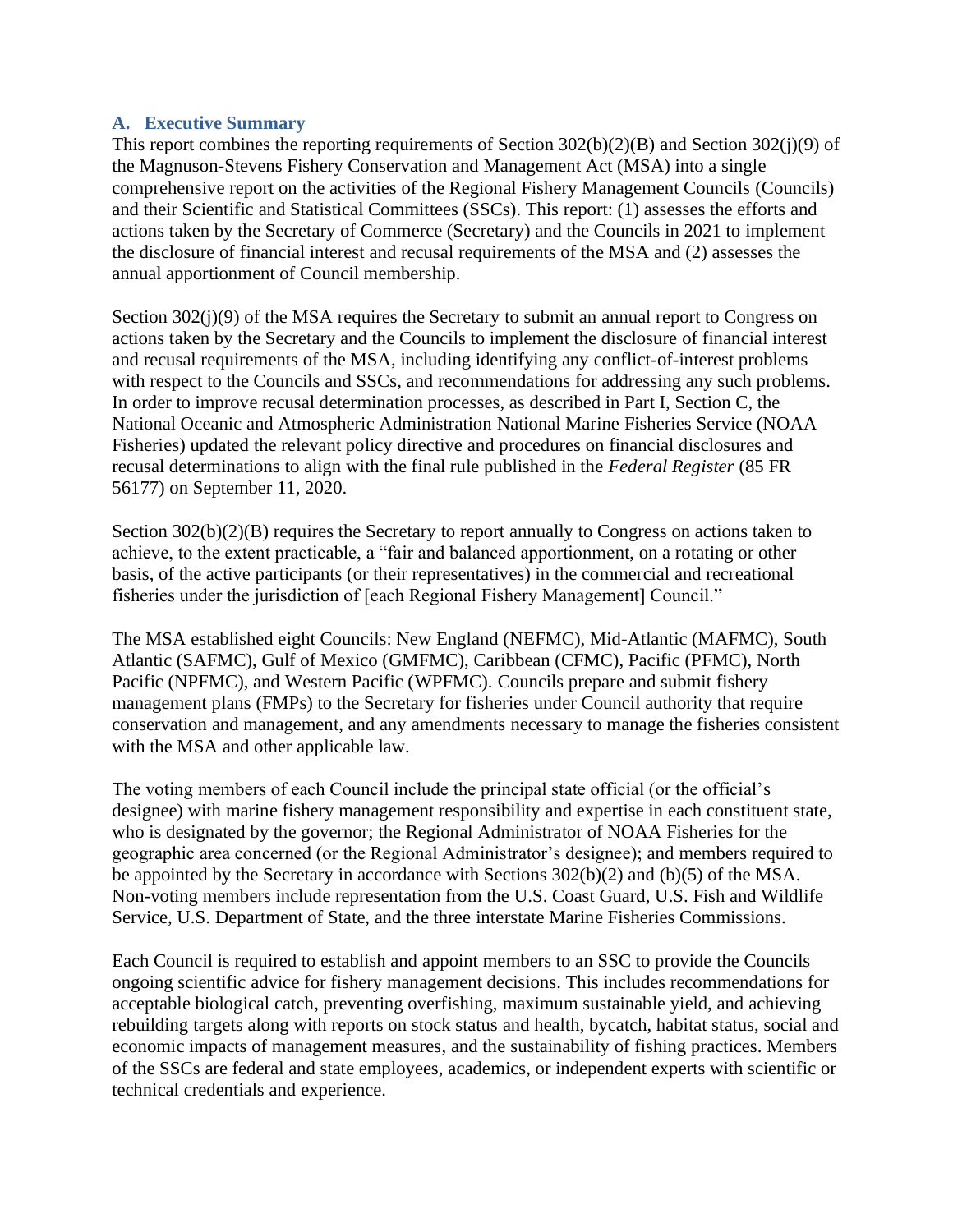### **B. DISCLOSURE OF FINANCIAL INTERESTS AND RECUSALS**

Council nominees, Council members, and members of SSCs must file a Statement of Financial Interests to fulfill the requirements of the MSA. This financial information must be disclosed on the NOAA Form 88-195, Statement of Financial Interests. It is unlawful for a Council member to knowingly and willfully fail to disclose, or to falsely disclose, any financial interest as required by the MSA, or to knowingly vote on a Council decision in violation of the MSA. See 50 CFR 600.325(i).

Section 302(j)(2) of the MSA requires "affected individuals"<sup>1</sup> (defined in Section 302(j)(1) of the MSA) to disclose any financial interest held by the individual, the spouse, minor child, or business partner of that individual; and any organization (other than the Council) in which that individual is serving as an officer, director, trustee, partner, or employee in any harvesting, processing, lobbying, advocacy, or marketing activity that is being, or will be, undertaken within any fishery over which a Council has jurisdiction, or with respect to an individual or organization with a financial interest in such activity. "Financial interests" include stock, equity, or other ownership interests, or employment with any entity that engages in or that provides services to someone engaged in any harvesting, processing, lobbying, advocacy, or marketing activity. See 50 CFR 600.235(a) for defining financial interest.

An individual who is nominated by the governor of a state for appointment as a voting member of a Council—and before appointment by the Secretary—must file a Statement of Financial Interests form with the Assistant Administrator for Fisheries by April 15 or, if nominated after March 15, one month after nomination by the governor. An affected individual who is a voting member of a Council, appointed by the Secretary in accordance with Section 302(b)(2) or (b)(5), must file a Statement of Financial Interests with the Executive Director of the Council within 45 days of taking office, and must file an update with the Executive Director of the Council within 30 days of the time any such financial interest is acquired or substantially changed, and by February 1 of each year regardless of whether any information has changed.

Affected individuals must disclose any financial interests on NOAA Form 88-195, Statement of Financial Interests. This form is currently available at[:](https://www.fisheries.noaa.gov/national/partners/financial-disclosure-statements)

*<https://www.fisheries.noaa.gov/national/partners/financial-disclosure-statements>*.

\_\_\_\_\_\_\_\_\_\_\_\_\_\_\_\_\_\_\_\_\_\_\_

Guidance on reporting and filing procedures for complying with financial disclosure requirements can be found on that same webpage and at 50 CFR 600.235. The Executive Director of the Council provides copies of all Statements of Financial Interests to the NOAA Fisheries Regional Administrator, the regional attorney who advises the Council, and the NOAA Fisheries Office of Sustainable Fisheries. Statements of Financial Interests are posted on the Council website, made available for public inspection at the Council offices during reasonable hours, and kept on file by each Council and by the NOAA Fisheries Regional Office for use in reviewing determinations of whether a Council decision would have a significant and predictable effect on a financial interest under Section 302(j)(7).

 $1$  The term "affected individual" means an individual who is nominated for appointment or is appointed a voting member of a Council. "Affected individual" is also defined in NOAA regulations at 50 CFR 600.235.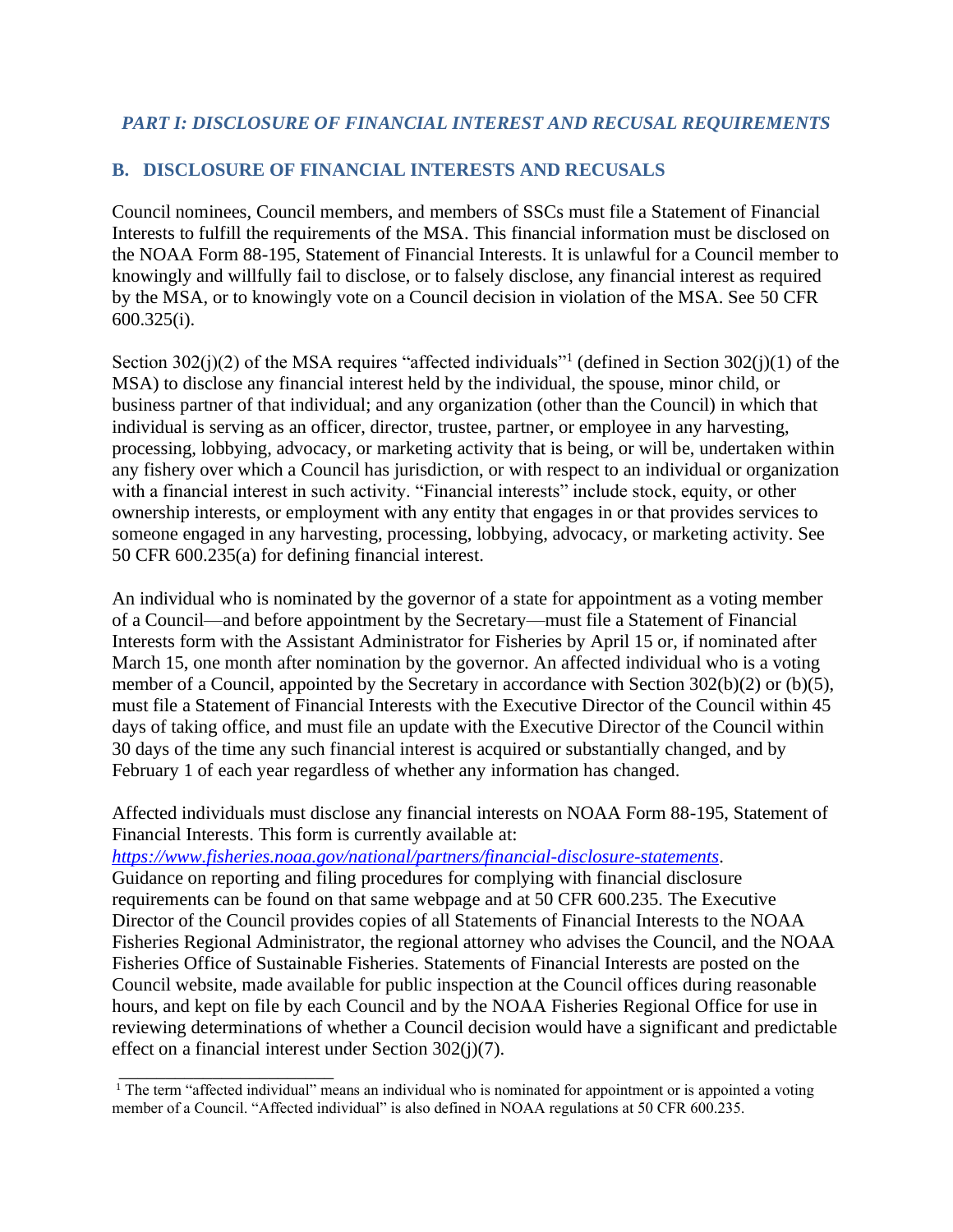In accordance with Section  $302(g)(1)$  of the MSA, an individual who is appointed to an SSC must file a Statement of Financial Interests with the Regional Administrator. The Regional Administrator shall maintain, on file, the Financial Interest Forms of all SSC members for at least 5 years after the expiration of that individual's term on the SSC. Councils may also keep a copy on file for their own purposes.

#### Voting Requirements and Financial Conflicts of Interest

An affected individual required to disclose a financial interest under 302(j)(2) of the MSA shall not vote on a Council decision that would have a "significant and predictable effect" on a financial interest disclosed on his or her Statement of Financial Interests. In accordance with Section 302(j)(7) of the MSA, a Council decision shall be considered to have a significant and predictable effect on a financial interest if there is a close causal link between the decision and an "expected and substantially disproportionate benefit" to the member's financial interest. In accordance with regulations at 50 CFR 600.235(c)(3), an "expected and substantially disproportionate benefit" means "a quantifiable positive or negative impact with regard to a matter likely to affect a fishery or sector of the fishery in which the affected individual has a significant interest," as indicated by:

(a) a greater than 10 percent interest in the total harvest or the sector of the fishery under consideration by the Council;

(b) a greater than 10 percent interest in the marketing or processing of the total harvest or the sector of the fishery under consideration by the Council; or

(c) full or partial ownership of more than 10 percent of the vessels using the same gear type within the fishery, or the sector of the fishery, under consideration by the Council.

Although an affected individual may not vote, they may participate in Council deliberations relating to the decision after notifying the Council of the voting recusal and identifying the financial interest that would be affected.

At the request of an affected individual, or at the initiative of an appropriate designated official, $2$ the designated official shall make a determination for the record as to whether a Council decision would have a "significant and predictable effect"<sup>3</sup> on a financial interest. Within 10 days,<sup>4</sup> any Council member may submit a written request to the Secretary to review any determination made. The review of the determination must be completed within 30 days. Any affected individual who does not vote on a Council decision in accordance with Section 302(j)(7) may state for the record how they would have voted.

\_\_\_\_\_\_\_\_\_\_\_\_\_\_\_\_\_\_\_\_\_\_\_

<sup>&</sup>lt;sup>2</sup>Designated official is a person with expertise in federal conflict-of-interest requirements who is designated by the Secretary, in consultation with the Council, to attend Council meetings and make determinations under paragraph 302(7)(B) of the MSA. In practice, this has been the NOAA regional attorney who advises the Council. <sup>3</sup> 50 CFR 600.235(f)

 $4\,50$  CFR 600.235(g)(1)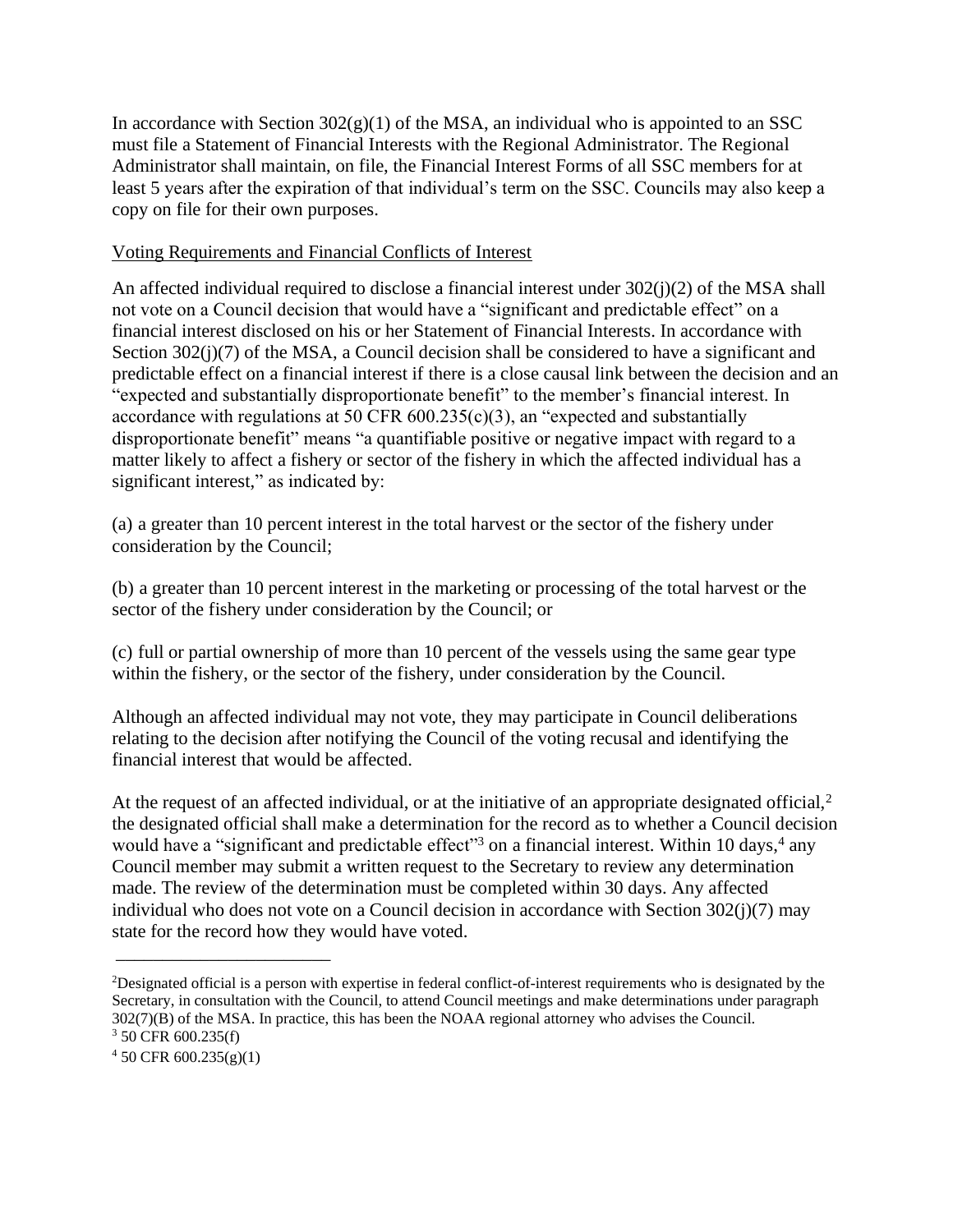Though considered an affected individual, a member of an SSC is not subject to the voting restrictions under the MSA. It is expected that SSC members maintain a high standard of conduct consistent with Department of Commerce ethics rules and Council procedures. Questions regarding conflict of interest requirements for SSC members should be addressed to the regional attorney who advises the Councils.

### **C. ACTIONS TAKEN ON THE DISCLOSURE OF FINANCIAL INTERESTS AND RECUSALS**

### **C.1 Action Taken by the Secretary and the Councils**

On September 11, 2020, NOAA Fisheries published a final rule (85 FR 56177) on Regional Fishery Management Council Members' Financial Disclosures and Voting Recusals in the *Federal Register* with changes to the regulations to better address disclosure of financial interests by, and voting recusal of, Council members appointed by the Secretary of Commerce. The regulatory changes outlined in the final rule provide guidance in three specific areas: (1) to ensure consistency and transparency in the calculation of a Council member's financial interests; (2) to determine whether a close causal link exists between a Council decision and a benefit to a Council member's financial interest; and (3) to establish regional procedures for preparing and issuing recusal determinations. Per the final rule, the agency applies the partial attribution principle for direct ownership regardless of an affected individual's percentage ownership in the company. The final rule also clarifies that an expected and substantially disproportionate benefit will be determined to exist if an affected individual has a significant financial interest in the fishery that is likely to be impacted by the Council decision. A close causal link means that "a Council decision would reasonably be expected to directly impact or affect the financial interests of an affected individual." The final rule on Regional Fishery Management Council Members' Financial Disclosures and Voting Recusals is available at:

*[https://www.fisheries.noaa.gov/action/final-rule-clarify-guidance-council-members-financial](https://www.fisheries.noaa.gov/action/final-rule-clarify-guidance-council-members-financial-disclosures-and-voting-recusals)[disclosures-and-voting-recusals.](https://www.fisheries.noaa.gov/action/final-rule-clarify-guidance-council-members-financial-disclosures-and-voting-recusals)*

In response to the final rule, NOAA Fisheries completed updates to the relevant policy and procedural directives to align with the final rule on Regional Fishery Management Council Members' Financial Disclosures and Voting Recusals. The purpose of these documents is to strengthen the policy guidance on the review of financial disclosures by appointed members of the Councils. These documents clarify the responsibilities of NOAA Fisheries, NOAA Office of General Counsel (GC), Regional GC Sections, and Councils relating to Council member financial disclosures, which are within those responsibilities established in implementing regulations (see 50 CFR 600.235). The directives establish a vetting process to review the completeness and accuracy of information in nominees' and members' disclosure forms. Separately from the process for submission and review of financial disclosures described above, NOAA Fisheries also provided a clarification of the process by which NOAA Fisheries, NOAA GC, and the Councils identify Council members' conflicts of interest within the procedural directive. The current NOAA Fisheries policy directive (01-116) on Fishery Management Council Financial Disclosure and procedural directive (01-116-01) on Procedures for Review of Fishery Management Council Financial Disclosures can be found at:

*[https://www.fisheries.noaa.gov/national/laws-and-policies/fisheries-management-](https://www.fisheries.noaa.gov/national/laws-and-policies/fisheries-management-policy-directives) [policy](https://www.fisheries.noaa.gov/national/laws-and-policies/fisheries-management-policy-directives)[directives](https://www.fisheries.noaa.gov/national/laws-and-policies/fisheries-management-policy-directives)*.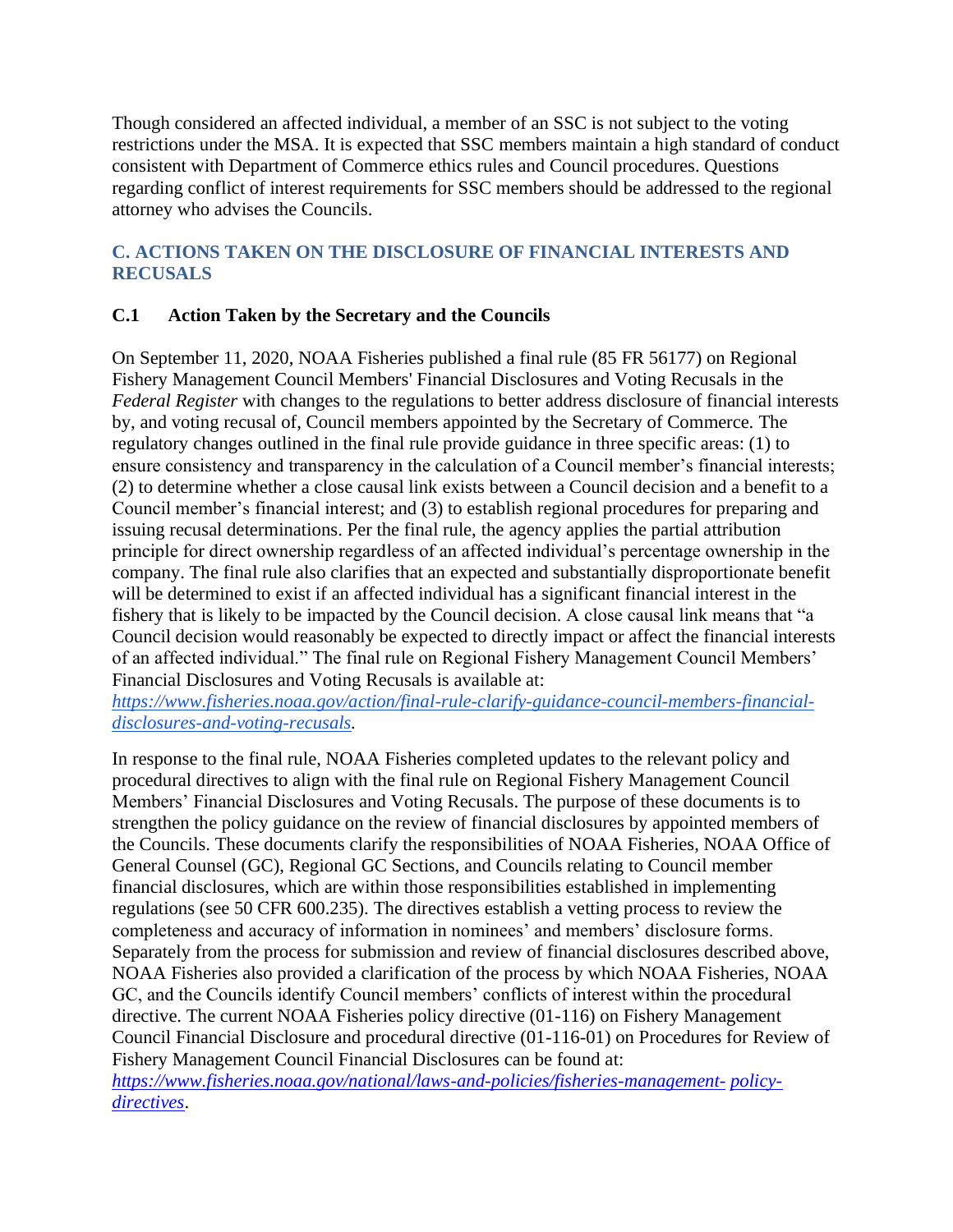In response to requests for greater transparency and predictability, NOAA Fisheries, in conjunction with the Councils, will publish and make available to the public Regional Recusal Determination Procedure Handbooks, which will explain the process and procedure typically followed in preparing and issuing recusal determinations in each Region. The Regional Recusal Determination Procedure Handbooks are to be developed over 2 years following the effective date of the updated policy and procedural directive and available for Councils review by October 2023.

The Statement of Financial Interests form was approved by OMB for extension through March 2023. NOAA Fisheries updated the Statement of Financial Interests form with the new extension date and published a revised version of this form that corrects technical issues identified by the Councils at: *<https://www.fisheries.noaa.gov/national/partners/financial-disclosure-statements>*.

As required annually, each Council Executive Director requested annual Statement of Financial Interests forms from voting Council members appointed by the Secretary and all SSC members, and forwarded all completed forms to the NOAA Fisheries Regional Administrator to meet the requirements of 50 CFR 600.235. NOAA Fisheries continues to ensure that all Statements of Financial Interests completed by voting Council members appointed by the Secretary are posted on Council websites, and that copies are forwarded to appropriate NOAA Fisheries offices and NOAA GC. The Councils continue to make Statement of Financial Interests forms for voting Council members appointed by the Secretary available for public viewing at Council offices and at Council meetings at reasonable hours. NOAA Fisheries and the Councils also continue to ensure Statements of Financial Interests are completed by SSC members and provided to NOAA Fisheries to be kept on file.

Both NOAA Fisheries and the Councils want to ensure their members are well aware of their responsibilities for financial disclosure and recusal, and the benefits of those disclosures allowing them to participate in Council activities. NOAA GC regularly communicates the existing policies and procedures to all NOAA Fisheries employees, Council members, and Council staff by conducting an annual briefing of financial disclosure requirements. Additionally, these requirements are addressed at the training of all new Council members, as required by the MSA.

### **C.2 Regional Information on Meeting the Requirements of 302(j)(9)**

#### **(1) Documentation of any time a voting Council member recuses themselves from a vote, the reason given, and any other relevant circumstances, per 50 CFR 600.235(d):**

New England Fishery Management Council member Rick Bellavance recused himself from voting at the June 22-24, 2021, Council meeting on two motions (Mortions 4a and 8a) pertaining to the Commercial electronic vessel trip reporting (eVTR) implementation because he may assist the contractor hired to educate fishermen on the eVTR requirements if approved by NOAA Fisheries.

#### **(2) Documentation of any Council member requests for determination for the need for a recusal by that Council member, and the results of that determination, per 50 CFR 600.235(f)(1):**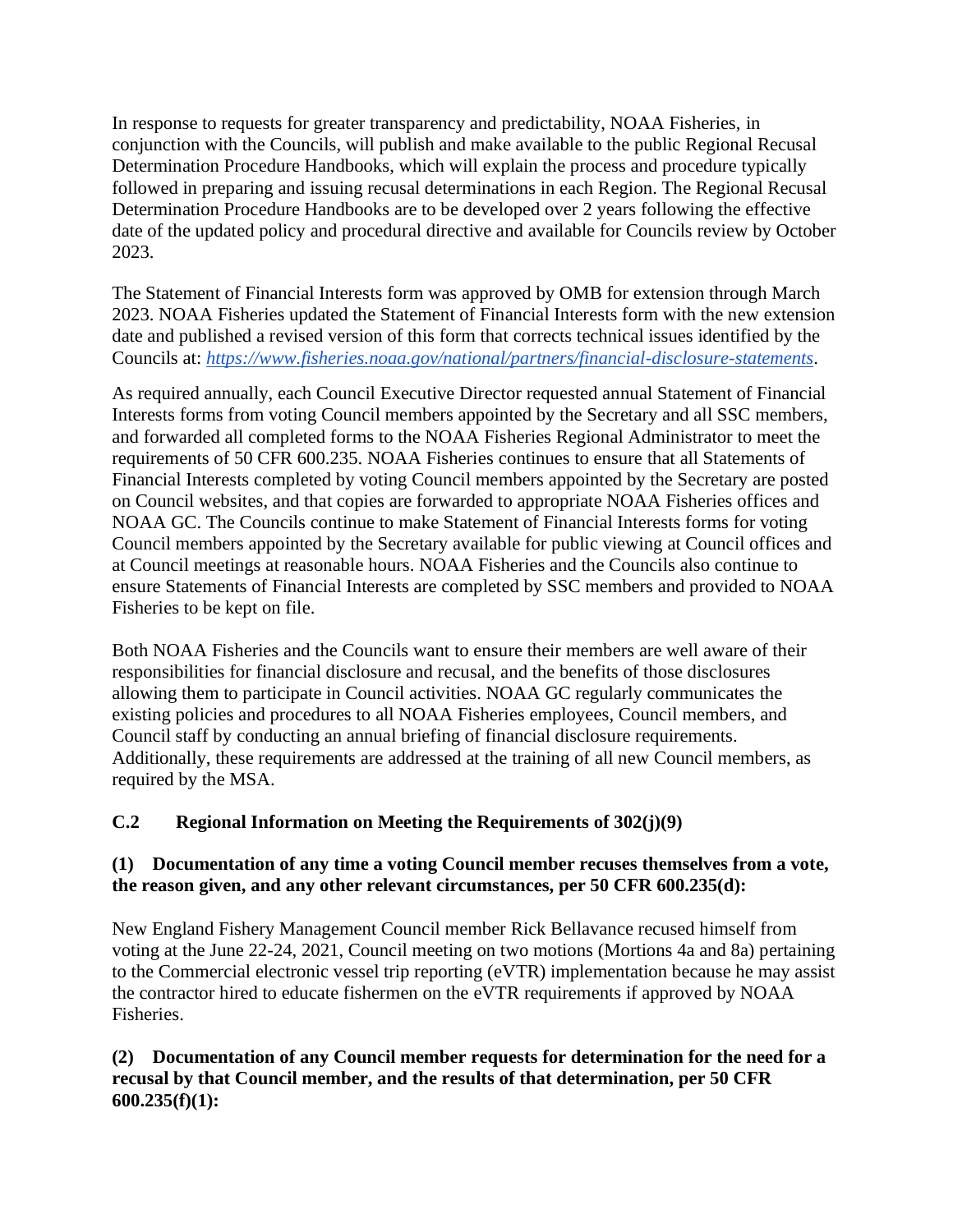South Atlantic Fisheries Management Council member Laurilee Thompson requested a determination if she needed to be recused from the Coral Amendment 10 final vote. Laurilee is the co-owner of Dixie Crossroads, Inc., a southern seafood restaurant in Titusville, Florida, that sells rock shrimp. Coral Amendment 10, if approved by the Secretary, would reopen an area to shrimpers to harvest rock shrimp near Oculina coral habitat. At the September 2021 South Atlantic Fishery Management Council meeting, the Southeast Region of NOAA GC told the Council that they determined that Laurilee Thompson did not have a conflict of interest related to the Council's final deliberations on Coral Amendment 10 and therefore did not have to recuse herself from the Coral Amendment 10 vote.

**(3) Documentation of any determination by a designated official on the basis of the knowledge of the designated official or of written and signed information received before or during a Council meeting, and the results of that determination, per 50 CFR 600.235(f)(2)(i)-(ii):**

None reported in 2021.

**(4) Documentation that the designated official received reliable and probative information during a Council meeting relevant to a determination concerning recusal, per 50 CFR 600.235(f)(3):**

None reported in 2021.

**(5) Documentation of any requests for review of a determination and the results of that review per 50 CFR 600.235(g):**

None reported in 2021.

**(6) Any circumstances where a Council member's NOAA Form 88-195, Statement of Financial Interests, was found to be in error, the circumstances relevant to the error, and its resolution per 50 CFR 600.235(b):**

None reported in 2021.

**(7) Any instances of Council member resignations or removal due to concerns about disclosure of financial interests or recusal and circumstances relevant to each occurrence, per 50 CFR 600.235(i):**

None reported in 2021.

#### **(8) Any similar instances to the above regarding SSC members:**

There were 24 instances of Pacific Fishery Management Council SSC member recusal in 2021. In each case, the SSC member or someone in their chain of supervision contributed to or was a proponent of an analysis or methodology being reviewed. The recusals were not related to financial interest.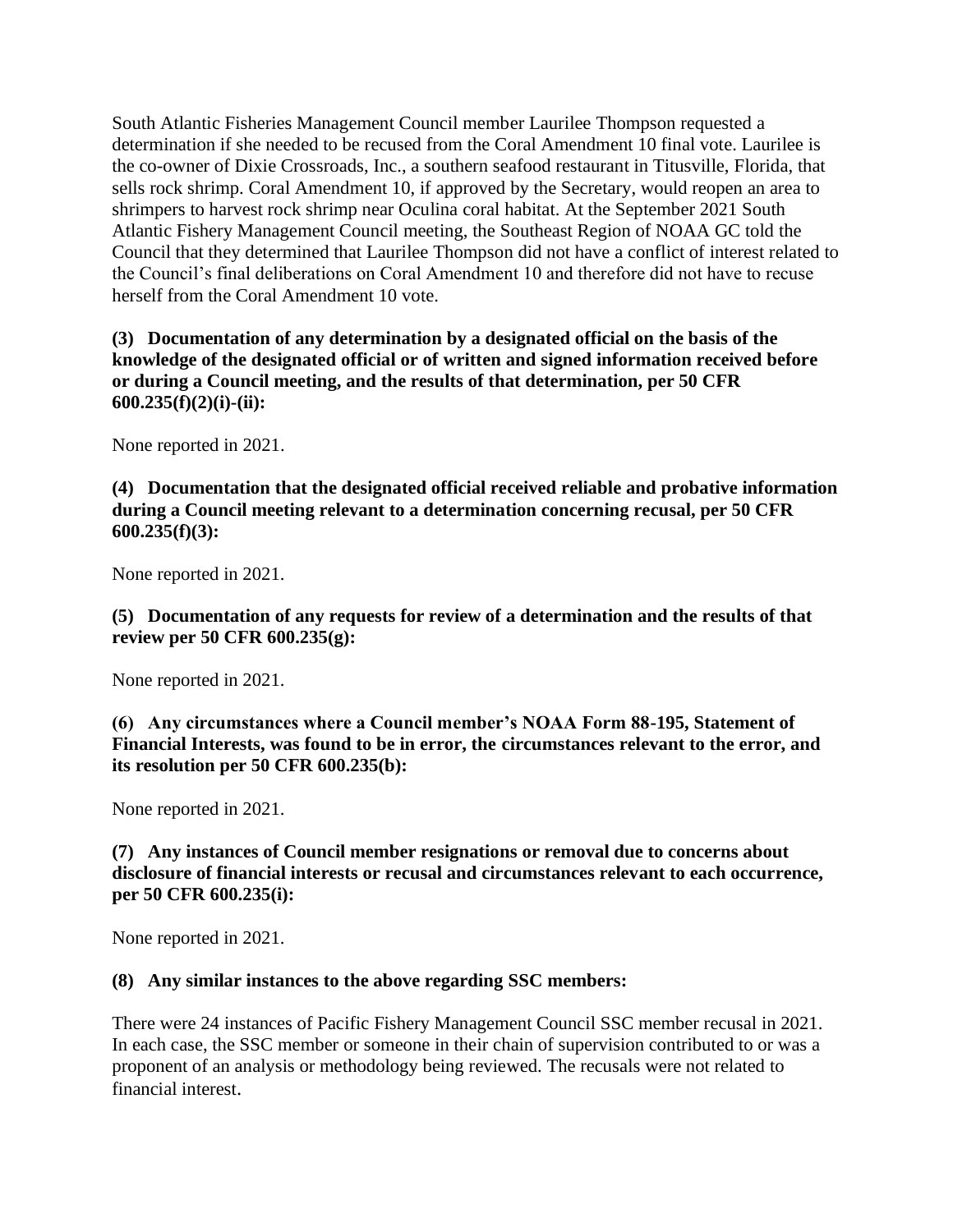#### *PART II: MEMBERSHIP APPORTIONMENT*

#### **D. FAIR AND BALANCED COUNCIL MEMBERSHIP**

Section  $302(b)(2)(A)$  of the MSA requires that members of each Council appointed by the Secretary must be individuals who are "knowledgeable regarding the conservation and management, or the commercial or recreational harvest, of the fishery resources of the geographical area concerned." Pursuant to Section 302(b)(2)(B), the Secretary, to the extent practicable, shall "ensure a fair and balanced apportionment in the commercial and recreational fisheries under the jurisdiction of the Council."

The consideration of balance and fairness between commercial and recreational fishing sectors is a required element in the Secretary's appointment of Council members. Equally important are the stewardship responsibilities of Councils and the appointment of individuals who can work collectively with other members to achieve the conservation standards under the MSA. Successful nominees, therefore, are those who are qualified in accordance with the provisions at 50 CFR 600.215 and who will best contribute to the stewardship of marine fishery resources. Generally, the most qualified nominees are those who:

(1) Have achieved a level of leadership in promoting stewardship of the marine fishery resources under the jurisdiction of the Councils to which they would be appointed; and

(2) Participate in, or represent commercial fishermen participating in, one or more commercial fisheries under the Councils' jurisdictions (including aquaculture); or

(3) Participate in, or represent recreational fishermen participating in, one or more recreational fisheries under the Councils' jurisdictions; or

(4) Are otherwise experienced and/or knowledgeable in leadership of organizations whose members participate in a fishery or in management and conservation of natural resources, or are representatives of consumers, teachers, journalists, writers, consultants, lawyers, or marine fishery researchers.

Before evaluating each Council with respect to fairness and balance, the Secretary must first have a standard for such judgments. Voting members should be individuals with prescribed qualifications related to commercial or to recreational fishing within the Council's area of jurisdiction, or individuals with qualifications in one of the "other" related fishing interest categories, who are personally committed to meeting the Council's trusteeship responsibilities for living marine resources. The qualifications for appointment are derived from Section 302(b)(2)(A) of the MSA and are also included in regulations contained at 50 CFR 600.215.

For the purposes of this report, three general fishing interest sectors are discussed: the commercial fishing sector, the recreational fishing sector, and an "other" sector. The "other" sector consists of appointed members with knowledge of and experience in biological, economic, or social sciences; environmental or ecological matters; consumer affairs; and associated fields. Nominees are categorized as participating in one of the three general fishing interest sectors by the nominating state governors. If governors do not specify a nominee's primary interest sector,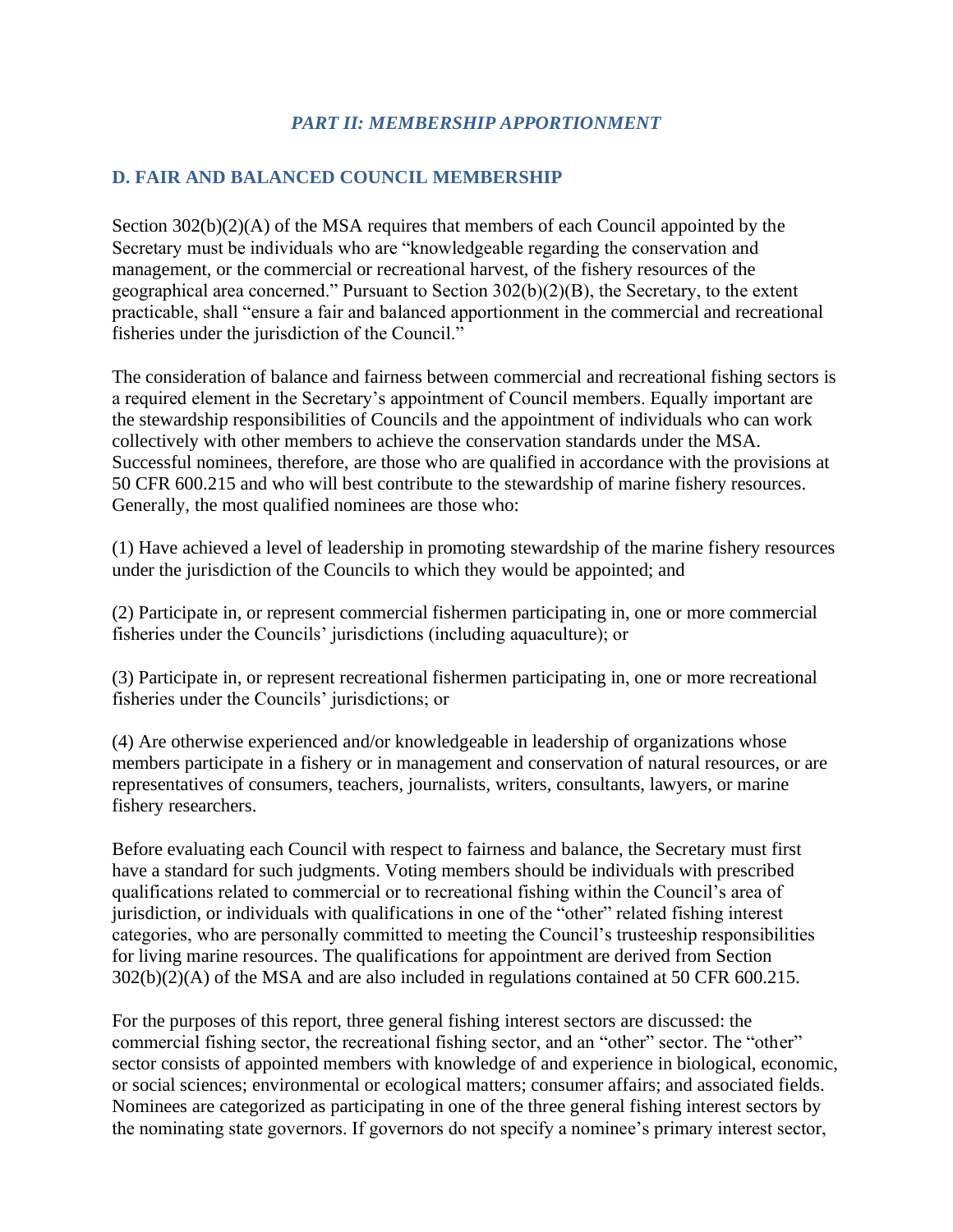NOAA Fisheries will specify the sector based on: (1) supporting background information provided by the nominating governor; (2) background information provided by the nominee, reflecting the nominee's demonstrated principal participation; and (3) other supplemental information provided.

#### **E. COUNCIL MEMBERSHIP APPORTIONMENT**

Council members are appointed from among qualified individuals nominated by the governors of the states in each Council's jurisdiction and, in the case of tribal representation on the Pacific Fishery Management Council, from among representatives nominated by the appropriate tribal governments. Appointed members serve 3-year terms and can be reappointed to serve three consecutive terms. A major factor in meeting the requirement to balance membership is the role of the governors in nominating qualified individuals who are knowledgeable regarding conservation and management, or the commercial or recreational harvest of fishery resources. The process works best when governors provide the Secretary with a variety of highly qualified nominees who meet the requirements of the MSA.

For governor-nominated seats, the Secretary will select an appointee for an obligatory seat (statespecific) from the list of qualified nominees submitted by the governor of that state. In filling atlarge seats (regional), the Secretary will select an appointee from the list of all qualified candidates submitted by regional state governors.

In 2021, the Secretary announced the appointment or reappointment of 31 voting obligatory and at-large Council members. Table 1 shows the current totals in the distribution of Secretaryappointed Council voting members by sector for 2019, 2020, and 2021.

Because of the limited number of Council seats, not all sectors and localities can be represented on each Council. In addition, the Secretary's appointments are constrained by the nominations submitted by the governors. Within these parameters, the Secretary aims to select appointees who possess the breadth of knowledge and experience to provide balance on each Council, and who pursue their Council roles as stewards and trustees of living marine resources. To the extent practicable, the appointments also seek to rotate membership, thereby distributing participation among all sectors affected by Council actions. The distribution of representation on each Council is also adjusted, where possible, to achieve a balance of interest among sectors or to provide needed experience to address changing priorities.

Where sector or gear components are not represented on a Council, membership on the various Council advisory panels and committees is also crucial to providing those sectors with representation during Council deliberations, as well as with a voice on specific issues of interest.

Advancing racial equity and supporting underserved communities within the work of the federal government is a high priority as outlined in Executive Order 13985, *Advancing Racial Equity and Support for Underserved Communities Through the Federal Government*. Further, federal agencies are directed to "make achieving environmental justice part of their missions'' under Executive Order 14008, *Tackling the Climate Crisis at Home and Abroad.* NOAA Fisheries greatly values diversity, inclusion, and equity in our business practices and our broad organizational culture, which includes the Councils as key management partners. Appointed Council members play an important role in advancing racial equity, supporting underserved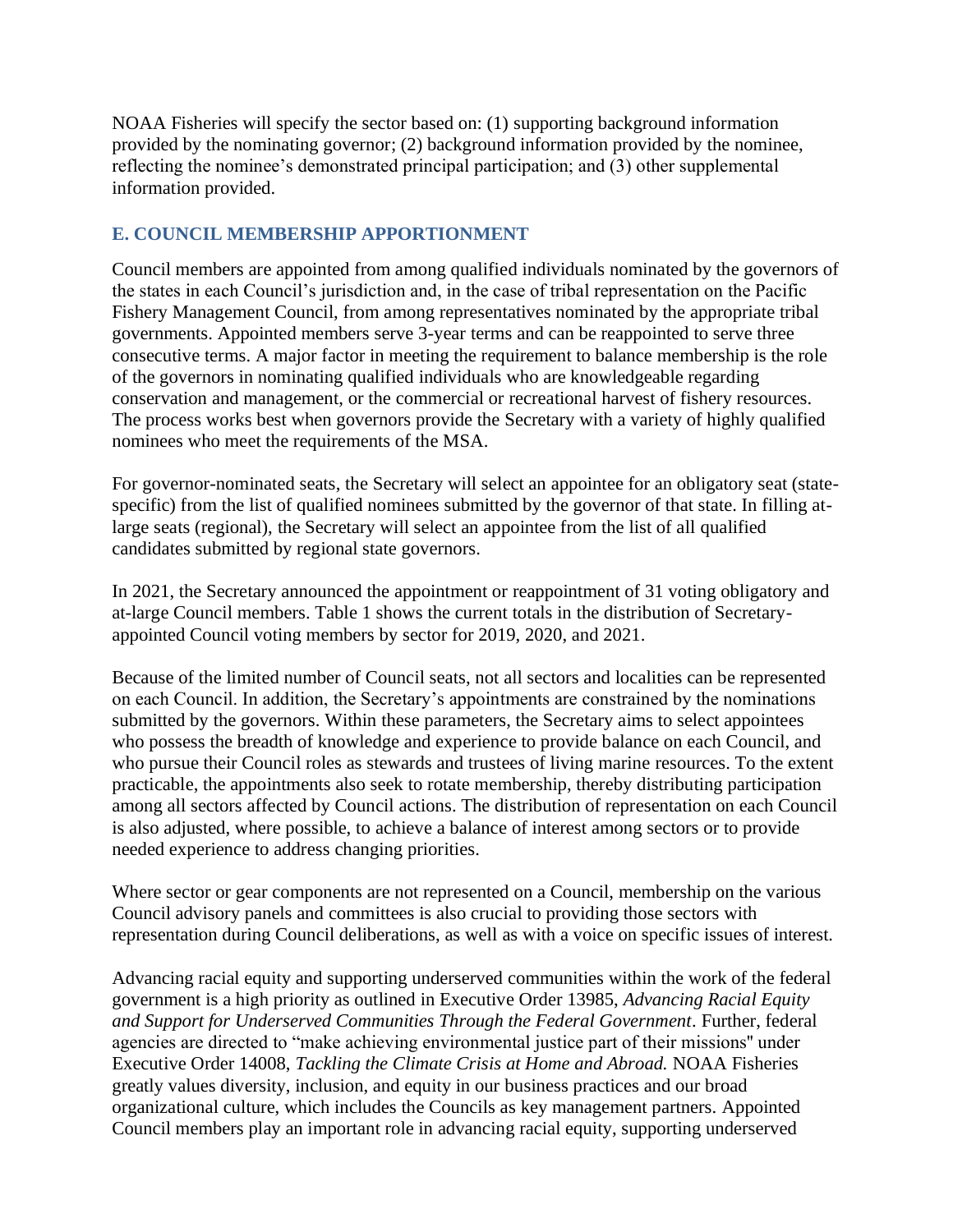communities, as defined in Executive Order 13985, and achieving environmental justice in fisheries management. As such, Council members should be representative of the diverse public they serve and able to incorporate diverse perspectives. Governors and tribal leaders are encouraged to nominate individuals whose backgrounds, perspectives, and skills would contribute to achieving greater diversity in Council membership and best represent the diverse fishing communities the Councils serve. This includes considering qualified women, minorities, and individuals representative of historically underserved communities, who are currently underrepresented members on the Councils. NOAA Fisheries does not collect information on race and ethnicity of Council members, and therefore cannot report on these data. Women make up 23.6 percent (17 of 72) members appointed by the Secretary to serve on the Councils.

#### **F. COUNCIL MEMBERSHIP VACANCIES**

Table 1 provides a 3-year breakdown of Council members by fishing sector. Table 2 lists the 20 Council members whose terms will expire on August 10, 2022, by obligatory or at-large appointment. Table 3 sorts the 20 Council members whose terms will expire on August 10, 2022, into the three general fishing sector categories.

The MSA prohibits the reappointment of Council members to a fourth consecutive term. Of the 20 members whose terms expire in 2022, four have served three consecutive terms and thus will be ineligible for reappointment.

|                 | Year | <b>Commercial Recreational</b> |                | "Other"        | <b>Total</b>   |
|-----------------|------|--------------------------------|----------------|----------------|----------------|
|                 | 2019 | 7                              | 2              | 3              | 12             |
| <b>NEFMC</b>    | 2020 | 6                              | $\overline{c}$ | 4              | 12             |
|                 | 2021 | 4                              | 3              | 5              | 12             |
|                 | 2019 | 5                              | 5              | 3              | 13             |
| <b>MAFMC</b>    | 2020 | 5                              | 4              | 4              | 13             |
|                 | 2021 | 5                              | 5              | 3              | 13             |
|                 | 2019 | 3                              | 4              | 1              | 8              |
| <b>SAFMC</b>    | 2020 | 4                              | 3              |                | 8              |
|                 | 2021 | 4                              | 3              |                | 8              |
|                 | 2019 | 3                              | 4              | 4              | 11             |
| <b>GMFMC</b>    | 2020 | 3                              | 4              | 4              | 11             |
|                 | 2021 | 3                              | 4              | 4              | 11             |
|                 | 2019 | $\sqrt{2}$                     | $\overline{2}$ | $\Omega$       | $\overline{4}$ |
| <b>CFMC</b>     | 2020 | $\overline{\mathbf{c}}$        | 2              | 0              | 4              |
|                 | 2021 | $\overline{c}$                 | $\overline{c}$ | $\Omega$       | 4              |
|                 | 2019 | 3                              | 4              | $\overline{2}$ | 9              |
| <b>PFMC</b>     | 2020 | 3                              | 5              |                | 9              |
|                 | 2021 | 3                              | 3              | 3              | 9              |
|                 | 2019 | 6                              | 1              | $\Omega$       | $\overline{7}$ |
| <b>NPFMC</b>    | 2020 | 6                              |                | $\Omega$       | 7              |
|                 | 2021 | 6                              |                | 0              | 7              |
|                 | 2019 | 4                              | $\overline{2}$ | $\overline{2}$ | 8              |
| <b>WPFMC</b>    | 2020 | 4                              | $\overline{c}$ | $\overline{c}$ | 8              |
|                 | 2021 | $\overline{c}$                 | 4              | $\overline{2}$ | 8              |
| <b>ALL</b>      | 2019 | 33                             | 24             | 15             | 72             |
|                 | 2020 | 33                             | 23             | 16             | 72             |
| <b>COUNCILS</b> | 2021 | 29                             | 25             | 18             | 72             |

#### **TABLE 1: CURRENT APPOINTED COUNCIL MEMBERS SORTED NUMERICALLY BY FISHING SECTOR INTERESTS (2019-2021)**

"Other" sector includes those individuals knowledgeable regarding the conservation and management of fisheries resources in the jurisdiction of the Council. The PFMC tribal representative is counted as a member of the "other" sector in this summary table.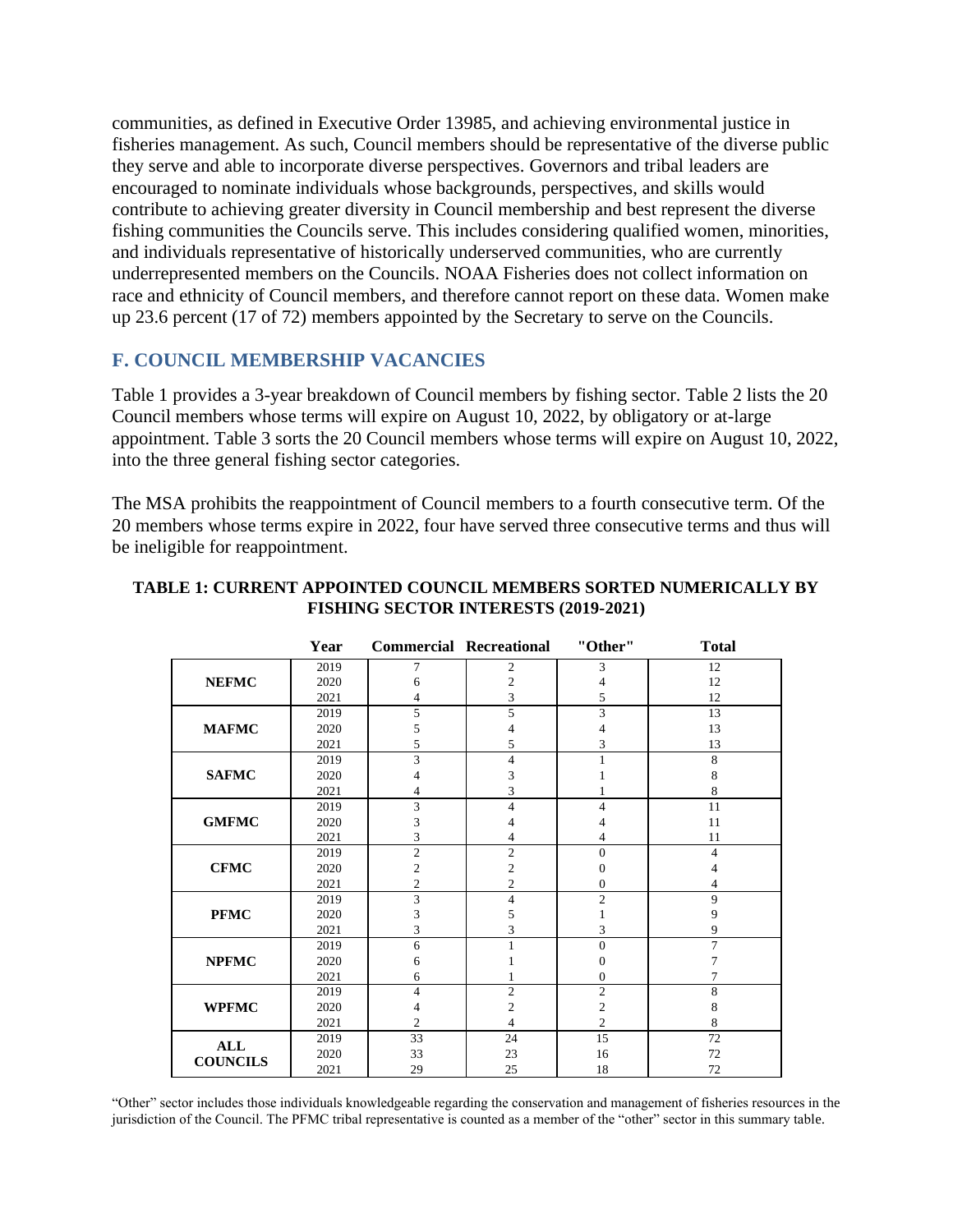| <b>TABLE 2: COUNCIL MEMBER TERMS EXPIRING AUGUST 10, 2022</b><br><b>GROUPED BY OBLIGATORY OR AT-LARGE APPOINTMENT</b> |                   |                                          |                                                                                                                                         |  |  |  |
|-----------------------------------------------------------------------------------------------------------------------|-------------------|------------------------------------------|-----------------------------------------------------------------------------------------------------------------------------------------|--|--|--|
| <b>OBLIGATORY MEMBERS</b>                                                                                             | <b>APPT. DATE</b> | CONSEC.<br><b>TERMS</b><br><b>SERVED</b> | CONSEC.<br><b>APPT. DATE</b><br><b>TERMS</b><br><b>AT-LARGE MEMBERS</b><br><b>SERVED</b>                                                |  |  |  |
| <b>New England</b><br>M. Godfroy - $NH - (R)$                                                                         | 2016              | $\overline{2}$                           | 2013<br>M. Sissenwine - MA - $(O)^*$<br>3<br>$\overline{2}$<br>R. Bellavance - $RI - (R)$<br>2016                                       |  |  |  |
| <b>Mid-Atlantic</b><br>$\overline{P}$ . Townsend - DE - (C)                                                           | 2016              | $\overline{2}$                           | S. Lenox - $MD - (R)$<br>2019<br>1<br>P. Hughes - $NJ - (C)$<br>2016<br>$\mathfrak{2}$<br>K. Wilke - $VA - (O)$<br>2019<br>$\mathbf{1}$ |  |  |  |
| <b>South Atlantic</b><br>R. Griner - NC - $(C)$<br>C. Conklin - $SC - (C)^*$                                          | 2016<br>2013      | $\overline{2}$<br>3                      | There are no expiring at-large seats on the South Atlantic Council in<br>2022.                                                          |  |  |  |
| <b>Gulf of Mexico</b><br>L. Bosarge - MS - (C)*<br>T. Williamson - TX - $(R)$                                         | 2013<br>2019      | 3<br>$\mathbf{1}$                        | T. Frazer - FL $-$ (O)<br>2016<br>$\overline{2}$                                                                                        |  |  |  |
| <b>Caribbean</b><br>There are no expiring obligatory seats on the Caribbean Council in 2022.                          |                   |                                          | $\overline{3}$<br>L. Blanchard - USVI - $(C)^*$<br>2013                                                                                 |  |  |  |
| <b>Pacific</b><br>P. Hassamer - ID - $(R)$                                                                            | 2019              | $\mathbf{1}$                             | M. Gorelnik - $CA - (R)$<br>2016<br>$\overline{2}$                                                                                      |  |  |  |
| <b>North Pacific</b><br>$C.$ Campbell - AK - $(C)$<br>N. Kimball - $AK - (C)$                                         | 2019<br>2019      | -1<br>1                                  | There are no at-large seats on the North Pacific Council.                                                                               |  |  |  |
| <b>Western Pacific</b><br>W. Sword - AS - $(R)$ **                                                                    | 2021              | $\boldsymbol{0}$                         | M. Amani - $GU - (R)$<br>2019<br>$\mathbf{1}$<br>H. Dunham - AS - $(C)$<br>2019<br>$\mathbf{1}$                                         |  |  |  |
| <b>10 Obligatory Members</b>                                                                                          |                   |                                          | <b>10 At-Large Members</b>                                                                                                              |  |  |  |

 $C =$ Commercial Sector  $R =$  Recreational Sector  $O =$  Other Sector

\*These members have served three consecutive terms; therefore, they are ineligible by law for reappointment to a fourth consecutive term.

\*\*Out-of-cycle appointments – This Council member was first appointed to serve out the term of a former member. According to the MSA an out-of-cycle appointment does not count in the total of consecutive terms served.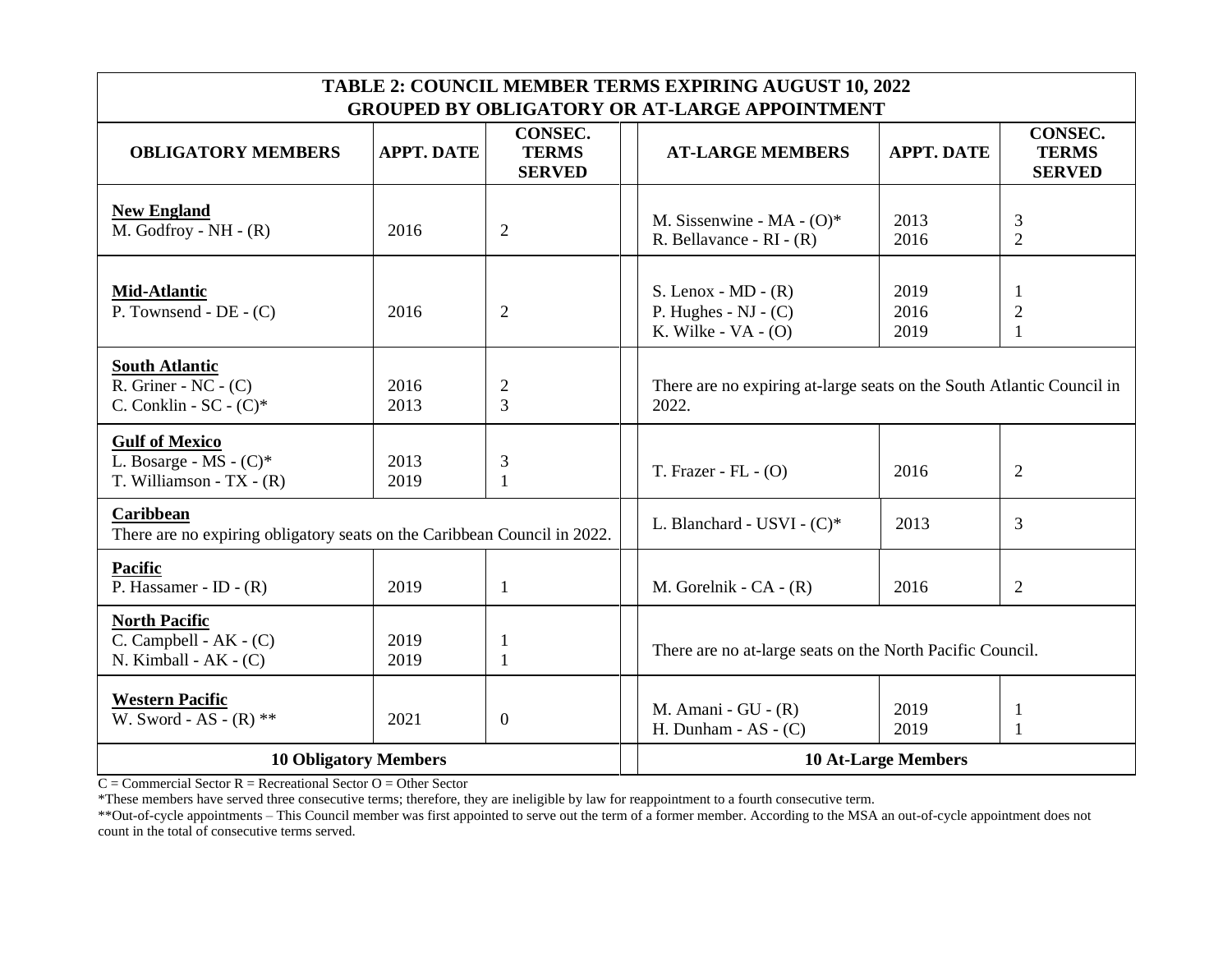| <b>TABLE 3: COUNCIL MEMBER TERMS EXPIRING AUGUST 10, 2022</b><br><b>GROUPED BY GENERAL FISHING SECTOR CATEGORIES</b> |                                     |                                       |                    |                         |  |  |
|----------------------------------------------------------------------------------------------------------------------|-------------------------------------|---------------------------------------|--------------------|-------------------------|--|--|
| <b>COUNCIL</b>                                                                                                       | <b>COMMERCIAL</b>                   | <b>RECREATIONAL</b>                   | <b>OTHER</b>       | <b>TOTAL SEATS</b>      |  |  |
| <b>New England</b>                                                                                                   |                                     | M. Godfroy - NH<br>R. Bellavance - RI | M. Sissenwine - MA | $\mathbf{3}$            |  |  |
| <b>Mid-Atlantic</b>                                                                                                  | P. Townsend - DE<br>P. Hughes - NJ  | S. Lenox - MD                         | K. Wilke - VA      | $\overline{\mathbf{4}}$ |  |  |
| <b>South Atlantic</b>                                                                                                | R. Griner - NC<br>C. Conklin - SC   |                                       |                    | $\overline{2}$          |  |  |
| <b>Gulf of Mexico</b>                                                                                                | L. Bosarge - MS                     | T. Williamson - TX                    | T. Frazer - FL     | 3                       |  |  |
| <b>Caribbean</b>                                                                                                     | L. Blanchard - USVI                 |                                       |                    | $\mathbf{1}$            |  |  |
| <b>Pacific</b>                                                                                                       |                                     | P. Hassamer - ID<br>M. Gorelnik - CA  |                    | $\overline{2}$          |  |  |
| <b>North Pacific</b>                                                                                                 | C. Campbell - AK<br>N. Kimball - AK |                                       |                    | $\overline{2}$          |  |  |
| <b>Western Pacific</b>                                                                                               | H. Dunham - AS                      | M. Amani - GU<br>W. Sword - AS        |                    | 3                       |  |  |
| <b>TOTAL</b>                                                                                                         | 9                                   | 8                                     | 3                  | 20                      |  |  |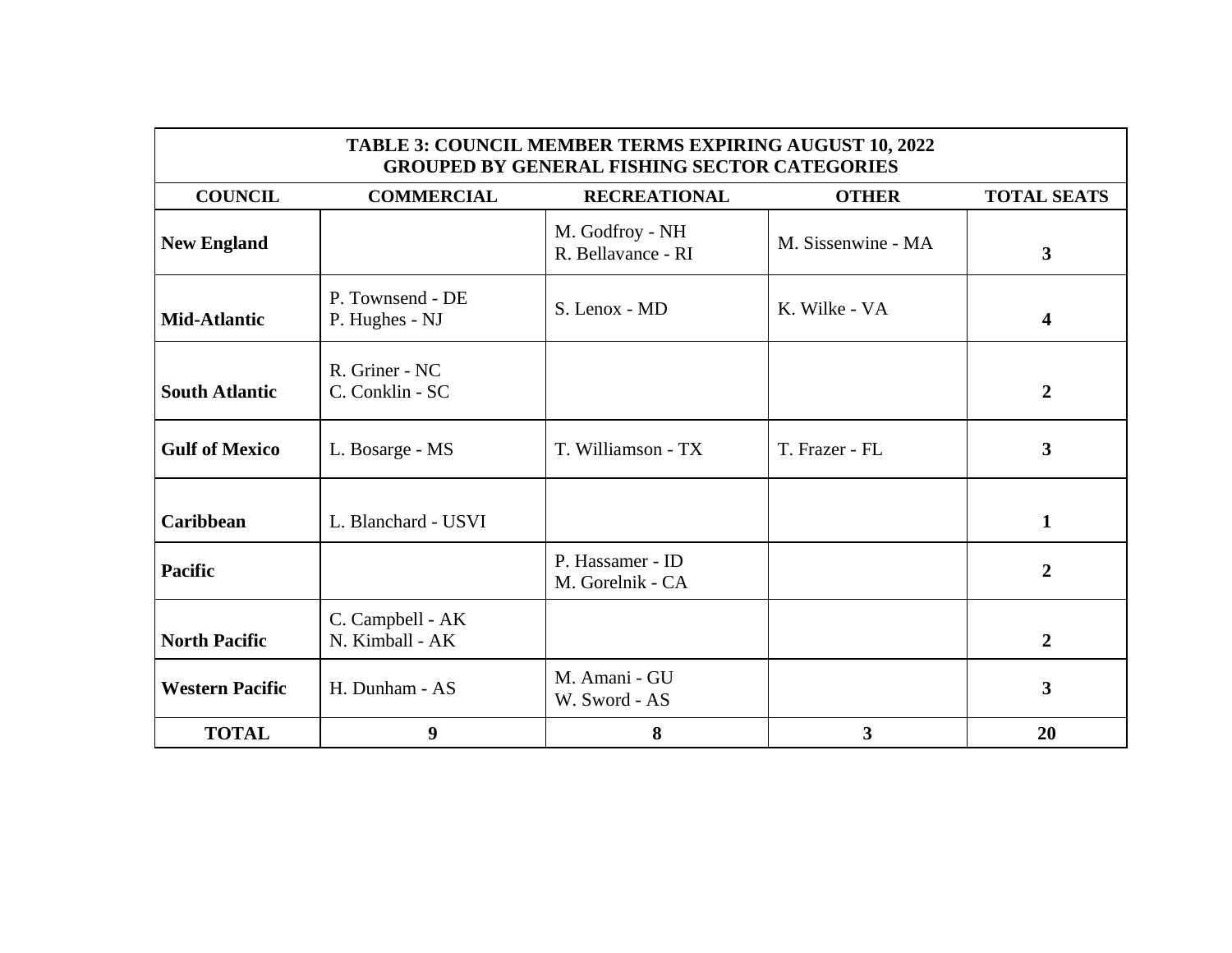#### **G. SECRETARY'S 2021 APPOINTMENTS AND REPORT RECOMMENDATIONS**

The following section updates Council appointment rosters, specifies apportionment totals for Council members, discusses fishery management plans (FMPs), current issues and challenges being addressed by each Council, and makes Secretarial recommendations for future nomination and appointment considerations, including balance of representation from commercial (C), recreational (R), and "other" (O) sectors. Secretarial recommendations are included in letters sent to the constituent state governors requesting nominees for outgoing Council members' obligatory (O) and at-large (A) appointments, consistent with regulations at 50 CFR 600.215. The governors are required to submit their nominees by March 15 of each year.

#### **1. New England Fishery Management Council (NEFMC)**

#### **BACKGROUND SUMMARY**

As a result of the 2021 Council appointments, the composition of fishing sector representatives on the NEFMC is four commercial, three recreational, and five "other." The at-large seats on the NEFMC are held by Maine (two), New Hampshire (one), Massachusetts (three), and Rhode Island (one), and the geographical balance remains unchanged. The 2021 appointees are as follows:

#### **New Member/Fishing Sector**

Mark Alexander/O Geoffrey Smith/O Michael Pierdinock/R Kristin Brawn/O Eric Reid/C

#### **Outgoing Member/Fishing Sector**

Matthew Mckenzie/O Terry Alexander/C John Quinn/O Vincent Balzano/C Reappointment

| 2021 NEW ENGLAND FISHERY MANAGEMENT COUNCIL |                          |              |                  |               |  |  |  |  |
|---------------------------------------------|--------------------------|--------------|------------------|---------------|--|--|--|--|
|                                             | (12 Members)             |              |                  |               |  |  |  |  |
| Obligatory/<br>At-Large                     | <b>Appointed Members</b> | <b>State</b> | <b>Appt Ends</b> | Sector        |  |  |  |  |
| $\Omega$                                    | ALEXANDER, MARK          | <b>CT</b>    | 2024             | $\Omega$      |  |  |  |  |
| $\Omega$                                    | SMITH, GEOFFREY          | <b>ME</b>    | 2024             | $\Omega$      |  |  |  |  |
| O                                           | PIERDINOCK, MICHAEL      | <b>MA</b>    | 2024             | $\mathbf R$   |  |  |  |  |
| $\Omega$                                    | GODFROY, MARK H.         | <b>NH</b>    | 2022             | $\mathbb{R}$  |  |  |  |  |
| $\Omega$                                    | REID, ERIC E.            | RI           | 2024             | $\mathcal{C}$ |  |  |  |  |
|                                             |                          |              |                  |               |  |  |  |  |
| A                                           | TRACY, ALAN              | <b>ME</b>    | 2023             | $\Omega$      |  |  |  |  |
| A                                           | <b>BRAWN, KRISTIN</b>    | <b>ME</b>    | 2024             | $\mathbf{O}$  |  |  |  |  |
| A                                           | SISSENWINE, MICHAEL      | MA           | 2022             | $\Omega$      |  |  |  |  |
| A                                           | ETRIE, ELIZABETH M.P.    | <b>MA</b>    | 2023             | $\mathsf{C}$  |  |  |  |  |
| A                                           | PAPPALARDO, JOHN         | MA           | 2023             | $\mathsf{C}$  |  |  |  |  |
| A                                           | SALERNO, DANIEL          | <b>NH</b>    | 2023             | $\mathcal{C}$ |  |  |  |  |
| A                                           | BELLAVANCE, RICHARD J.   | RI           | 2022             | $\mathbf R$   |  |  |  |  |

The following table lists the Secretarial appointees currently on the NEFMC: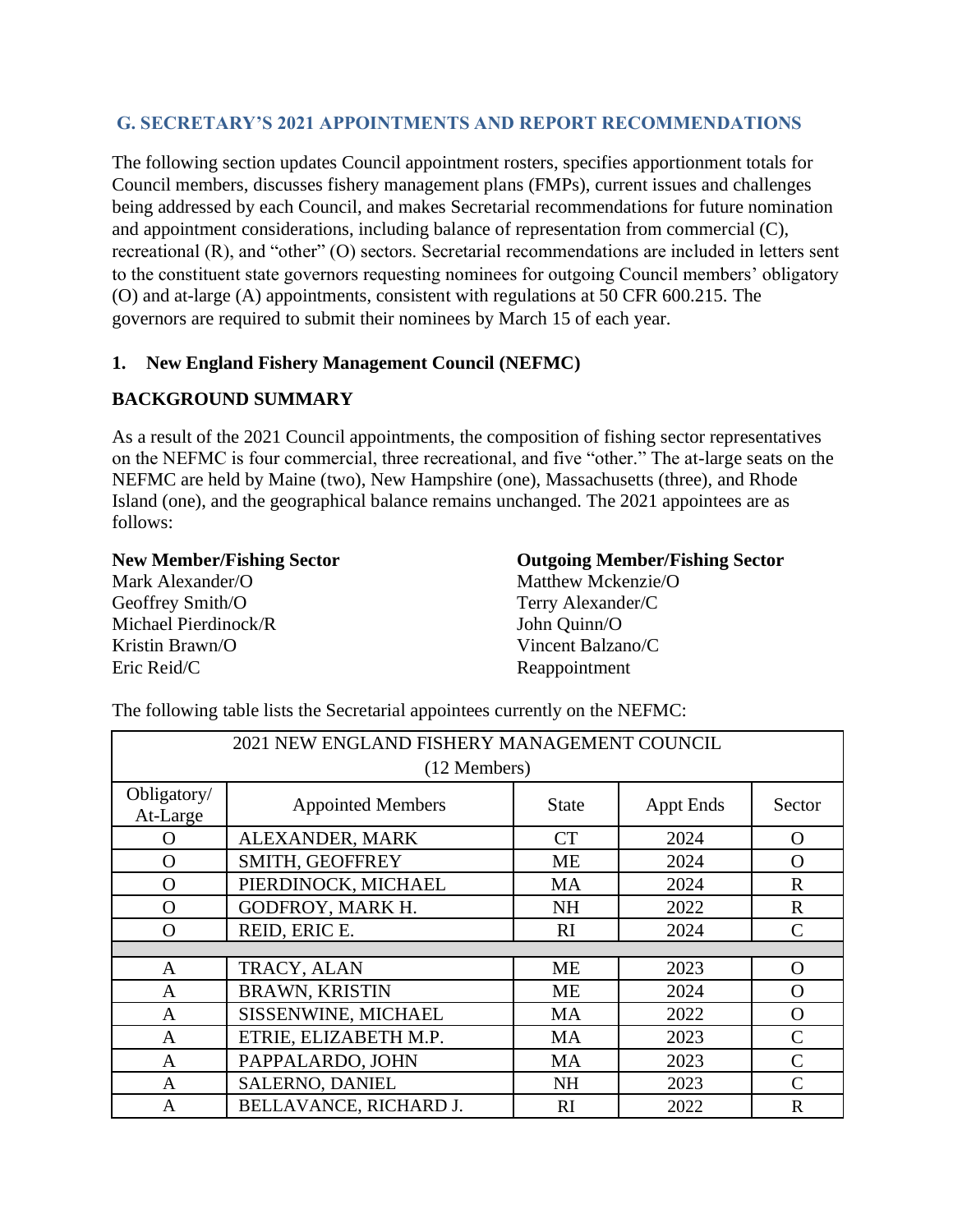#### **NEFMC EXPIRING TERMS**

The following members' terms will expire on August 10, 2022:

- 1. Mark H. Godfroy recreational sector obligatory seat (New Hampshire)
- 2. Michael Sissenwine other sector at-large seat (Massachusetts)
- 3. Richard J. Bellavance Jr. recreational sector at-large seat (Rhode Island)

#### **NEFMC REPORT RECOMMENDATIONS**

Of the nine members whose terms do not expire in 2022, four are from the commercial sector, four are from the "other" sector, and one is from the recreational sector. Members from the commercial harvesting sector have experience in the groundfish, scallop, herring, spiny dogfish, skate, whiting, and monkfish fisheries. The recreational fishing sector members have experience in the recreational, for-hire fisheries for groundfish species managed by the Council as well as other marine recreational fisheries in the Northeast. The "other" sector members have experience in marine science research, law, and maritime history.

Of the three seats that will become vacant on August 10, 2022, one is from the "other" sector and two are from the recreational sector. Governors are encouraged to nominate individuals from the recreational for-hire sector to maintain balance on the Council.

#### **NEFMC DISCUSSION**

The NEFMC is responsible for six FMPs: Northeast Multispecies; Atlantic Sea Scallop; Atlantic Herring; Deep-Sea Red Crab; Northeast Skate Complex; and Atlantic Salmon. In addition, the NEFMC and Mid-Atlantic Fishery Management Council are jointly responsible for two FMPs (Spiny Dogfish and Monkfish). The NEFMC has the lead responsibility for the Monkfish FMP and the MAFMC has the lead responsibility for the Spiny Dogfish FMP. The stocks within the NEFMC's geographical area that are managed by the Council are primarily associated with commercial fisheries. While species managed by the NEFMC are primarily commercial, the multispecies (groundfish) fishery has an important recreational component (party/charter and private vessels). The Atlantic salmon fishery is considered recreational, although possession of Atlantic salmon is prohibited in the U.S. Exclusive Economic Zone (EEZ) under the Atlantic Salmon FMP, and there is no commercial or recreational fishery for Atlantic salmon in the EEZ.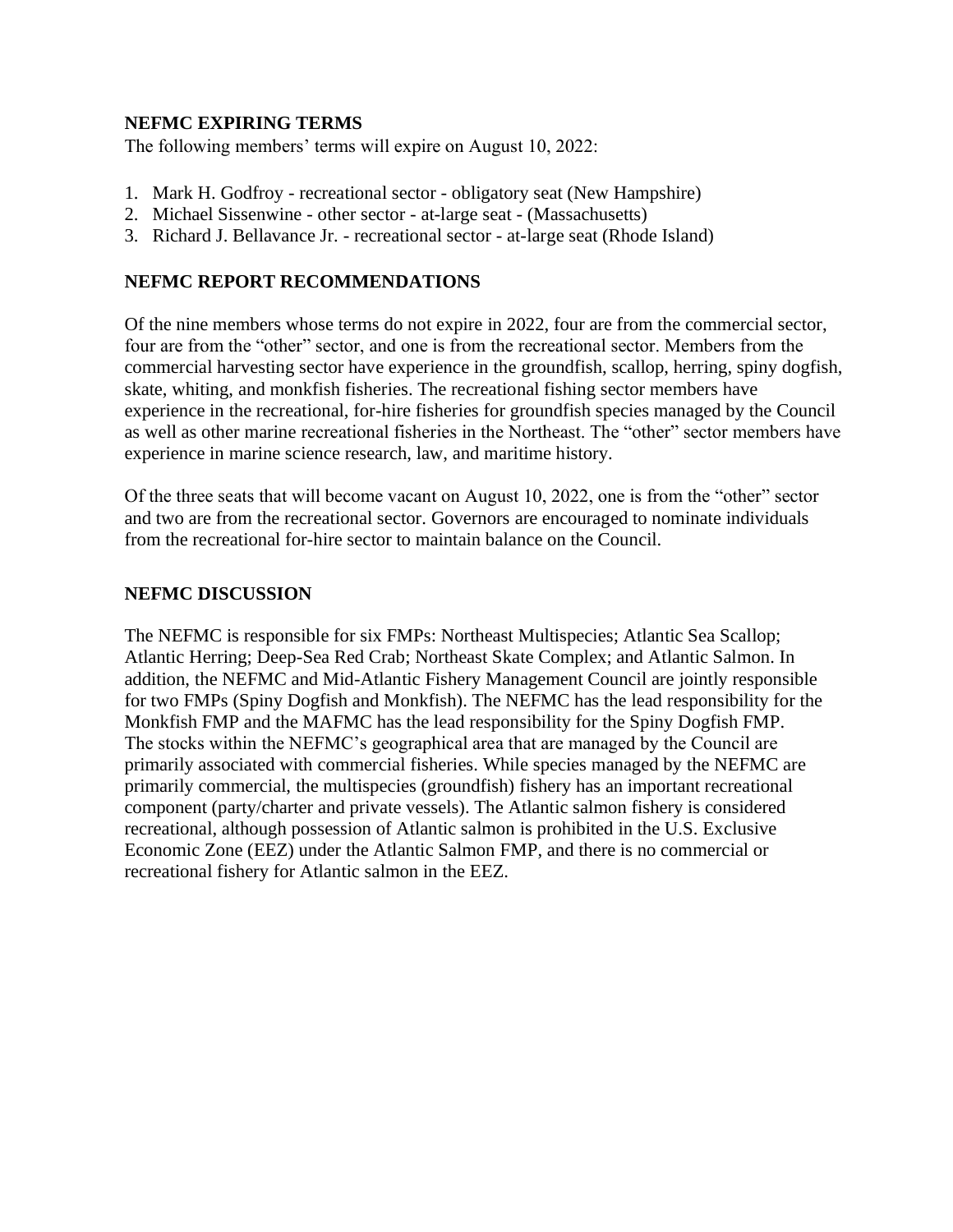### **2. Mid-Atlantic Fishery Management Council (MAFMC)**

#### **BACKGROUND SUMMARY**

As a result of the 2021 appointments, the composition of fishing sector representatives on the MAFMC is five commercial, five recreational, and three "other." The at-large seats on the MAFMC are held by New York (two), New Jersey (one), Maryland (one), Virginia (one), and North Carolina (one), and the geographical balance remains unchanged. The 2021 appointees are as follows:

**New Member/Fishing Sector** Skip Feller/R Thomas Schlichter/R Adam Nowalski/R Sara Winslow/O

**Outgoing Member/Fishing Sector** Peter Defur/O Anthony DiLernia/R Reappointment Reappointment

| 2021 MID-ATLANTIC FISHERY MANAGEMENT COUNCIL |                           |                |                  |               |  |  |  |  |
|----------------------------------------------|---------------------------|----------------|------------------|---------------|--|--|--|--|
|                                              | (13 Members)              |                |                  |               |  |  |  |  |
| Obligatory/At-<br>Large                      | <b>Appointed Members</b>  | <b>State</b>   | <b>Appt Ends</b> | Sector        |  |  |  |  |
| O                                            | TOWNSEND, PAUL W.         | DE             | 2022             | C             |  |  |  |  |
| $\Omega$                                     | <b>GWIN, EARL</b>         | MD             | 2023             | $\mathsf{C}$  |  |  |  |  |
| O                                            | HEMILRIGHT, FRANCIS D.    | NC             | 2023             | C             |  |  |  |  |
| O                                            | NOWALSKY, ADAM            | <b>NJ</b>      | 2024             | $\mathbf R$   |  |  |  |  |
| O                                            | RISI, PAUL                | <b>NY</b>      | 2023             | $\mathbf R$   |  |  |  |  |
| $\Omega$                                     | DUVAL, MICHELLE           | PA             | 2023             | $\Omega$      |  |  |  |  |
| $\Omega$                                     | FELLER, SKIP              | <b>VA</b>      | 2024             | $\mathbf{R}$  |  |  |  |  |
|                                              |                           |                |                  |               |  |  |  |  |
| $\mathbf{A}$                                 | LENOX, SCOTT              | MD             | 2022             | $\mathbf R$   |  |  |  |  |
| $\mathbf{A}$                                 | WINSLOW, SARA             | N <sub>C</sub> | 2024             | $\Omega$      |  |  |  |  |
| $\mathbf{A}$                                 | HUGHES, PETER B.          | NJ             | 2022             | $\mathcal{C}$ |  |  |  |  |
| $\mathbf{A}$                                 | FARNHAM, DANNY            | <b>NY</b>      | 2023             | $\mathcal{C}$ |  |  |  |  |
| $\mathbf{A}$                                 | <b>SCHLICHTER, THOMAS</b> | NY <sub></sub> | 2024             | $\mathbf R$   |  |  |  |  |
| $\mathbf{A}$                                 | WILKE, KATE M.            | VA             | 2022             | O             |  |  |  |  |

The following table lists the Secretarial appointees currently on the MAFMC:

#### **MAFMC EXPIRING TERMS**

The following members' terms will expire on August 10, 2022:

- 1. Paul W. Townsend commercial sector obligatory seat (Delaware)
- 2. Scott Lenox recreational sector at-large seat (Maryland)
- 3. Peter B. Hughes commercial sector at-large seat (New Jersey)
- 4. Kate M. Wilke other sector at-large seat (Virginia)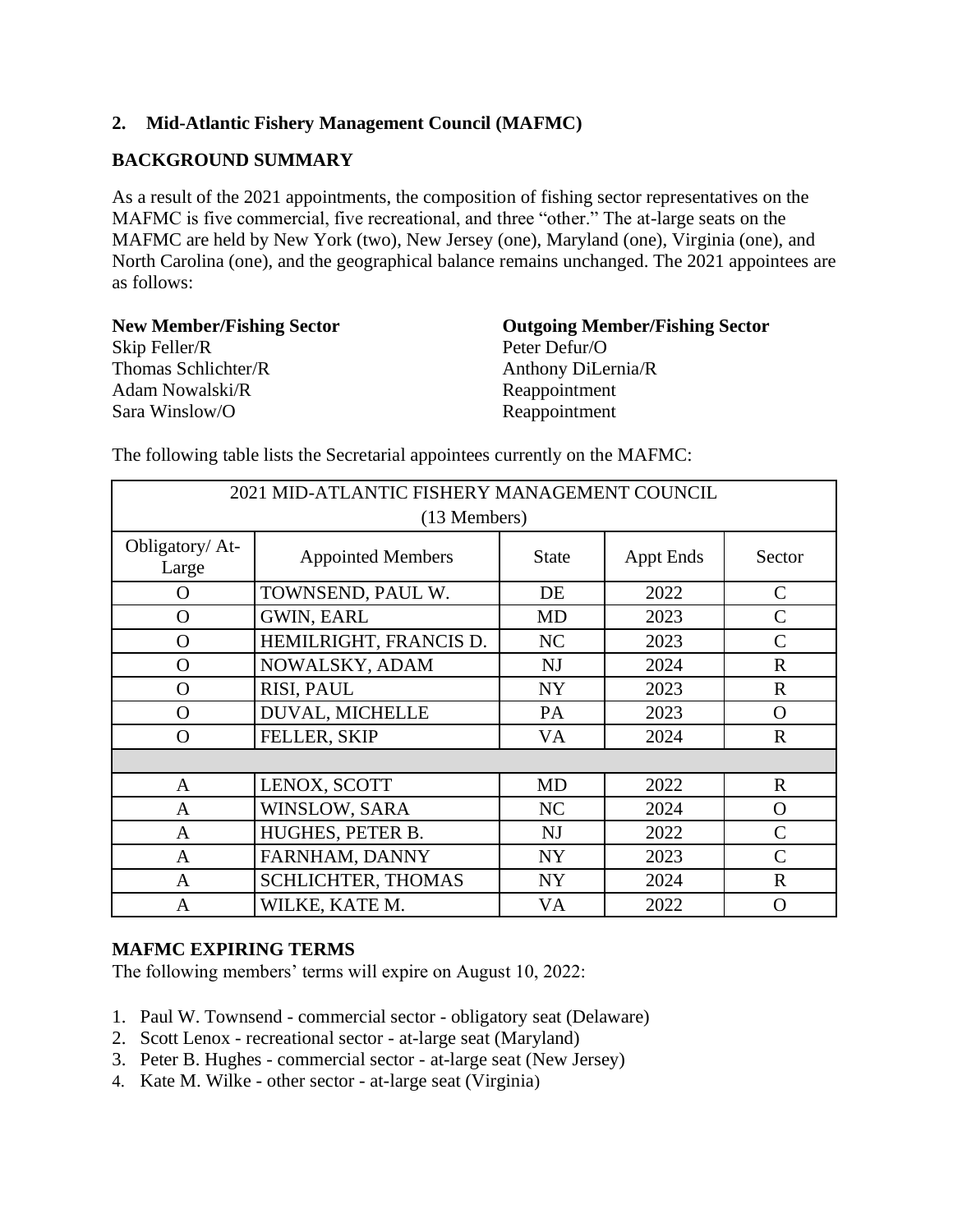#### **MAFMC REPORT RECOMMENDATIONS**

Of the nine members whose terms do not expire in 2022, three are from the commercial sector, four are from the recreational sector, and two are from the "other" sector. The commercial sector members' experiences include harvesting, processing, and seafood marketing, while the recreational members are private anglers or charter boat owners. The "other" sector members have experience in consulting, state government management, and research.

The four seats that will become vacant on August 10, 2022, include two members from the commercial sector, one from the "other" sector, and one from the recreational sector. Governors are encouraged to nominate individuals from all three sectors to maintain balance on the Council, including individuals with knowledge and experience in the conservation and management of marine resources and their habitats, and ecosystem approaches to management.

#### **MAFMC DISCUSSION**

The MAFMC is exclusively responsible for five FMPs: Summer Flounder, Scup, and Black Sea Bass; Mackerel, Squid, and Butterfish; Atlantic Surfclam and Ocean Quahog; Tilefish; and Bluefish. In addition, the MAFMC and the NEFMC are jointly responsible for two other FMPs (Spiny Dogfish and Monkfish). The MAFMC has the lead responsibility for the Spiny Dogfish FMP and the NEFMC has the lead responsibility for the Monkfish FMP. Some of these fisheries are primarily commercial (e.g., surfclam, ocean quahog, tilefish, spiny dogfish, monkfish, squid, Atlantic mackerel, and butterfish), while others have significant recreational components (bluefish, summer flounder, scup, and black sea bass).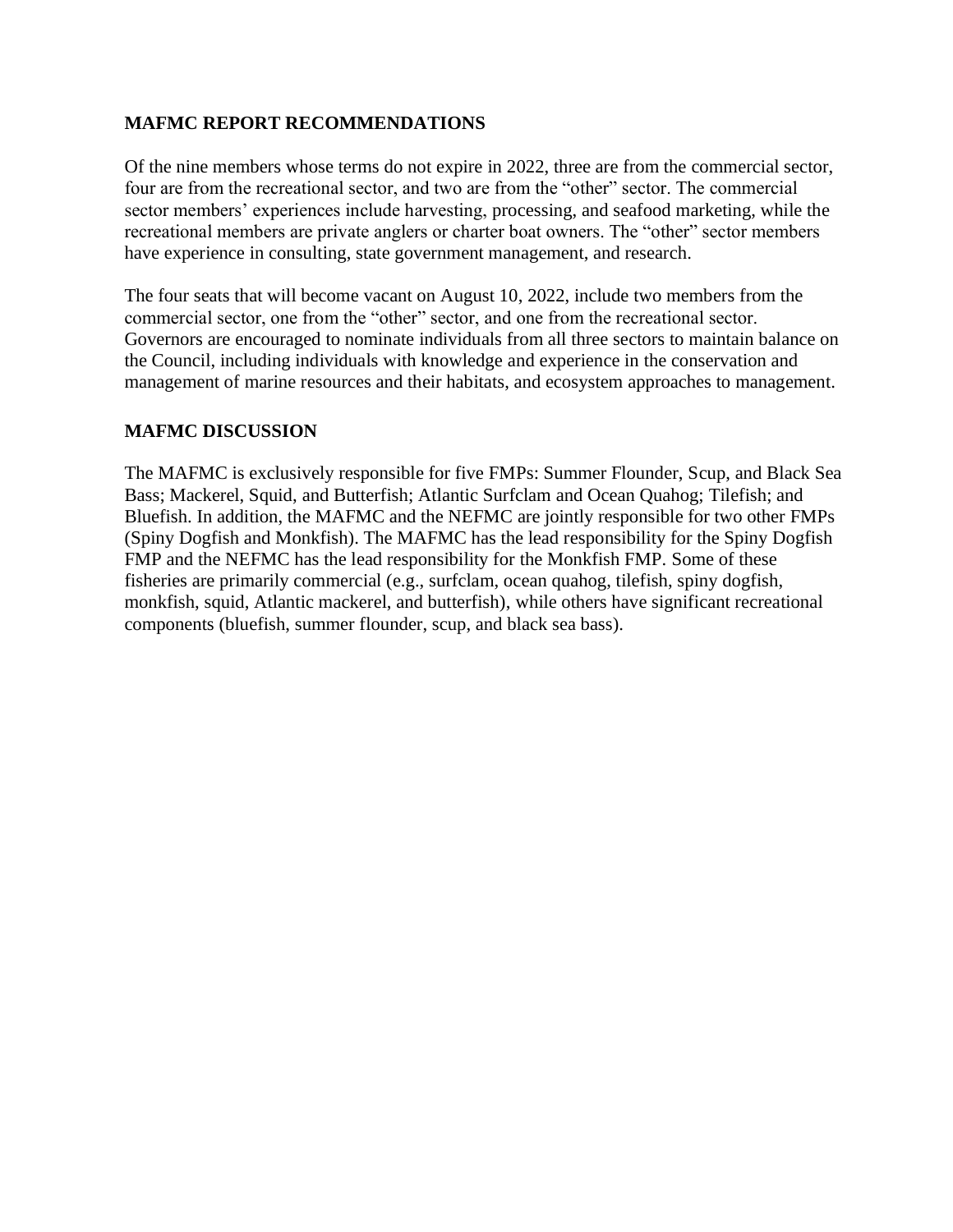#### **3. South Atlantic Fishery Management Council (SAFMC)**

#### **BACKGROUND SUMMARY**

As a result of the 2021 appointments, the composition of fishing sector representatives on the SAFMC is four commercial, three recreational, and one "other." North Carolina, South Carolina, Georgia, and Florida each hold one at-large seat on the SAFMC, and the geographical balance remains unchanged. The 2021 appointees are as follows:

**New Member/Fishing Sector** Laurilee Thompson/C Judy Helmey/R Thomas Roller/R Arnold Woodward/O

**Outgoing Member/Fishing Sector** Art Sapp/C Kyle Christiansen/R Anna Beckwith/R Reappointment

| 2021 SOUTH ATLANTIC FISHERY MANAGEMENT COUNCIL |                          |              |           |             |  |  |
|------------------------------------------------|--------------------------|--------------|-----------|-------------|--|--|
|                                                | (8 Members)              |              |           |             |  |  |
| Obligatory/At-<br>Large                        | <b>Appointed Members</b> | <b>State</b> | Appt Ends | Sector      |  |  |
| O                                              | THOMPSON, LAURILEE       | FL           | 2024      | C           |  |  |
| $\Omega$                                       | HELMEY, JUDY             | <b>GA</b>    | 2024      | $\mathbf R$ |  |  |
| $\Omega$                                       | <b>GRINER, ROBERT T.</b> | NC           | 2022      | C           |  |  |
| ∩                                              | CONKLIN, CHRISTOPHER C.  | <b>SC</b>    | 2022      | C           |  |  |
|                                                |                          |              |           |             |  |  |
| $\mathbf{A}$                                   | <b>BREWER, WILLIAM</b>   | FL           | 2023      | $\mathbf R$ |  |  |
| A                                              | WOODWARD, ARNOLD G.      | <b>GA</b>    | 2024      | O           |  |  |
| A                                              | ROLLER, THOMAS           | NC           | 2024      | $\mathbf R$ |  |  |
| A                                              | MARHEFKA, KERRY          | <b>SC</b>    | 2023      | $\subset$   |  |  |

The following table lists the Secretarial appointees currently on the SAFMC:

#### **SAFMC EXPIRING TERMS**

The following members' terms will expire on August 10, 2022:

- 1. Robert T. Griner commercial sector obligatory seat (North Carolina)
- 2. Christopher C. Conklin commercial sector obligatory seat (South Carolina)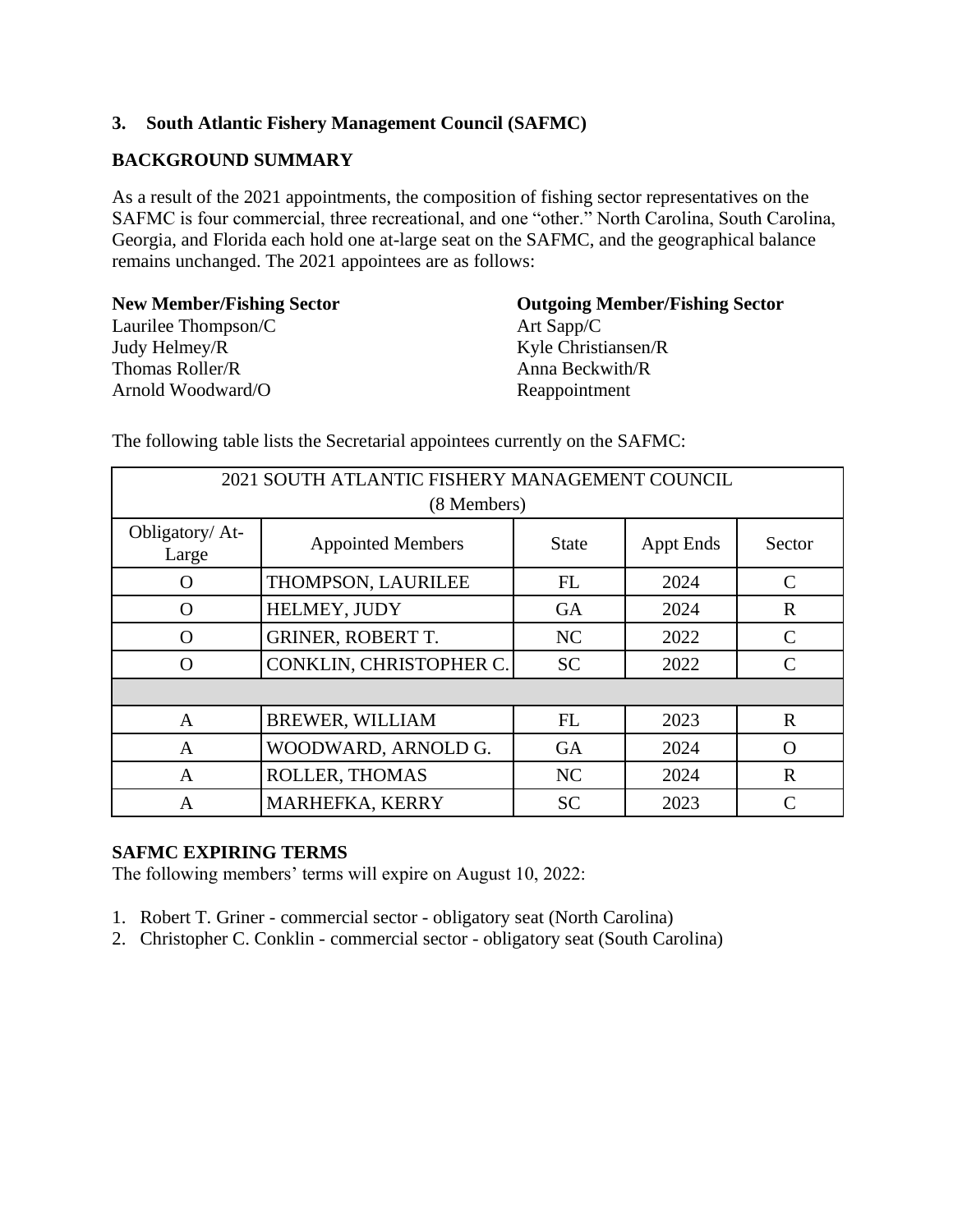#### **SAFMC REPORT RECOMMENDATIONS**

Of the six members whose terms do not expire in 2022, two are from the commercial sector, three are from the recreational sector, and one is from the "other" sector. The commercial members' experience includes harvesting, while the recreational members have experience in law and international fisheries.

The two seats that will become vacant on August 10, 2022, include two members from the commercial sector. Governors are encouraged to nominate individuals from any of the three sectors, particularly the commercial sector, to ensure balance on the Council. While nominees selected to help balance the commercial and recreational sectors are important, the Governors are also encouraged to nominate nominees from the "other" sector, including individuals with knowledge and experience in the conservation and management of marine resources and their habitats, and ecosystem approaches to management.

#### **SAFMC DISCUSSION**

The SAFMC has prepared FMPs and amendments for the following fisheries or living marine resources in the South Atlantic EEZ: shrimp (penaeid and rock); coral, coral reef, and live/hard bottom habitats; golden crab; dolphin/wahoo; pelagic Sargassum habitat; and the snapper-grouper species complex. The SAFMC and the GMFMC have prepared joint FMPs for spiny lobster and coastal migratory pelagic species in the South Atlantic and Gulf of Mexico. Most fisheries managed by the SAFMC are targeted by both the commercial and recreational sectors.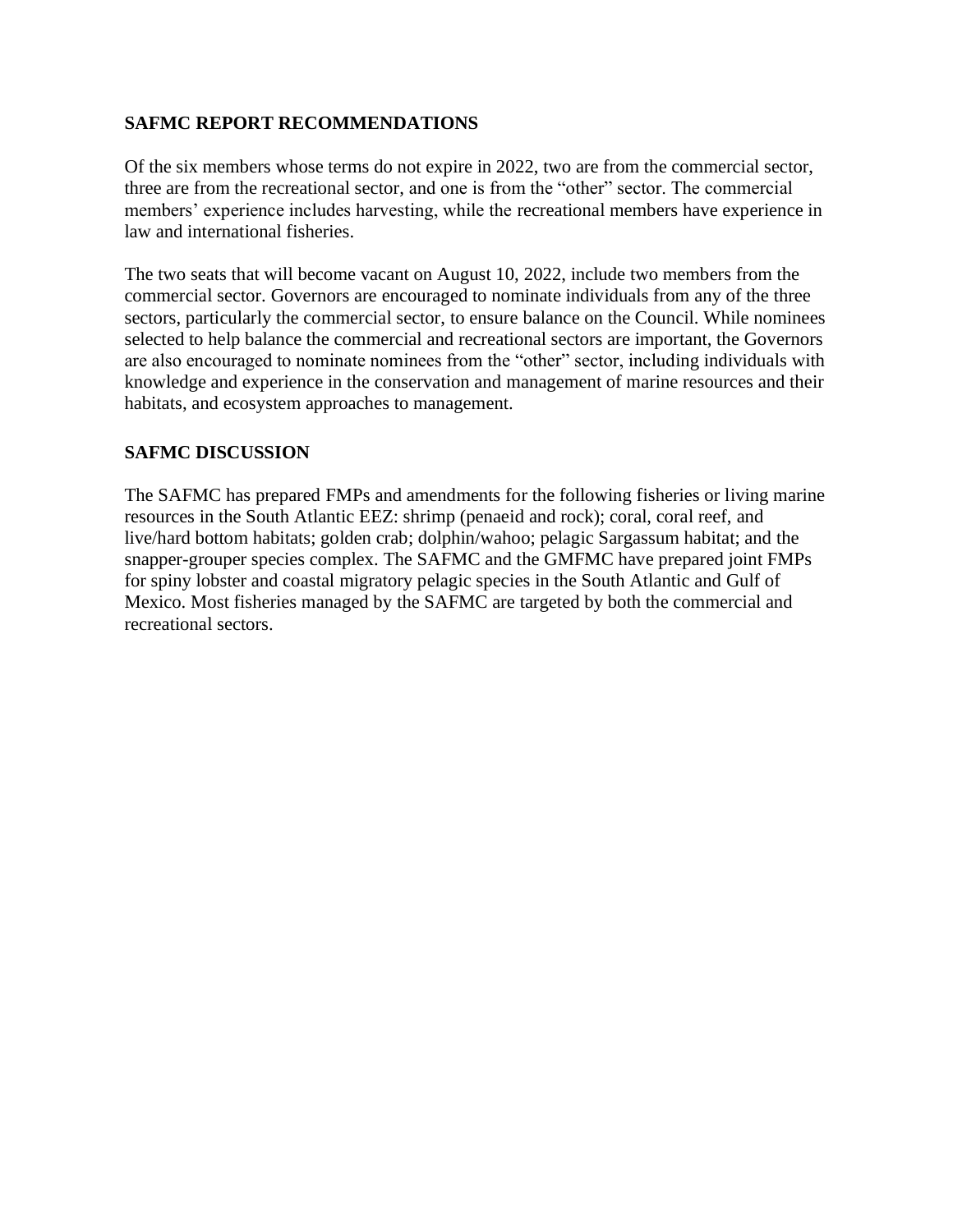#### **4. Gulf of Mexico Fishery Management Council (GMFMC)**

#### **BACKGROUND SUMMARY**

As a result of the 2021 appointments, the composition of fishing sector representatives on the GMFMC is three commercial, four recreational, and four "other." The at-large seats on the GMFMC are held by Florida (two), Alabama (one), Mississippi (one), Louisiana (one), and Texas (one), and the geographical balance remains unchanged. The appointees are as follows:

**New Member/Fishing Sector** Robert Gill/C Billy Broussard/C Susan Boggs/R Dale Diaz/O Jonathan Dugas/R

#### **Outgoing Member/Fishing Sector**

Juan Sanchez/C Edward Swindell Jr./C Reappointment Reappointment Reappointment

| 2021 GULF OF MEXICO FISHERY MANAGEMENT COUNCIL<br>(11 Members) |                          |              |                  |               |  |  |
|----------------------------------------------------------------|--------------------------|--------------|------------------|---------------|--|--|
| Obligatory/At-<br>Large                                        | <b>Appointed Members</b> | <b>State</b> | <b>Appt Ends</b> | Sector        |  |  |
| $\Omega$                                                       | BOGGS, SUSAN E.          | AL           | 2024             | $\mathbf{R}$  |  |  |
| $\Omega$                                                       | <b>GILL, ROBERT</b>      | FL           | 2024             | $\mathcal{C}$ |  |  |
| $\Omega$                                                       | DUGAS, JONATHAN J.       | LA           | 2024             | $\mathbf{R}$  |  |  |
| $\Omega$                                                       | BOSARGE, LEANN N.        | <b>MS</b>    | 2022             | C             |  |  |
| $\Omega$                                                       | WILLIAMSON, TROY         | TX           | 2022             | $\mathbf R$   |  |  |
|                                                                |                          |              |                  |               |  |  |
| $\mathbf{A}$                                                   | <b>SHIPP, ROBERT</b>     | AL           | 2023             | $\Omega$      |  |  |
| $\mathbf{A}$                                                   | DYSKOW, PHILLIP          | FL           | 2023             | $\mathbf R$   |  |  |
| $\mathbf{A}$                                                   | FRAZER, THOMAS K.        | FL           | 2022             | $\Omega$      |  |  |
| $\mathbf{A}$                                                   | <b>BROUSSARD, BILLY</b>  | LA           | 2024             | $\mathcal{C}$ |  |  |
| $\mathbf{A}$                                                   | DIAZ, DALE A.            | <b>MS</b>    | 2024             | $\Omega$      |  |  |
| $\mathbf{A}$                                                   | STUNZ, GREGORY W.        | TX           | 2023             | O             |  |  |

The following table lists the Secretarial appointees currently on the GMFMC:

#### **GMFMC EXPIRING TERMS**

The following members' terms will expire on August 10, 2022:

- 1. Leann Bosarge commercial sector obligatory seat (Mississippi)
- 2. Troy Williamson recreational sector obligatory seat (Texas)
- 3. Thomas Frazer other sector at-large seat (Florida)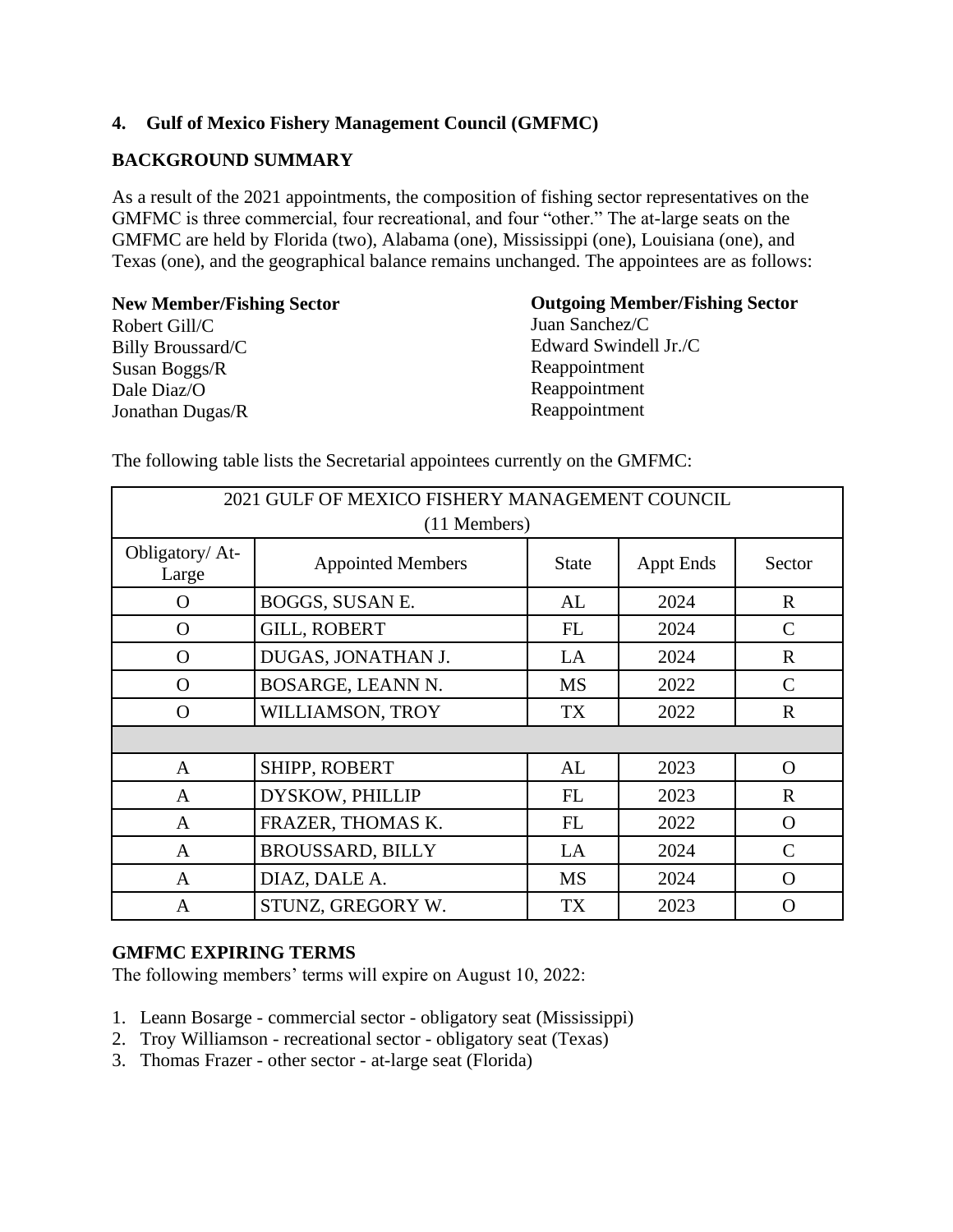#### **GMFMC REPORT RECOMMENDATIONS**

Of the eight members whose terms do not expire in 2022, two are from the commercial sector, three are from the recreational sector, and three are from the "other" sector. The commercial member's experience includes seafood marketing and commercial harvest of blue crabs, while two of the recreational members are private anglers, and the other is involved in the charter sector. The "other" sector members have experience in marine fisheries research as well as management of state fishery resources.

Of the three seats that will become vacant on August 10, 2022, one is from the commercial sector, one from the recreational sector, and one from the "other" sector. Governors are encouraged to nominate individuals from any of the three sectors, but with particular emphasis on the commercial sector, to ensure balance on the Council.

#### **GMFMC DISCUSSION**

The GMFMC has prepared FMPs and amendments for the following fisheries or living marine resources in the Gulf of Mexico EEZ: reef fish, shrimp, coral and coral reefs, and red drum. The GMFMC and the SAFMC have prepared joint FMPs for spiny lobster and coastal migratory pelagic species in the Gulf of Mexico and South Atlantic Region. Many fisheries managed by the GMFMC are targeted by both the commercial and recreational sectors. Within the recreational sector, there are strong private angler and for-hire components.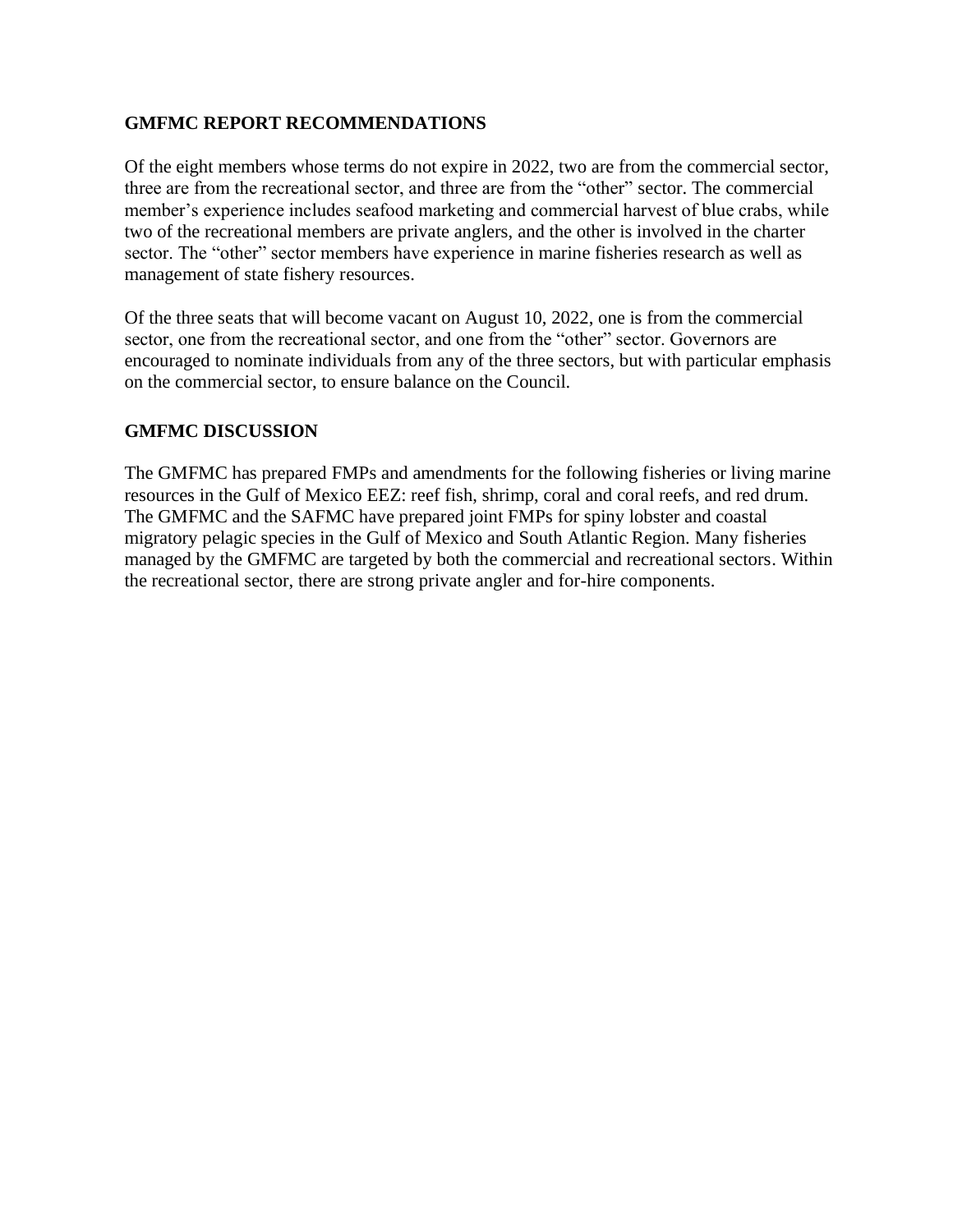### **5. Caribbean Fishery Management Council (CFMC)**

### **BACKGROUND SUMMARY**

As a result of the 2021 appointments, the composition of fishing sector representatives on the CFMC is two commercial, two recreational, and zero "other." Puerto Rico and the U.S. Virgin Islands (USVI) each hold one at-large seat on the CFMC and the geographical balance remains unchanged. The appointees are as follows:

**New Member/Fishing Sector**  Carlos F. Farchette/R Vanessa Ramírez Perez/C

**Outgoing Member/Fishing Sector** Reappointment Reappointment

The following table lists the Secretarial appointees currently on the CFMC:

| 2021 CARIBBEAN FISHERY MANAGEMENT COUNCIL |                          |              |                  |             |  |
|-------------------------------------------|--------------------------|--------------|------------------|-------------|--|
|                                           | (4 Members)              |              |                  |             |  |
| Obligatory/At-<br>Large                   | <b>Appointed Members</b> | <b>State</b> | <b>Appt Ends</b> | Sector      |  |
| O                                         | FARCHETTE, CARLOS F.     | <b>USVI</b>  | 2024             | $\mathbf R$ |  |
| O                                         | HANKE, MARCOS R.         | <b>PR</b>    | 2023             | $\mathbf R$ |  |
|                                           |                          |              |                  |             |  |
| A                                         | RAMIREZ PEREZ, VANESSA   | <b>PR</b>    | 2024             | C           |  |
| А                                         | BLANCHARD, LOUIS A.      | <b>USVI</b>  | 2022             |             |  |

#### **CFMC EXPIRING TERMS**

The following members' terms will expire on August 10, 2022:

1. Louis A. Blanchard – commercial sector – at-large seat (U.S. Virgin Islands)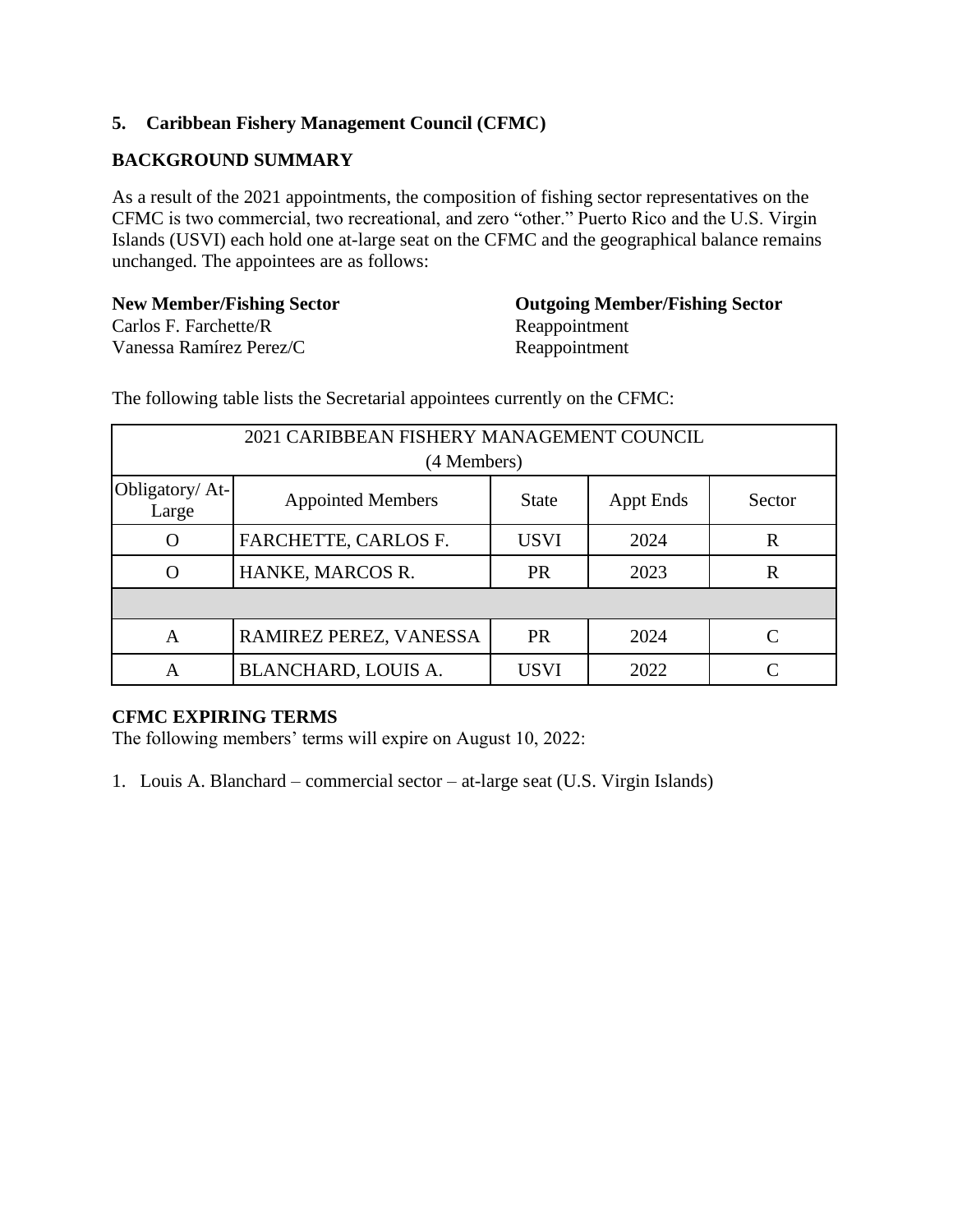#### **CFMC REPORT RECOMMENDATIONS**

Of the three members whose terms do not expire in 2022, one is from the commercial fishing sector and two are from the recreational fishing sector. The commercial member's experience includes seafood harvesting, administration of fish houses and management of commercial fishermen organizations, while the recreational members' experience includes participation in the charter industry, private angling, and law enforcement.

The seat that will become vacant on August 10, 2022, is from the commercial sector. Governors are encouraged to nominate individuals from any of the three sectors, particularly the commercial sector, including individuals with knowledge and experience in the conservation and management of marine resources and their habitats and ecosystem approaches to management, and an active participant in local fisheries management, to ensure balance on the Council.

#### **CFMC DISCUSSION**

The CFMC has prepared FMPs and amendments for the following fisheries or living marine resources in the U.S. Caribbean EEZ: queen conch, spiny lobster, reef fish, and corals and reef associated plants and invertebrates. Recently, the Council prepared three new island-based FMPs to replace the existing U.S. Caribbean-wide FMPs mentioned above, and transition the management of federal fisheries in the U.S. Caribbean EEZ from a U.S. Caribbean-wide approach to an island-based approach. By developing island-based FMPs, NOAA Fisheries and the CFMC expect to better account for the existing differences among the U.S. Caribbean islands with respect to culture, markets, fishing gear used, seafood preferences, and ecological impacts. The Council is also currently developing a draft Fishery Ecosystem Plan that would provide a framework for Ecosystem-Based Fisheries Management (EBFM) and would serve as a source document to guide future management actions pursued under each of the island-based FMPs, as needed. The CFMC recently approved an amendment to the island-based FMPs that would update catch levels for spiny lobster for the three islands, when implemented. The Council has developed a 5-year strategic plan that includes implementation of specific strategies for outreach and education, administration, and science. Other CFMC priorities include evaluating the performance of seasonally closed areas and species closures currently in place, and supporting research focused on the socio-economy of the U.S. Caribbean fishermen.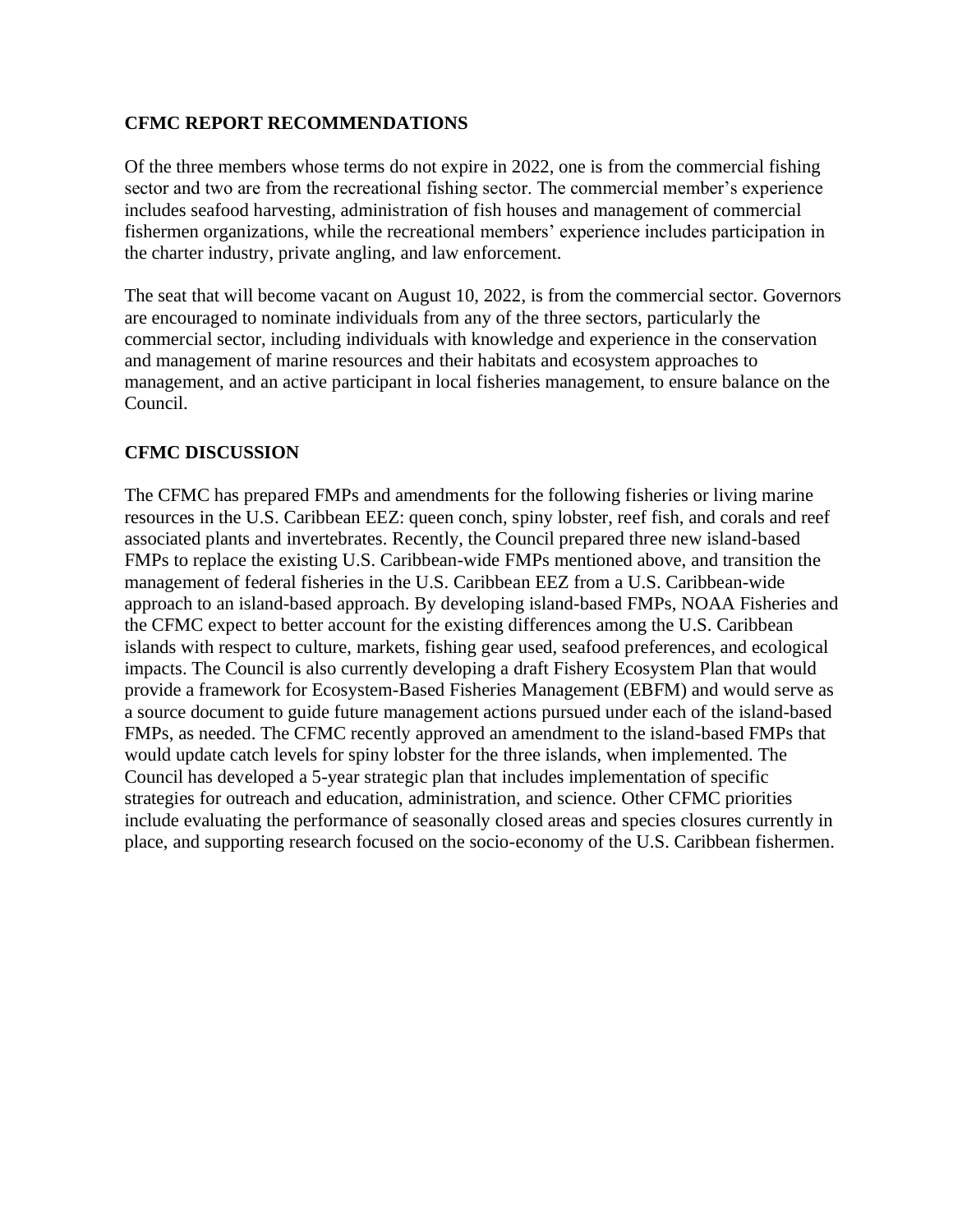#### **6. Pacific Fishery Management Council (PFMC)**

#### **BACKGROUND SUMMARY**

As a result of the 2021 appointments, the composition of fishing sector representatives is three commercial, three recreational, and three "other," of which one is a tribal representative. The atlarge seats on the PFMC are held by California (two), Oregon (one), and Washington (one), and the geographical balance remains unchanged. The appointees are as follows:

**New Member/Fishing Sector** Corey Ridings/O Robert Dooley/C\* Christa Svensson/C Joseph Y. Oatman/O Phil M. Anderson/O

#### **Outgoing Member/Fishing Sector**

Robert Dooley/C\* Louis Zimm/R Reappointment Reappointment Reappointment

| 2021 PACIFIC FISHERY MANAGEMENT COUNCIL |                          |                        |                  |                             |  |  |
|-----------------------------------------|--------------------------|------------------------|------------------|-----------------------------|--|--|
|                                         |                          | (9 Members)            |                  |                             |  |  |
| Obligatory/At-<br>Large                 | <b>Appointed Members</b> | State                  | <b>Appt Ends</b> | Sector                      |  |  |
| O                                       | RIDINGS, COREY C.        | <b>CA</b>              | 2024             | $\Omega$                    |  |  |
| $\Omega$                                | HASSAMER, PETER F.       | ID                     | 2022             | $\mathbf R$                 |  |  |
| $\Omega$                                | SVENSSON, CHRISTA M.     | <b>OR</b>              | 2024             | $\mathcal{C}$               |  |  |
| $\Omega$                                | SMITH, ALDRICH           | <b>WA</b>              | 2023             | $\mathbf R$                 |  |  |
| $\Omega$                                | OATMAN, JOSEPH Y.        | <b>NEZ PERCE TRIBE</b> | 2024             | $\Omega$                    |  |  |
|                                         |                          |                        |                  |                             |  |  |
| $\mathbf{A}$                            | DOOLEY, ROBERT E.        | CA                     | 2024             | $\mathcal{C}$               |  |  |
| $\overline{A}$                          | GORELNIK, MARC M.        | CA                     | 2022             | $\mathbf R$                 |  |  |
| A                                       | PETTINGER, BRADLEY       | <b>OR</b>              | 2023             | $\mathcal{C}_{\mathcal{C}}$ |  |  |
| A                                       | ANDERSON, PHILIP M.      | WA                     | 2024             | ∩                           |  |  |

The following table lists the Secretarial appointees currently on the PFMC:

\* Robert E. Dooley was appointed to an obligatory seat in 2018. In 2021 he was appointed to the at-large seat for California and the California obligatory seat was filled by Corey C. Ridings.

#### **PFMC EXPIRING TERMS**

The following members' terms will expire on August 10, 2022:

- 1. Peter F. Hassamer recreational sector obligatory seat (Idaho)
- 2. Marc M. Gorelnik recreational sector at-large seat (California)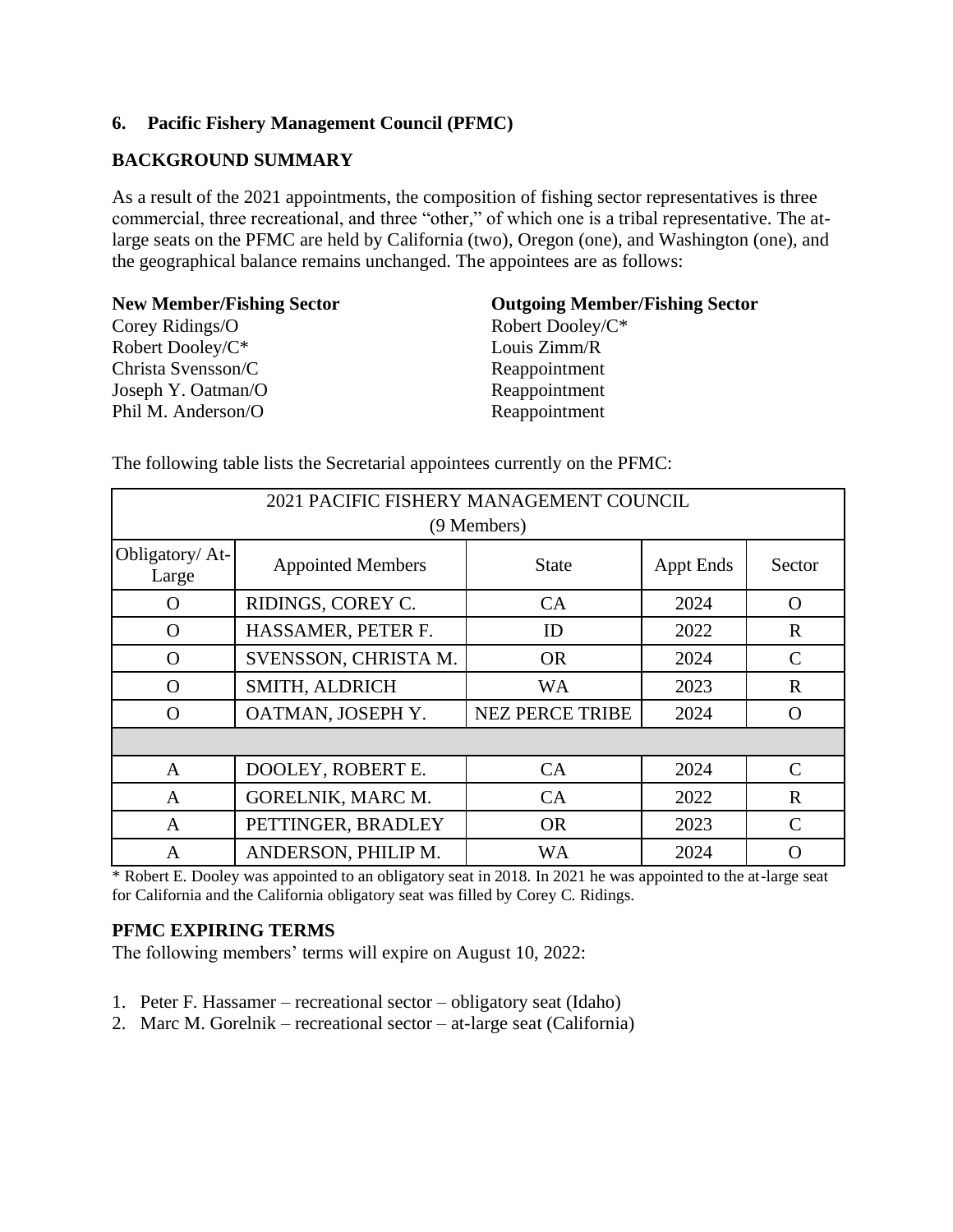#### **PFMC REPORT RECOMMENDATIONS**

Of the seven members whose terms do not expire in 2022, three are from the commercial fishing sector, one is from the recreational fishing sector, and three are from the "other" sector. The commercial members' experience includes harvesting, particularly the groundfish bottom trawl sector, and knowledge of the seafood industry. The recreational representative is a charter vessel owner. The "other" sector members' experience includes government and conservation non-profit work on ecosystem-based management. The current PFMC tribal representative, Mr. Joseph Oatman, was reappointed in 2021 for a third consecutive term. Representation must be rotated among the tribes from California, Oregon, Washington, or Idaho having federally recognized fishing rights, and consider those who are knowledgeable concerning tribal rights, tribal law, and the fishery resources under the PFMC's jurisdiction.

Of the two seats that will become vacant on August 10, 2022, both seats are from the recreational sector. Governors are encouraged to nominate individuals from any of the three sectors, but with particular emphasis on the recreational sector and "other" sectors to ensure balance on the Council. The "other" sector would include individuals with knowledge and experience in the conservation and management of marine resources and their habitats, and ecosystem approaches to management.

#### **PFMC DISCUSSION**

The PFMC has prepared FMPs for: Pacific Coast groundfish, Pacific Coast salmon, coastal pelagic species, and highly migratory species. The PFMC has also adopted a Fishery Ecosystem Plan and an Ecosystem Initiatives Appendix to help integrate ecosystem considerations into its fishery management decisions. The PFMC has responsibility for recommending allocations of Pacific halibut among treaty Indian and non-Indian commercial and recreational fishermen in Area 2A under the Northern Pacific Halibut Act.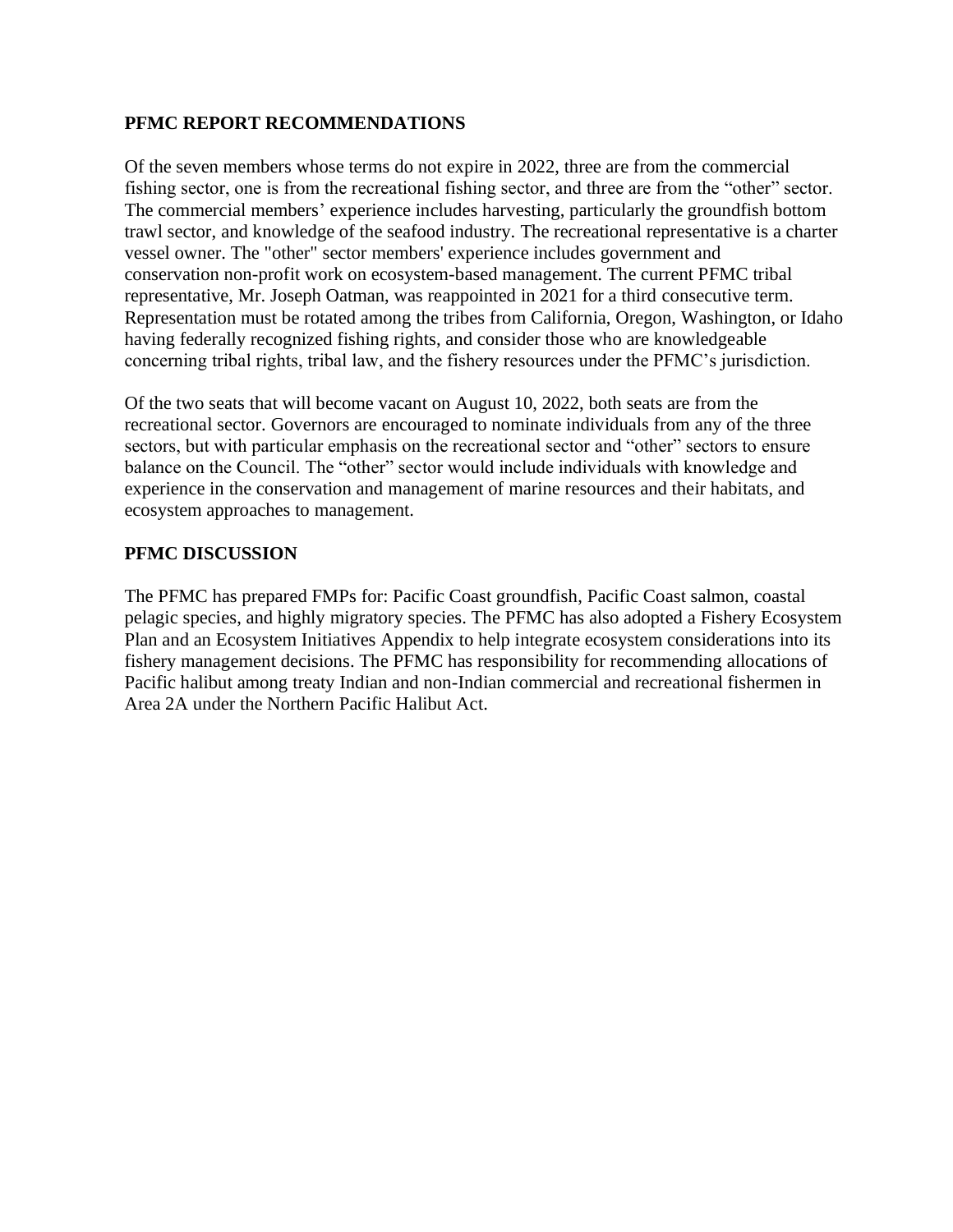#### **7. North Pacific Fishery Management Council (NPFMC)**

#### **BACKGROUND SUMMARY**

As a result of the 2021 appointments, the composition of fishing sector representatives on the NPFMC is six commercial, one recreational, and zero "other." There are no at-large seats on the NPFMC. The appointees are as follows:

**New Member/Fishing Sector** Anne Vanderhoeven/C John Jensen/C Andrew D. Mezirow/R

### **Outgoing Member/Fishing Sector**  Craig Cross/C Reappointment Reappointment

2021 NORTH PACIFIC FISHERY MANAGEMENT COUNCIL (7 Members) Obligatory/ At-Early Alexander Appointed Members State Appt Ends Sector O JENSEN, JOHN E. AK 2024 C O CAMPBELL, CORA AK 2022 C O KIMBALL, NICOLE AK 2022 C O KINNEEN, SIMON AK 2023 C O MEZIROW, ANDREW D. AK | 2024 R O VANDERHOEVEN, ANNE M. WA 2024 C O DOWN, KENNETH WA 2023 C

The following table lists the Secretarial appointees currently on the NPFMC:

### **NPFMC EXPIRING TERMS**

The following members' terms will expire on August 10, 2022:

- 1. Cora Campbell commercial sector obligatory seat (Alaska)
- 2. Nicole Kimball commercial sector obligatory seat (Alaska)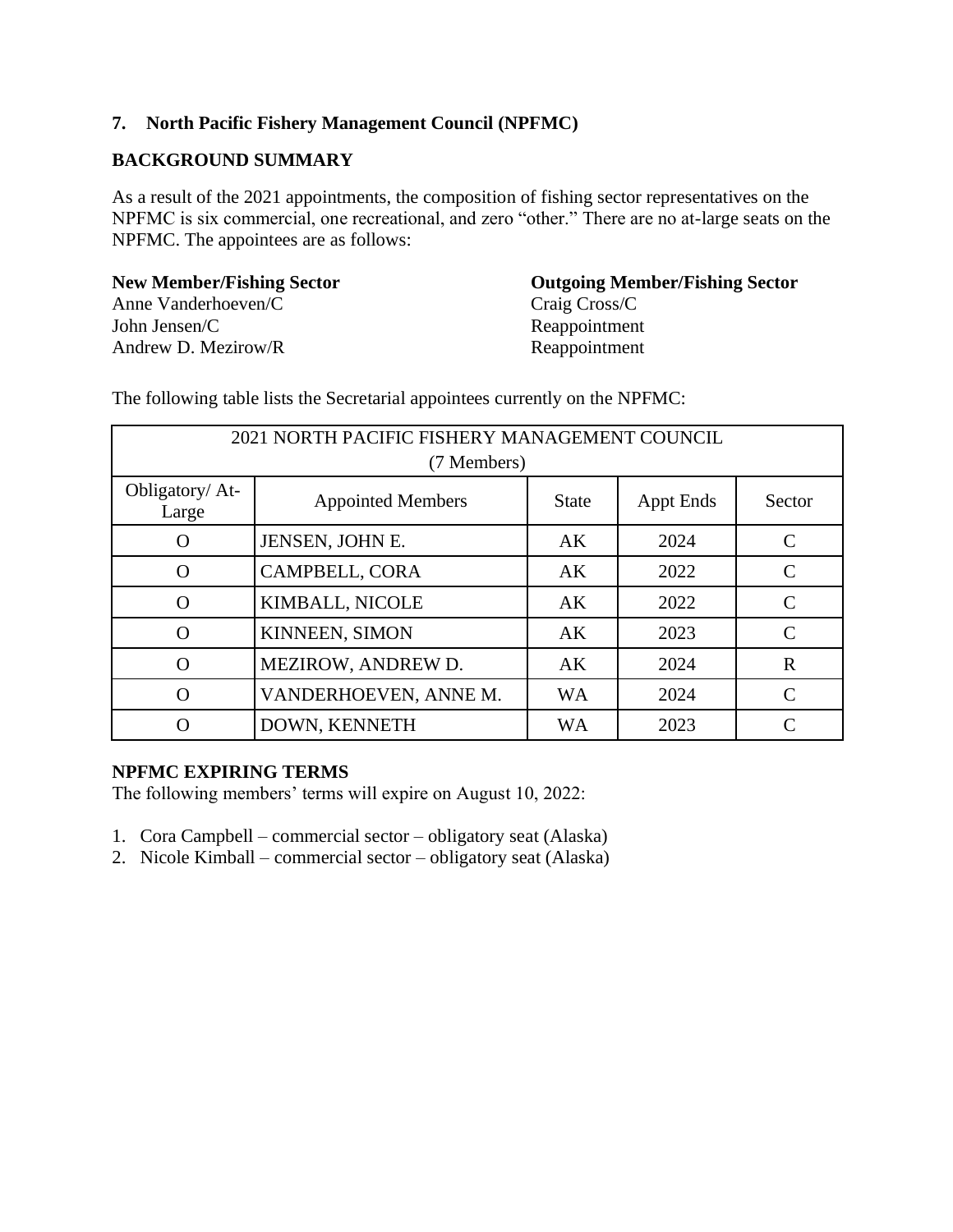#### **NPFMC REPORT RECOMMENDATIONS**

Of the five members whose terms do not expire in 2022, four are from the commercial fishing sector and one is from the recreational fishing sector. The current members, including those members with expiring terms, have a broad range of experience in ecosystem approaches to management, engagement in advocating for fishery-dependent communities, and a broad range of small- and large-scale commercial fishing expertise. The commercial sector members have experience in processing and harvesting, including groundfish and crab fisheries. The "other" sector member is experienced in research, sportfishing, and marine education.

The two seats that will become vacant on August 10, 2022, are from the commercial sector. Although commercial fisheries are particularly important in this region, Governors are also encouraged to nominate individuals from the recreational and "other" sectors, including individuals with knowledge and experience in the conservation and management of marine resources and their habitats, and ecosystem approaches to management, to ensure balance on the Council. Alaska native tribal entities also have voiced strong support for greater representation on the NPFMC.

#### **NPFMC DISCUSSION**

The NPFMC has six FMPs for: Groundfish of the Gulf of Alaska, Groundfish of the Bering Sea and Aleutian Islands Management Area (BSAI), Salmon Fisheries in the EEZ off the Coast of Alaska, Bering Sea/Aleutian Islands King and Tanner Crab, the Scallop Fishery off Alaska, and Fishery Resources of the Arctic Management Area. Current priorities for the Council include efforts to improve outreach and communication, bycatch management, and building management systems that are more resilient to climate change.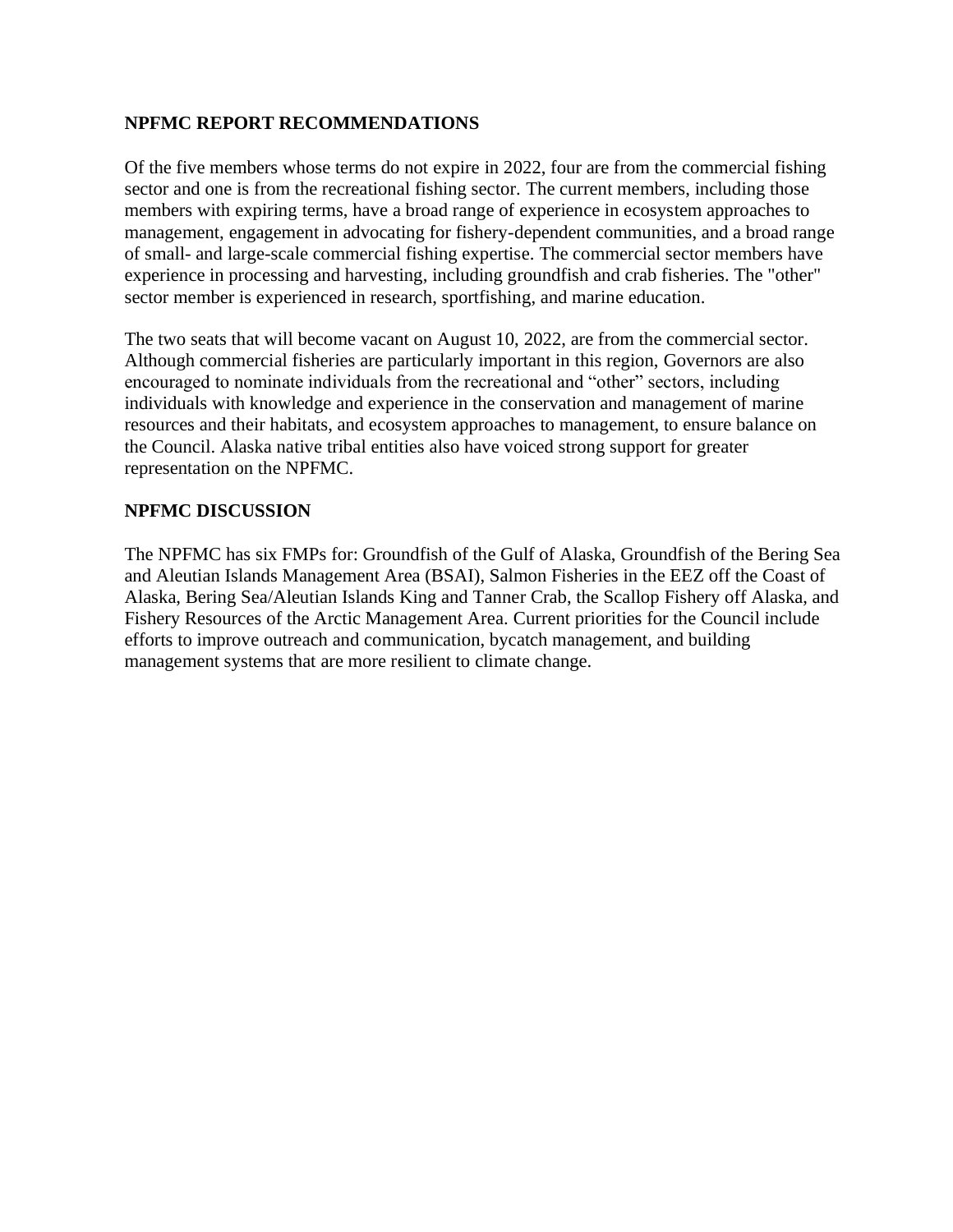#### **8. Western Pacific Fishery Management Council (WPFMC)**

### **BACKGROUND SUMMARY**

As a result of the 2021 appointments, the composition of fishing sector representatives on the WPFMC is two commercial, four recreational, and two "other." Hawaii, Guam, American Samoa, and the Commonwealth of the Northern Mariana Islands each hold one at-large seat on the WPFMC, and the geographical distribution of at-large seats remains unchanged. The appointees are as follows:

**New Member/Fishing Sector** Manuel Duenas II/R Matthew Ramsey/O William Sword/R\*

**Outgoing Member/Fishing Sector** Michael P. Duenas/C Edwin Watamura/C Archie Soliai/O\*

| 2021 WESTERN PACIFIC FISHERY MANAGEMENT COUNCIL |                          |                |                  |               |  |  |
|-------------------------------------------------|--------------------------|----------------|------------------|---------------|--|--|
|                                                 | (8 Members)              |                |                  |               |  |  |
| Obligatory/ At-<br>Large                        | <b>Appointed Members</b> | <b>State</b>   | <b>Appt Ends</b> | Sector        |  |  |
| O                                               | DUENAS II, MANUEL        | GU             | 2024             | $\mathbf R$   |  |  |
| $\Omega$                                        | SWORD, WILLIAM*          | AS             | 2022             | $\mathbf R$   |  |  |
| $\Omega$                                        | GOURLEY, JOHN E.         | <b>CNMI</b>    | 2023             | $\Omega$      |  |  |
| $\Omega$                                        | RAMSEY, MATTHEW          | HI             | 2024             | $\Omega$      |  |  |
|                                                 |                          |                |                  |               |  |  |
| $\mathbf{A}$                                    | AMANI, MONIQUE K.**      | GU             | 2022             | R             |  |  |
| A                                               | DANG, ROGER              | H <sub>I</sub> | 2023             | C             |  |  |
| $\overline{A}$                                  | RICE, FREDRICK M.        | <b>CNMI</b>    | 2023             | $\mathbf R$   |  |  |
| $\mathsf{A}$                                    | DUNHAM, HOWARD T.        | AS             | 2022             | $\mathcal{C}$ |  |  |

The following table lists the Secretarial appointees currently on the WPFMC:

\* Archie Soliai retired in 2020. William Sword was appointed in 2021 out-of-cycle to fill the seat for the remainder of Mr. Soliai's term, which expires August 10, 2022.

\*\* Monique K. Genereux changed her last name to Monique K. Amani.

#### **WPFMC EXPIRING TERMS**

The following members' terms will expire on August 10, 2022:

- 1. William Sword recreational sector obligatory seat (American Samoa)
- 2. Monique K. Amani– recreational sector at-large seat (Guam)
- 3. Howard T. Dunham commercial sector at-large seat (American Samoa)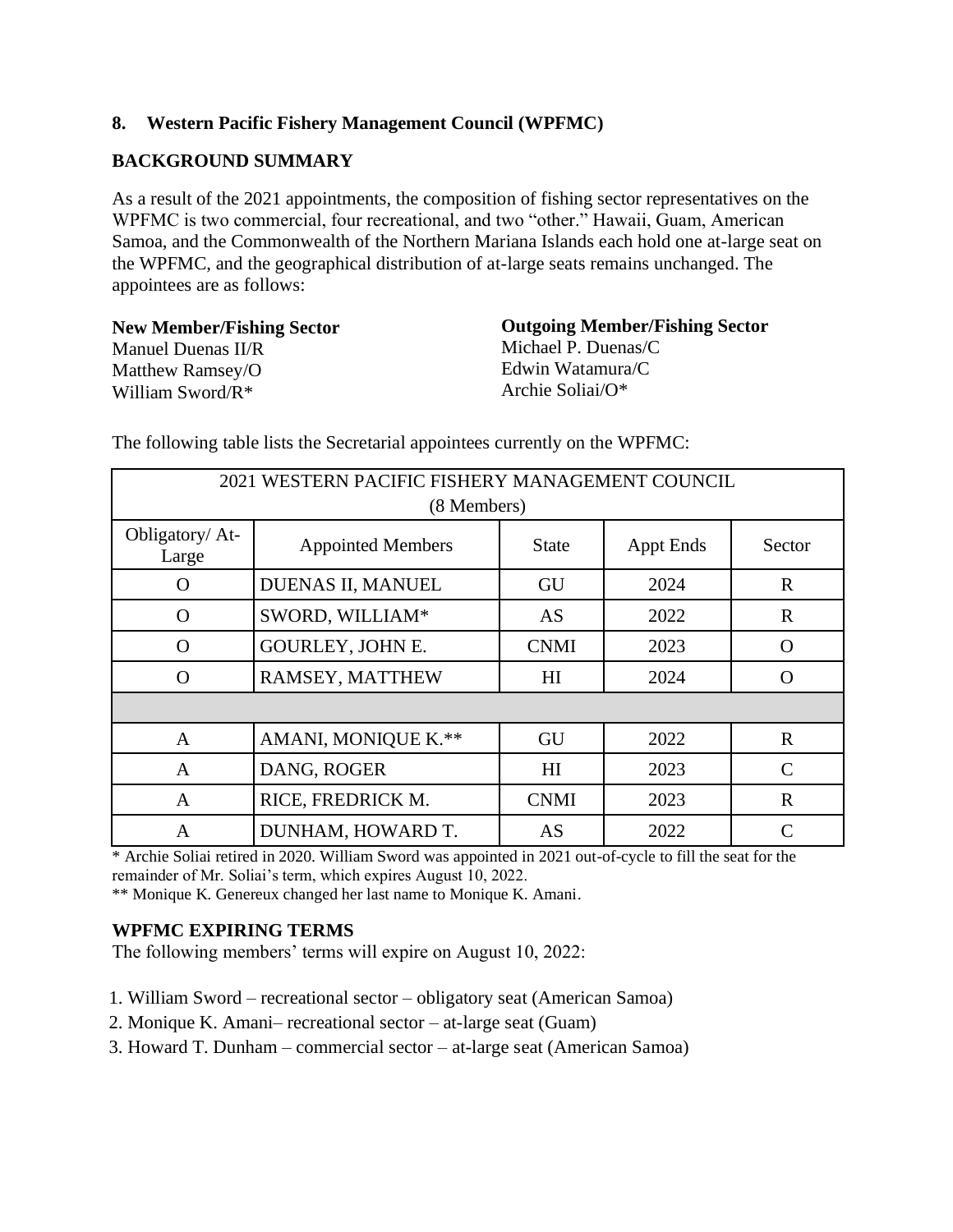#### **WPFMC REPORT RECOMMENDATIONS**

Of the five appointed members whose terms do not expire in 2022, one is from the commercial sector, two are from the recreational fishing sector, and two are from the "other" sector. The commercial member's experience is in pelagic longline fisheries harvesting, processing, and seafood supply. The recreational members represent charter fishing and seafood purchasing. The "other" sector members have experience with conservation non-profit work and in environmental consulting.

Of the three seats that will become vacant on August 10, 2022, one is from the commercial sector and two are from the recreational sector. Governors are encouraged to nominate individuals from the commercial and the "other" sectors in order to ensure balance on the Council. Members from the "other" sector include people with knowledge and experience in the conservation and management of marine resources and their habitats, and ecosystem approaches to management.

#### **WPFMC DISCUSSION**

The WPFMC manages domestic fisheries in the Pacific Islands Region (the U.S. western Pacific), and adjacent high seas, under five fishery ecosystem plans (FEPs): Pelagic, Hawaiian Archipelago, American Samoa Archipelago, Mariana Archipelago, and the Pacific Remote Island Areas. Commercial fishing for tuna, swordfish, and other pelagic species are the region's largest fisheries in terms of landings and value, and the non-pelagic species such as bottomfish and coral reef ecosystem resources are important to Pacific Island communities for noncommercial, recreational, subsistence, and cultural purposes. The smaller-scale, islandassociated fisheries such as bottomfish are data-poor, and improving data collection and monitoring are high-priority issues for these fisheries to support science-based decisionmaking. Most of the region's fisheries do not have a clear distinction for commercial and recreational sectors. Many fishermen participate in a fishery for home consumption but may sell some catch for cost recovery, while also sharing part of the catch with family or community members. International management of highly migratory species has substantial impacts on the domestic management of pelagic fisheries, and improving competitiveness for U.S. longline fisheries under this Council's jurisdiction through higher catch limits is a high priority. Continued improvements to conservation measures in domestic pelagic fisheries to reduce impacts to protected species also remains a high priority for this region.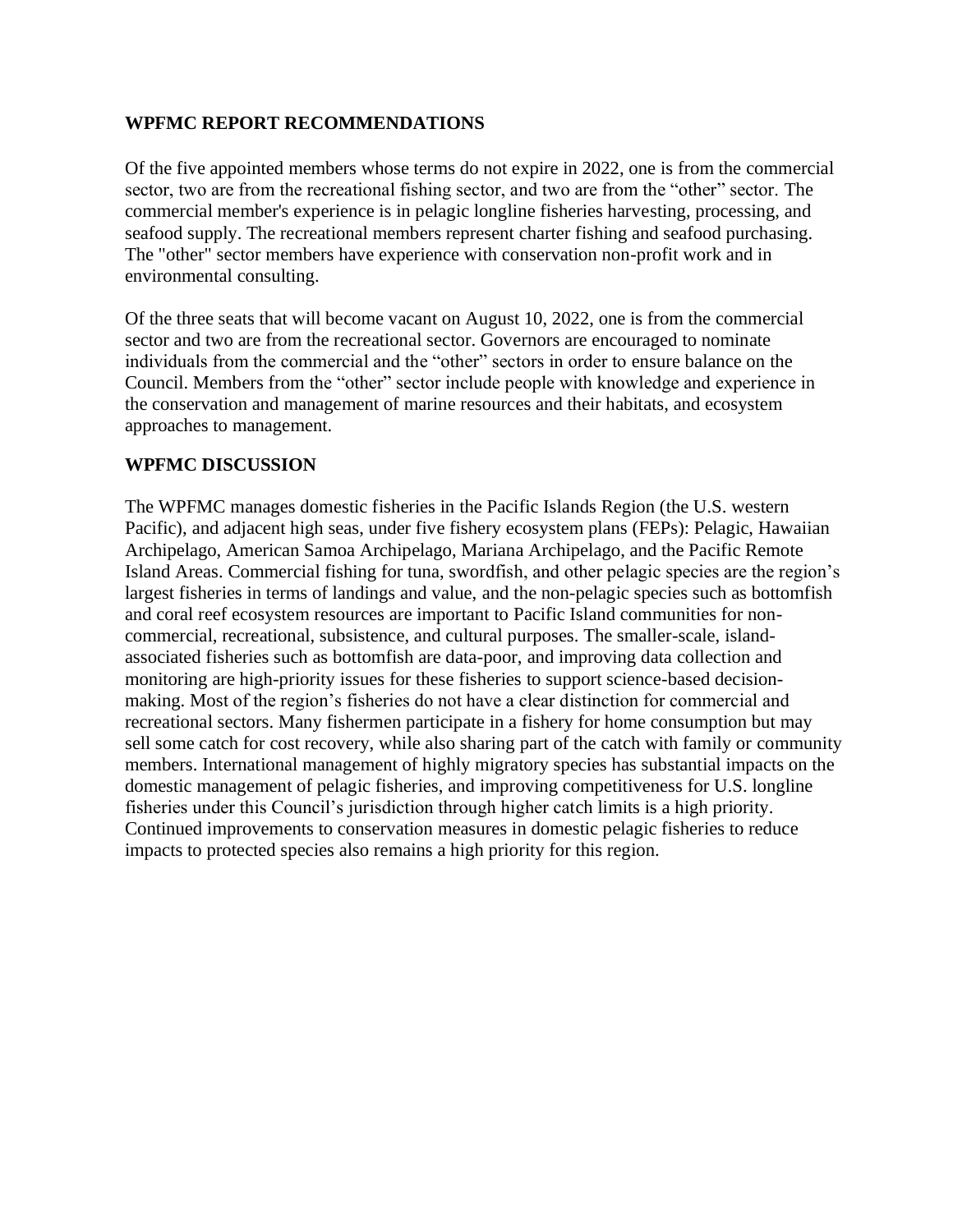#### **H. APPENDIX – STATISTICAL FISHERIES DATA**

This report provides, in this appendix, the following statistical information about the status of fisheries managed under each Council. It also identifies the number of Council members participating in those fisheries. The most recent data were compiled to show the volume of fisheries production and the related effort in each fishery managed under an FMP. This appendix provides statistical data required by Section 302(b)(2)(B)(i) of the Magnuson-Stevens Fishery Conservation and Management Act. Unless otherwise indicated, the data are for the fisheries listed by FMP. Beginning from the leftmost column, the listed data are:

- 1) FMPs developed by each Council.
- 2) Type of fishery managed under each plan, i.e., commercial or recreational, or mixed (see below).
- 3) Species/species groups making up each fishery.
- 4) Weight of each species or species group in a fishery landed in 2020 (or as otherwise indicated) showing both the landings for commercial and recreational fishermen, if recreational information is available.
- 5) Number of fishermen participating in the listed fisheries, if available; otherwise, the number of U.S. vessels either permitted or estimated to be operating in the fishery.
- 6) Gear and processing methods used in each fishery.
- 7) Range and seasonality of the fishery.
- 8) Number of current Council members who are commercial or recreational sector participants in each fishery; or their representatives.<sup>1</sup>

#### LEGEND FOR TYPE FISHERIES

C - Commercial fishery: 80 percent or more of the reported landings are by commercial fishermen.

c - Mainly commercial fishery: More than 60 percent but less than 80 percent of the reported landings are by commercial fishermen.

x - Mixed fishery: 60 percent or less of the reported landings are by each group of commercial and recreational fishermen.

r - Mainly recreational fishery: More than 60 percent but less than 80 percent of the reported landings are by recreational fishermen.

R - Recreational fishery: 80 percent or more of the reported landings are by recreational fishermen.

<sup>&</sup>lt;sup>1</sup>Vertical sums in the attached appendices may not match the sums entered for interest sectors in Table 1 on page 6. If one or more Council members actively participated in more than one fishery, the vertical sum will exceed the number entered in the interest sector column. Also, if a Council member participated in a currently closed fishery, they are still listed as a representative of the fishery in the table because of the expertise they bring to the Council regarding the operation of the fishery.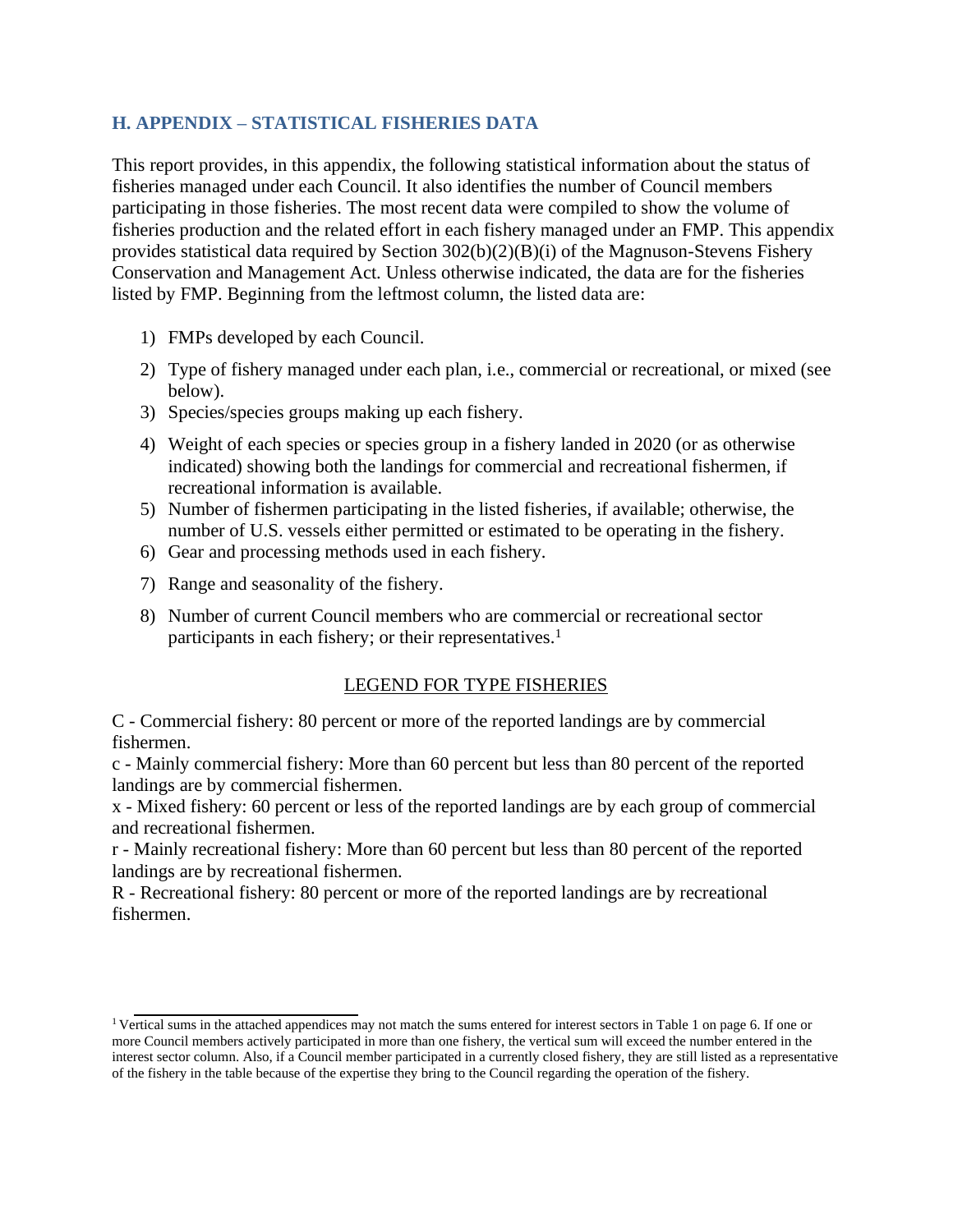#### **A-i. NEW ENGLAND FISHERY MANAGEMENT COUNCIL (NEFMC)**

| A-i NEW ENGLAND FISHERY<br>MANAGEMENT COUNCIL<br>(NEFMC)            | Type         | Species/Species Group                                                                                                                                                                                                       | Landings<br>(metric<br>tons) 2020                                                    | Vessels<br>(permits) 2020 | Gear                                                       | Fishing Areas/ Seasons | Processing                                           | Comm.           | Participants/<br>Representatives in<br>2020<br>Rec. |
|---------------------------------------------------------------------|--------------|-----------------------------------------------------------------------------------------------------------------------------------------------------------------------------------------------------------------------------|--------------------------------------------------------------------------------------|---------------------------|------------------------------------------------------------|------------------------|------------------------------------------------------|-----------------|-----------------------------------------------------|
| Northeast Multi- Species<br>[NAFO<br>landings have been<br>removed] | $\mathsf{C}$ | Commercial<br>Atlantic cod<br>Haddock<br>Pollock<br>Hakes<br>Ocean perch (redfish)<br>Yellowtail flounder<br>American plaice<br>Winter flounder<br>Witch flounder<br>Windowpane flounder*<br>Atlantic halibut<br>Ocean pout | 629<br>8,904<br>3,119<br>6,888<br>5,872<br>162<br>591<br>490<br>862<br>10<br>39<br>n | 2,334                     | trawl, dredge,<br>longline,<br>gillnet, hook &<br>line     | FMP area/year-round    | qutted                                               | $\overline{7}$  | $\mathcal{L}$                                       |
|                                                                     | $\mathbb{R}$ | Recreational<br>Cod<br>Pollock<br>Winter flounder                                                                                                                                                                           | 295<br>200<br>40                                                                     | 750                       | hook & line                                                | FMP area/year-round    | qutted, filleted                                     |                 |                                                     |
| Atlantic Sea Scallops                                               | $\mathsf C$  | Atlantic sea scallops                                                                                                                                                                                                       | 22,186                                                                               | 772                       | dredge & trawl                                             | FMP area/year-round    | and shucking and<br>freezing                         | $\overline{2}$  | $\circ$                                             |
| Atlantic Salmon                                                     | $\mathbb{R}$ | Atlantic salmon                                                                                                                                                                                                             | NA                                                                                   | None                      | None                                                       | None                   | none                                                 | $\circ$         | $\circ$                                             |
| Deep-sea Red Crab                                                   | $\mathsf C$  | Deep-sea red crab                                                                                                                                                                                                           | 1,956                                                                                | 1,370                     | Traps, trawl                                               | FMP area/year-round    | whole, partially<br>processed at sea                 | $\circ$         | $\circ$                                             |
| Atlantic Herring                                                    | $\mathsf C$  | Atlantic herring                                                                                                                                                                                                            | 9,533                                                                                | 1,833                     | Mid-water trawl;<br>purse<br>seines; weirs;<br>otter trawl | FMP area/year-round    | fresh/canned<br>shoreside/fresh bait                 | $\overline{2}$  | $\Omega$                                            |
| Monkfish                                                            | $\mathsf C$  | Monkfish                                                                                                                                                                                                                    | 3,883                                                                                | 2,082                     | gillnets, trawls,<br>dredges                               | FMP area/year-round    | fresh                                                | 7               | $\circ$                                             |
| Northeast Skate Complex                                             | $\mathsf C$  | Skates                                                                                                                                                                                                                      | 8,115                                                                                | 1,998                     | Trawls, gillnets,<br>dredge,<br>longline                   | FMP area/year-round    | fresh bait, frozen,<br>partially<br>processed at sea | $7\overline{ }$ | $\circ$                                             |

Commercial fisheries landings statistics were provided by the Northeast Region and are based on information in the Region's data base as of November 2021. Recreational fisheries landings are not yet available for 2020, so 2019 numbers have been provided.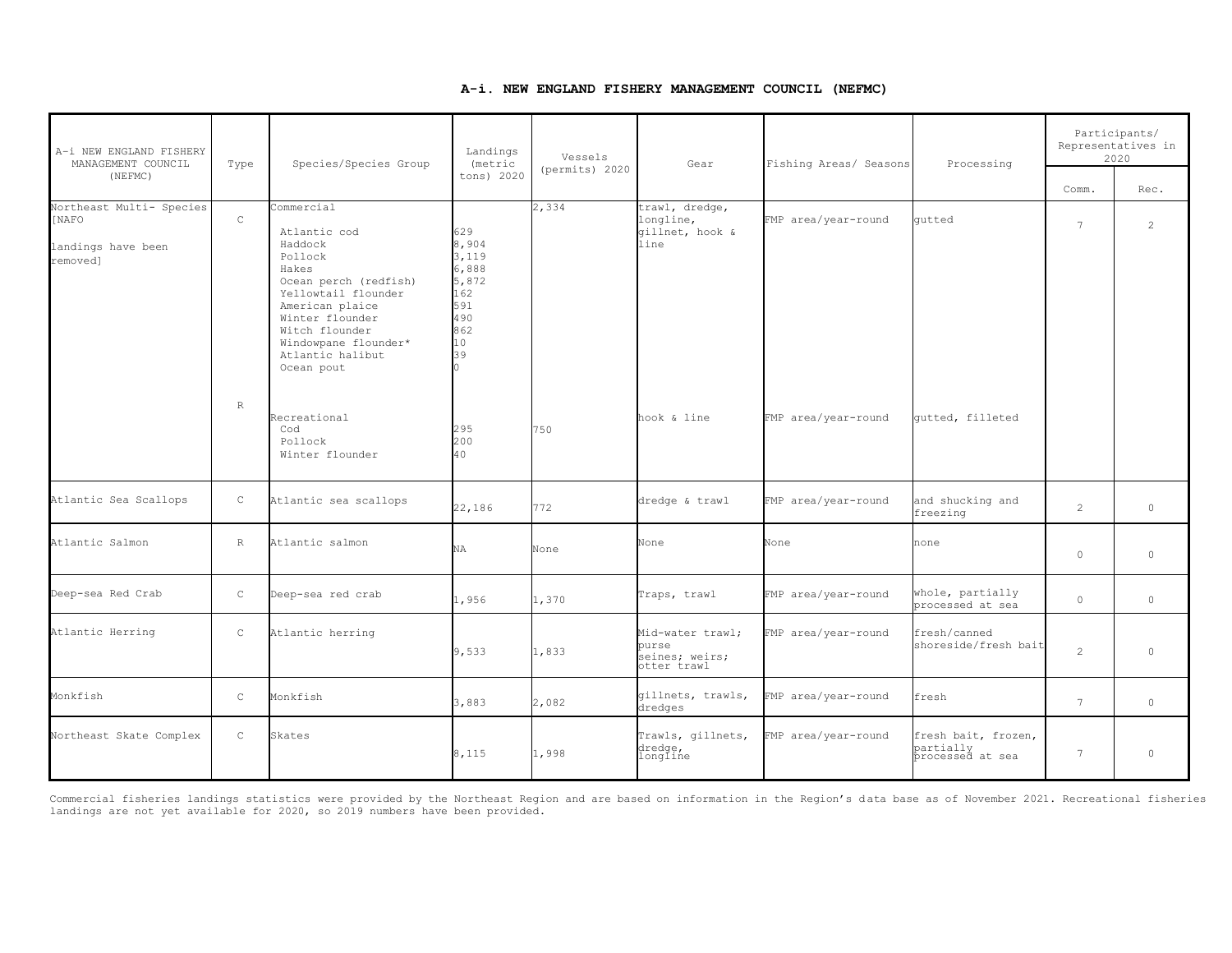#### **A-ii MID-ATLANTIC FISHERY MANAGEMENT COUNCIL (MAFMC)**

| A-ii MID-ATLANTIC<br>FISHERY MANAGEMENT              | Type | Species/Species Group                                                                                               | Landings<br>(metric                        | Vessels<br>(permits)                | Gear                                             | Fishing Areas/ Seasons                                            | Processing                                                 | Participants/<br>Representatives<br>in 2020 |                |
|------------------------------------------------------|------|---------------------------------------------------------------------------------------------------------------------|--------------------------------------------|-------------------------------------|--------------------------------------------------|-------------------------------------------------------------------|------------------------------------------------------------|---------------------------------------------|----------------|
| COUNCIL (MAFMC)                                      |      |                                                                                                                     | tons) 2020                                 | 2020                                |                                                  |                                                                   |                                                            | Comm.                                       | Rec.           |
| Atlantic Mackerel,<br>Squid & Butterfish             |      | Commercial<br>Atlantic mackerel<br>Squid, Longfin<br>Squid, Ilex<br>Butterfish<br>Recreational<br>Atlantic mackerel | 8,039<br>9,309<br>28,135<br>2,389<br>1,760 | 1,916<br>(Combined)<br>1,819<br>781 | otter trawl, trap,<br>qillnet<br>trawl;<br>traps | FMP area/year-round<br>FMP area/year-round<br>FMP area/year-round | frozen, whole<br>at-sea & ashore, some<br>mackerel fillets | $\mathbf{1}$                                | $\overline{2}$ |
| Atlantic Surf Clam &<br>Ocean Quahogs                |      | Atlantic surfclams<br>Ocean quahogs                                                                                 | 13,485<br>8,430                            | 662<br>661                          | Dredge                                           | FMP area/year-round<br>(TTQ mgmt.)                                | shucked shoreside                                          | $\mathbf{1}$                                | $\circ$        |
| Summer Flounder<br>(fluke)<br>Scup<br>Black Sea Bass |      | Commercial<br>Recreational<br>Commercial<br>Recreational<br>Commercial                                              | 4,139<br>3,581<br>6,178<br>6,402<br>1,922  | 747<br>885<br>621<br>785<br>682     | hook & line, otter<br>trawl, trap,<br>gillnet    | FMP area/year-round                                               | fillets ashore: fresh &<br>frozen                          | $\mathbf{3}$                                | 5              |
|                                                      |      | Recreational                                                                                                        | 4,298                                      | 879                                 |                                                  |                                                                   |                                                            |                                             |                |
| Tilefish                                             |      | Golden Tilefish<br>Blueline Tilefish                                                                                | 593<br>49                                  | (combine)<br>1,851                  | longline, hook &<br>line                         | FMP area/year-round                                               | fresh/frozen                                               | 3                                           | $\mathbf{1}$   |
| Atlantic Bluefish                                    |      | Commercial<br>Recreational                                                                                          | 980<br>7,348                               | 2,271<br>885                        | hook & line; otter<br>trawl;<br>gillnet          | FMP area/year-round                                               | fillets fresh/frozen                                       | 3                                           | 5              |
| Spiny Dogfish                                        |      | Commercial                                                                                                          | 7,877                                      | 2,268                               | gillnet; trawl                                   | FMP area/year-round                                               | fresh/frozen                                               | 5                                           | $\mathbf{1}$   |

Commercial fisheries landings statistics were provided by the Greater Atlantic Region and are based on information in the Region's database as of November 2021. Recreational<br>fisheries landings are not yet available for 202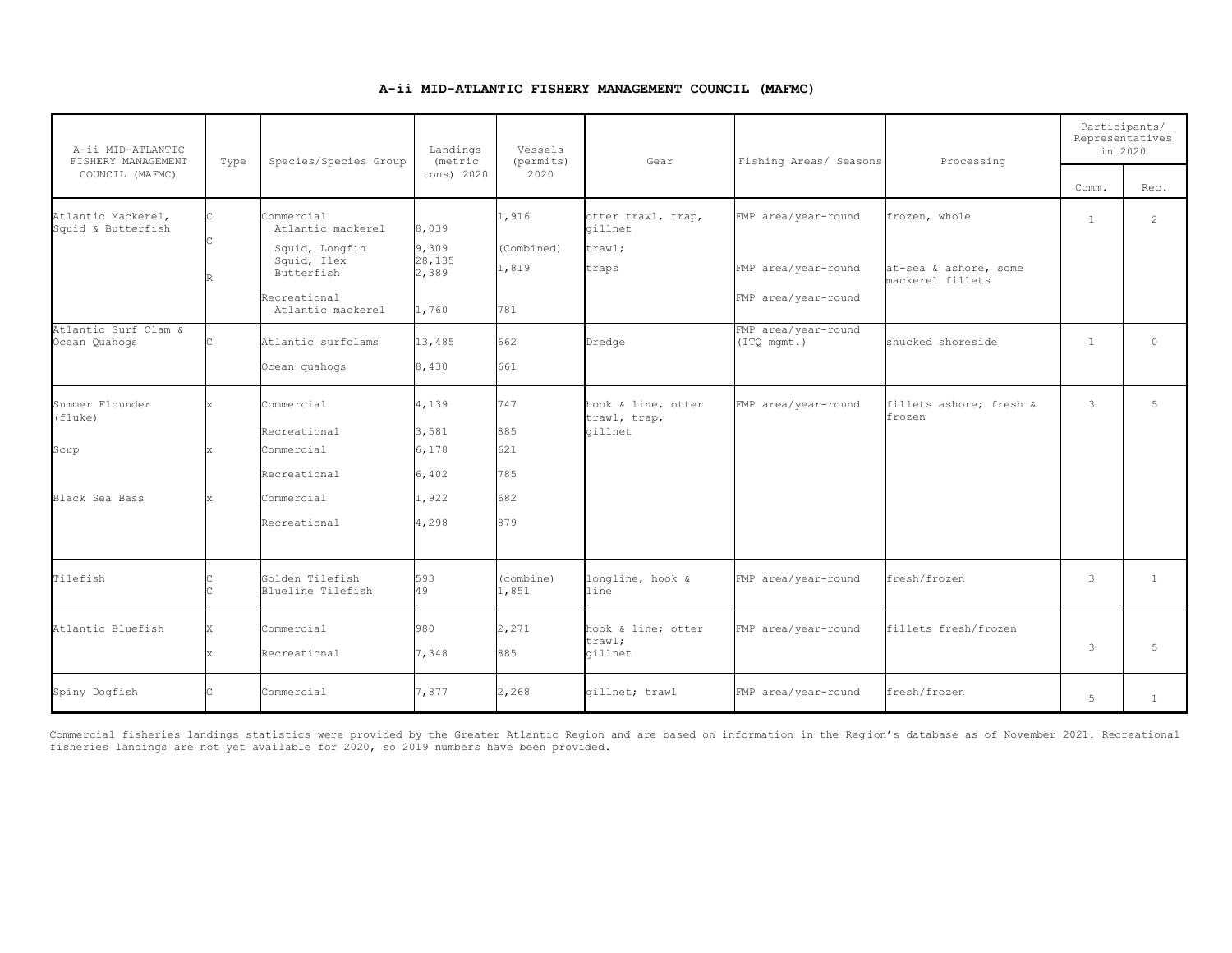|  |  |  |  | A-iii SOUTH ATLANTIC FISHERY MANAGEMENT COUNCIL (SAFMC) |  |  |
|--|--|--|--|---------------------------------------------------------|--|--|
|--|--|--|--|---------------------------------------------------------|--|--|

| A-iii SOUTH ATLANTIC<br>FISHERY MANAGEMENT<br>COUNCIL (SAFMC)                                             | Type | Species/Species Group                                                                                                                                 | Landings (metric<br>tons) 2020                                          | Vessels<br>$(permits:$ <sup>1</sup><br>Federal or         | Gear                                                                                                                        | Fishing Areas/<br>Seasons                                                                                                                         | Processing               | Comm. | Participants/<br>Representatives<br>in 2020<br>Rec. |
|-----------------------------------------------------------------------------------------------------------|------|-------------------------------------------------------------------------------------------------------------------------------------------------------|-------------------------------------------------------------------------|-----------------------------------------------------------|-----------------------------------------------------------------------------------------------------------------------------|---------------------------------------------------------------------------------------------------------------------------------------------------|--------------------------|-------|-----------------------------------------------------|
| Golden Crab                                                                                               |      | Golden Crab                                                                                                                                           | 96                                                                      | Florida (FL)<br>11                                        | traps                                                                                                                       | FMP area/ year-<br>round                                                                                                                          | Fresh                    |       |                                                     |
| Snapper/Grouper<br>Fishery of the South<br>Atlantic                                                       |      | Commercial <sup>2</sup><br>Groupers<br>Wreckfish<br>Snappers<br>Other species<br>Recreational <sup>2,5</sup><br>Groupers<br>Snappers<br>Other Species | 271<br>Confidential<br>857<br>882<br>83<br>1,389<br>971                 | 651<br>2,183<br>(for-hire)                                | rod and reel,<br>bandit gear,<br>longline,<br>handline<br>handline,<br>rod and reel,<br>bandit gear,<br>spear,<br>powerhead | FMP area/<br>prohibition on<br>harvest and<br>possession of<br>Nassau grouper and<br>Goliath<br>grouper<br>$year$ -round <sup>2</sup><br>FMP area | at sea, gutted           | 3     | $\overline{4}$                                      |
| Penaeid Shrimp Fishery<br>of the South Atlantic<br>Region                                                 |      | Commercial<br>All<br>Recreational <sup>5</sup>                                                                                                        | 24,907<br>n/a <sup>3</sup>                                              | 538 (Comm -<br>penaeid)<br>243 (Comm. -<br>rock6)<br>n/a3 | trawls<br>n/a <sup>3</sup>                                                                                                  | FMP area/<br>vear-round                                                                                                                           | shore-side<br>processing |       |                                                     |
| Coral, Coral Reefs, and<br>Live/Hard Bottom Habitat<br>of the Gulf of Mexico and<br>South Atlantic Region |      | Commercial-Octocoral <sup>4</sup><br>Recreational <sup>5</sup>                                                                                        | 24,199 (4,883)<br>Fed, 19,316<br>State)<br>colonies<br>n/a <sup>4</sup> | 11<br>n/a <sup>4</sup>                                    | hand harvest                                                                                                                | south FL/ year-<br>round                                                                                                                          | Fresh                    |       |                                                     |
| Gulf of Mexico Spiny Lobster [Jointly managed with GMFMC]                                                 |      |                                                                                                                                                       |                                                                         |                                                           |                                                                                                                             |                                                                                                                                                   |                          |       |                                                     |
| Coastal Migratory Pelagics [Jointly managed with GMFMC]                                                   |      |                                                                                                                                                       |                                                                         |                                                           |                                                                                                                             |                                                                                                                                                   |                          | 3     | $\overline{4}$                                      |

1. Number of vessels with active permits for 2020.

2. Commercial and recreational sector for shallow water groupers closed during January-April. Commercial fishery for red porgy closed during January-April. Commercial fishery for greater amberjack closed during April. Fishing is prohibited year-round in Oculina HAPC.

3. Not applicable (No recreational fishery in the EEZ).

- 4. Octocoral landings and number of persons harvesting octocoral provided by the State of Florida. Federal permits are not requi red for octocoral harvest.
- 5. Recreational landings include Marine Recreational Information Program (MRIP) and Headboat survey data.
- 6. Permit count is for both the rock shrimp permit and the rock shrimp Carolinas zone permit summed.

Sources: Commercial landings information was obtained from the Annual Catch Limit (ACL) datasets produced by the Southeast Fisheries Science Center (SEFSC), Miami, FL, and from the Florida Fish and Wildlife Conservation Commission's Marine Fisheries Information System. Recreational landing estima tes were obtained from the SEFSC ACL datasets and include MRIP and headboat landings data. NOAA Fisheries Southeast Region, St. Petersburg, FL, provided the Federal permit inf ormation for 2020.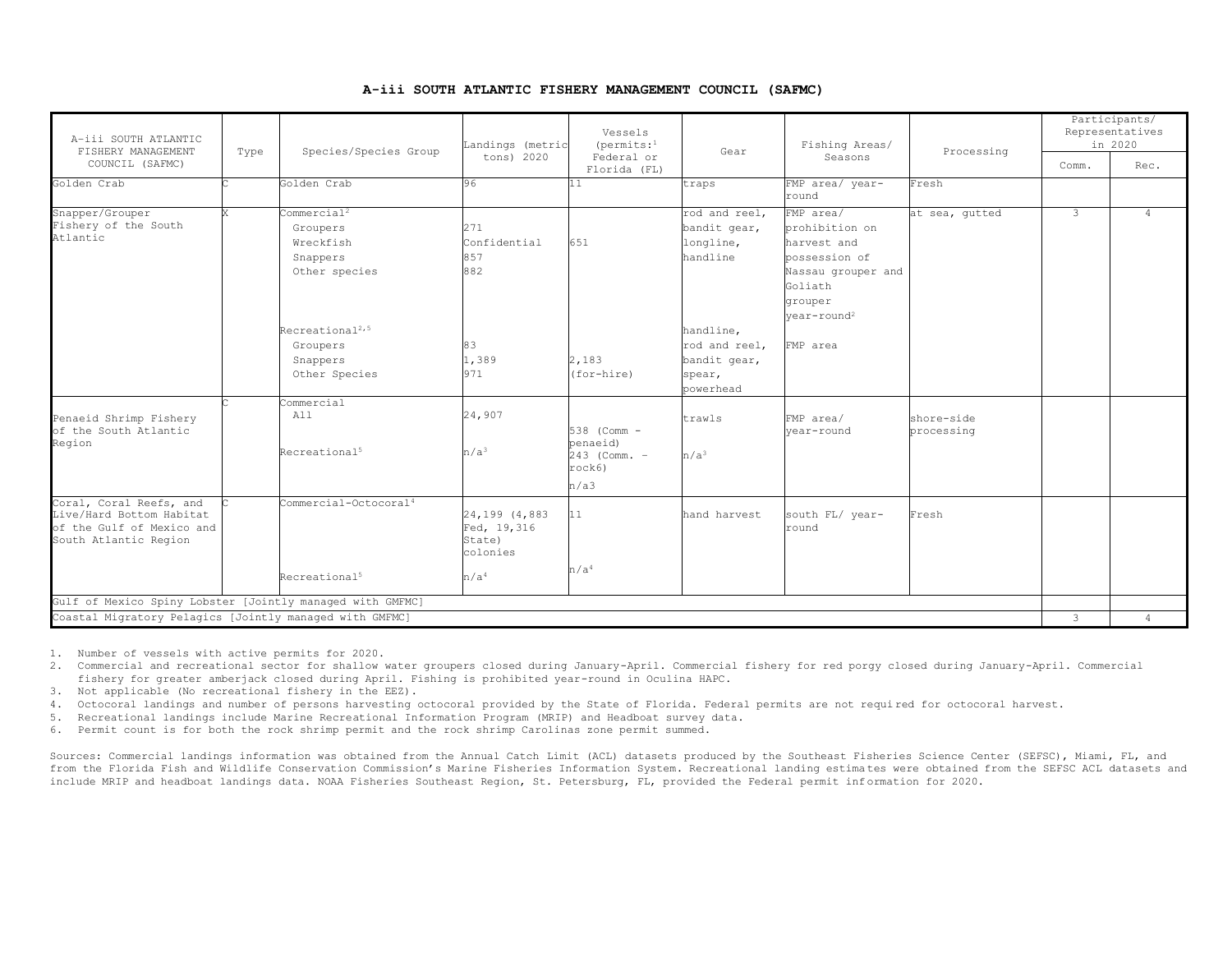#### **A-iv. GULF OF MEXICO FISHERY MANAGEMENT COUNCIL (GMFMC)**

| A-iv GULF OF MEXICO<br>FISHERY MANAGEMENT<br>COUNCIL (GMFMC)                                                | Type | Fishery/Species,<br>Species Group                                                                                                                                                                         | Landings<br>(metric                                          | Vessels (permits:1<br>Federal or Florida                                                                                                       | Gear                                                                                                                                                         | Fishing Areas/ Seasons                                                                        | Processing                                               | Participants<br>/ Representati<br>ves<br>in 2020 |       |
|-------------------------------------------------------------------------------------------------------------|------|-----------------------------------------------------------------------------------------------------------------------------------------------------------------------------------------------------------|--------------------------------------------------------------|------------------------------------------------------------------------------------------------------------------------------------------------|--------------------------------------------------------------------------------------------------------------------------------------------------------------|-----------------------------------------------------------------------------------------------|----------------------------------------------------------|--------------------------------------------------|-------|
|                                                                                                             |      |                                                                                                                                                                                                           | tons) 2020                                                   | $(FL)$ )                                                                                                                                       |                                                                                                                                                              |                                                                                               |                                                          | Comm                                             | Rec   |
| Red Drum Fishery of the                                                                                     |      | Commercial - Red Drum                                                                                                                                                                                     | 11                                                           | n/a <sup>6</sup>                                                                                                                               | n/a <sup>6</sup>                                                                                                                                             | EEZ Closed n/a <sup>6</sup>                                                                   | n/a <sup>6</sup>                                         |                                                  |       |
| Gulf of Mexico                                                                                              |      | Recreational <sup>6,12</sup>                                                                                                                                                                              | 2,5485                                                       | n/a <sup>6</sup>                                                                                                                               | n/a <sup>6</sup>                                                                                                                                             | EEZ Closed n/a <sup>6</sup>                                                                   | n/a <sup>6</sup>                                         | $\mathfrak{D}$                                   | $5 -$ |
| Reef Fish Fishery of<br>the Gulf of Mexico                                                                  |      | Commercial<br>Grouper<br>Red Snapper<br>Other snapper<br>Other species <sup>7</sup><br>Recretational1 <sup>2</sup><br>Grouper<br>Red Snapper <sup>4</sup><br>Other snappers<br>Other species <sup>7</sup> | 2,040<br>3,459<br>613<br>192<br>888<br>2,840<br>1,345<br>617 | 842 (reef fish)<br>340 (red snapper) <sup>8</sup><br>615 (grouper-<br>tilefish) <sup>9</sup><br>1310 (for-hire)                                | longline, handline,<br>bandit gear, rod and<br>reel, buoy gear, spear,<br>powerhead<br>spear, powerhead, bandit<br>gear, handline, rod and<br>reel, cast net | FMP area/<br>vear-round<br>FMP area/<br>vear-round<br>4.10                                    | at-sea, qutted;<br>shore-side<br>processing              | $\overline{c}$                                   | 5     |
| Shrimp Fishery of the<br>Gulf of Mexico                                                                     |      | Commercial-All<br>Recreational <sup>6</sup>                                                                                                                                                               | 48,043<br>n/a <sup>3</sup>                                   | 1,418<br>n/a <sup>3</sup>                                                                                                                      | trawl, butterfly net,<br>skimmer, cast net<br>trawl                                                                                                          | FMP area/ year-round;<br>annual TX closure:<br>seasonal FL closure<br>FMP area/ year-round    | tail separation<br>at-sea:<br>shore-side<br>processing   | $\mathbf{1}$                                     |       |
| Spiny Lobster Fishery of C<br>the Gulf of Mexico &<br>South Atlantic<br>[shared w/SAFMC]                    |      | Comment<br>Recreational <sup>2,11</sup>                                                                                                                                                                   | 1,776<br>7162                                                | 210 commercial<br>229 tailing<br>n/a <sup>3</sup>                                                                                              | trap, pot, dip net, bully<br>net, hoop net, trawl, snare,<br>hand harvest<br>dip net, bully net, pot,<br>trap, snare, hand harvest                           | Florida<br>Aug-Apr<br>FL $/$ 2-day sport-<br>season in July, Aug-Apr                          | tail separation<br>$at-sea:$<br>shore-side<br>processing | 1                                                |       |
| Coastal Migratory PelagicX<br>Resources<br>of the Gulf of<br>Mexico & South<br>Atlantic [shared<br>w/SAFMC1 |      | Commercial<br>King mackerel<br>Spanish mackerel<br>Recreational <sup>11,12</sup><br>King mackerel<br>Spanish mackerel                                                                                     | 1,407<br>528<br>1,649<br>1,502                               | 1,452<br>2,338<br>n/a <sup>3</sup><br>n/a <sup>3</sup><br>$(1.321$ Gulf for-<br>hire vessels)<br>(2,255 south<br>Atlantic for-hire<br>vessels) | gillnets, longline,<br>bandit gear, handline,<br>rod and reel, purse net<br>bandit gear, handline,<br>rod and reel, spear                                    | Gulf & South<br>Atlantic:<br>Year-round,<br>commercial closures<br>when quotas are<br>reached | At-sea, qutted,<br>Shore-side<br>processing              | 2                                                | 5     |

1. Number of vessels with active permits for 2020.

2. Data from state of Florida.

3. Not Available (no federal permit or reporting requirements, except for-hire vessels).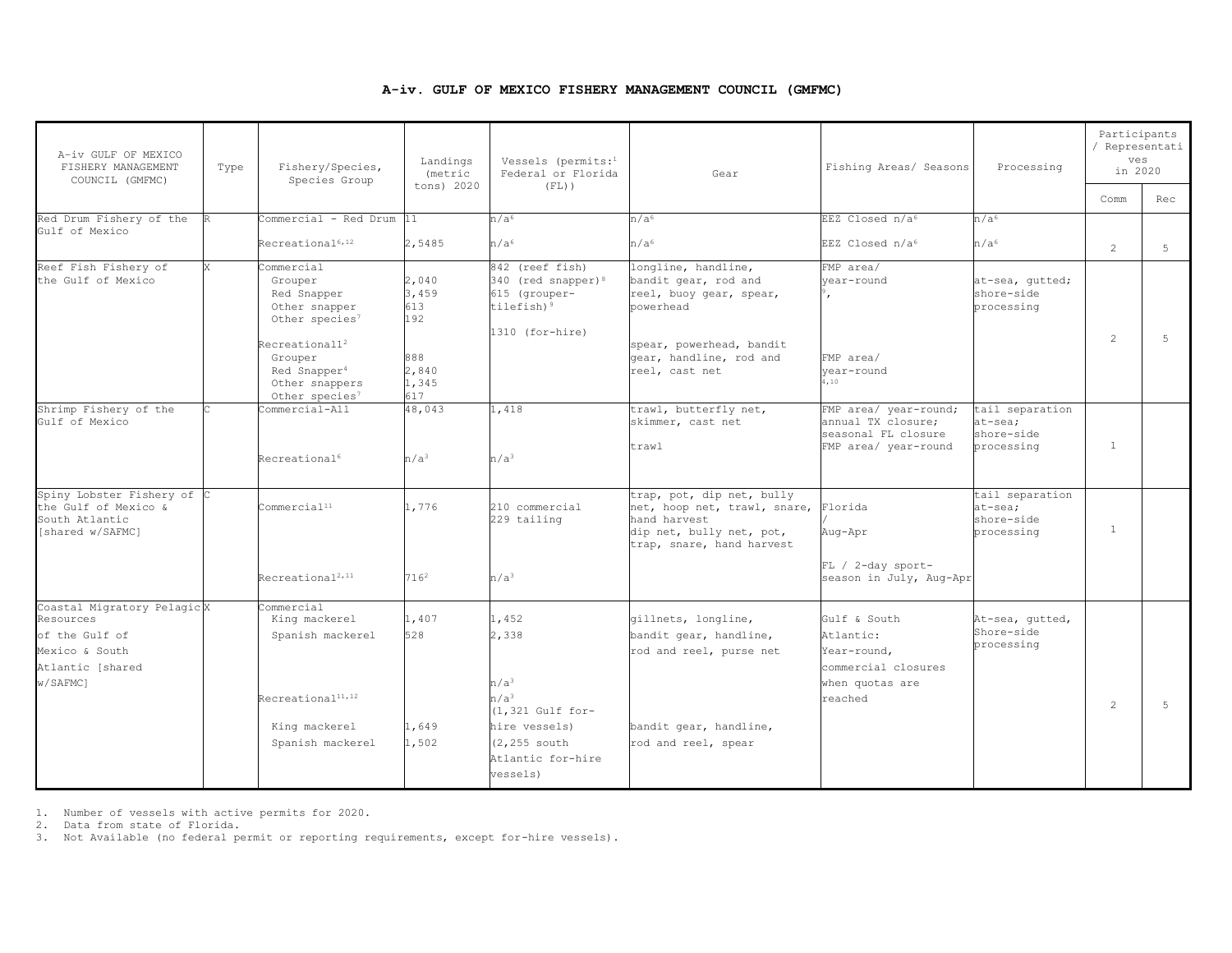#### **A-iv - GMFMC (continued) from preceding page:**

- 4. Recreational fishery for red snapper in 2020 had state specific seasons for the private sector and had a(add open season date) season for the federally permitted forhire vessels.
- 5. State landings only.
- 6. Not applicable (fishery closed in federal waters) or landings not recorded in recreational landing survey.
- 7. Includes greater amberjack, lesser amberjack, almaco jack, banded rudderfish, gray triggerfish, tilefishes, and hogfish.
- 8. Red Snapper Individual Fishing Quotas (IFQ) Program shareholders at the end of 2020.
- 9. Grouper-tilefish IFQ Program shareholders at the end of 2020.
- 10. Bottom fishing prohibited year-round on Madison and Swanson sites and Steamboat Lumps; the Edges is closed to all fishing January through April. Recreationa l fishery for red grouper, black grouper, yellowfin grouper, scamp, and yellowmouth grouper is closed February 1 to March 31 beyond the 20 -fathom break. Recreational fishery for gag is closed from January 1st to June 30th.
- 11. Data from 2019-2020 fishing season.
- 12. Recreational landings include MRIP, Headboat survey, Louisiana survey (LA), and Texas Parks and Wildlife survey (TPWD) data.

Sources: Commercial landings information was obtained from the ACL datasets produced by the SEFSC, Miami, FL, and from the Florida Fish and Wildlife Conservation Commission's Marine Fisheries Information System. Recreational landing estimates were obtained from the SEFSC ACL datasets and include MRIP, headboat, LA, and TPWD landings data. NMFS Southeast Region, St. Petersburg, FL, provided the Federal permit information.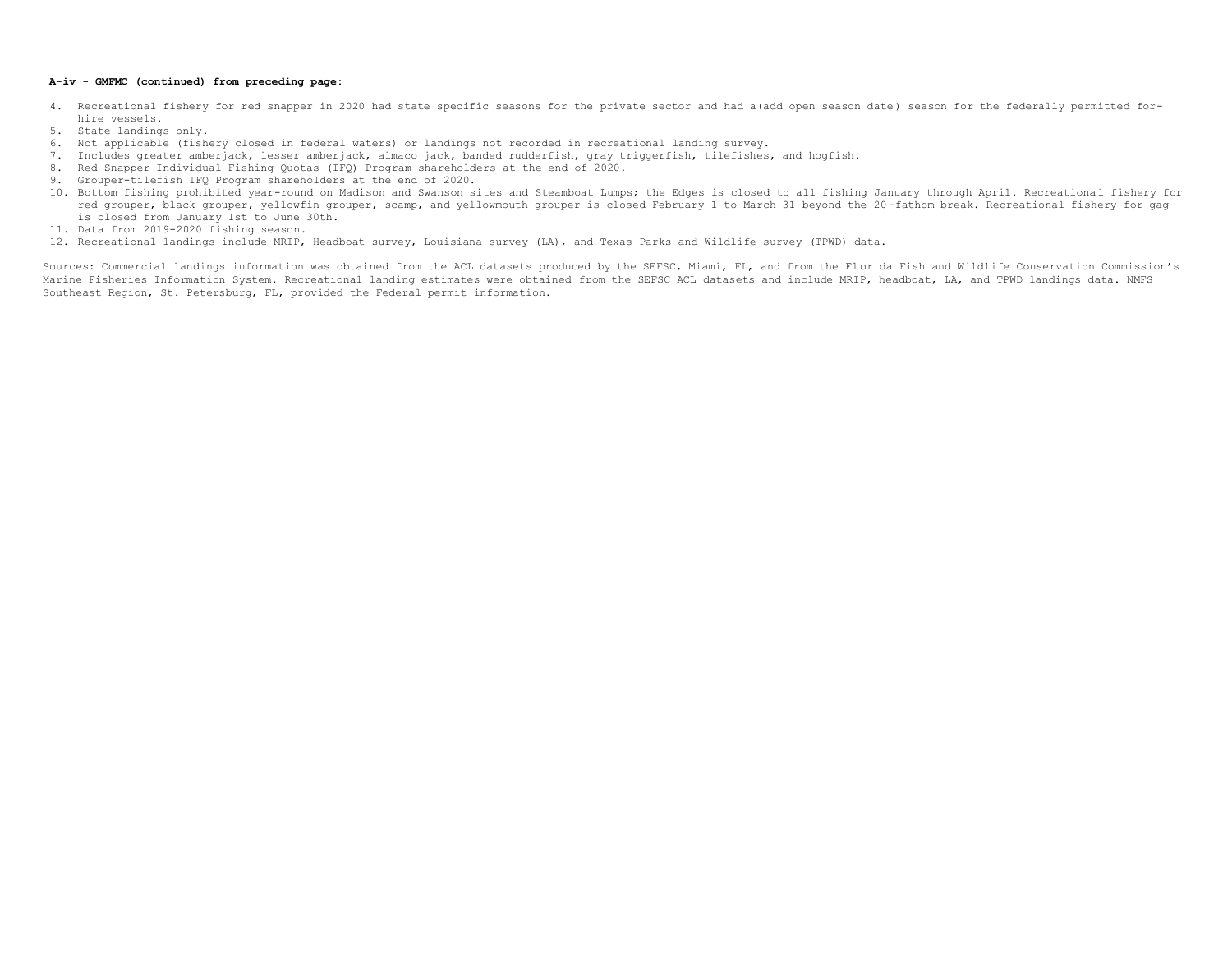#### **A-V CARIBBEAN FISHERY MANAGEMENT COUNCIL (CFMC)**

| A-V CARIBBEAN FISHERY<br>MANAGEMENT COUNCIL (CFMC)       | Species/Species<br>Group                                                                     | Landings (metric<br>tons) 20191       | Vessel<br>permits<br>2                 | Gear                                                                                                                   | Fishing Areas/Seasons                                                                                                                            | Processing                                               |   | Participants/<br>Representatives in<br>2019<br>Comm.<br>Rec. |  |
|----------------------------------------------------------|----------------------------------------------------------------------------------------------|---------------------------------------|----------------------------------------|------------------------------------------------------------------------------------------------------------------------|--------------------------------------------------------------------------------------------------------------------------------------------------|----------------------------------------------------------|---|--------------------------------------------------------------|--|
| Spiny Lobster                                            | Commercial<br>Recreational                                                                   | 222 (PR)<br>47 (USVI)<br>n/a3,4       | n/a<br>n/a                             | trap/pot, dip net<br>qillnet, snare<br>dip net, trap, pot                                                              | vear-round<br>vear-round                                                                                                                         | fresh, landed whole                                      |   |                                                              |  |
| Reef Fish<br>(snappers, groupers, other<br>reef species) | Commercial<br>Recreational                                                                   | 552 (PR)<br>152 (USVI)<br>$n/a^{3,4}$ | n/a<br>n/a                             | longline, hook and<br>line, trap, pot,<br>dip net, handline, rodgroupers; prohibition<br>and reel,<br>slurp qun, spear | area closures5,<br>seasonal closures for<br>numerous snappers and<br>on harvest and<br>possession of Nassau<br>and Goliath groupers              | qutted at-sea, shore-<br>side processing                 | 2 | 2                                                            |  |
| Coral Reef Resources                                     | Commercial<br>Stony Corals<br>Gorgonians<br>Live Rock<br>Other Invertebrates<br>Recreational | $n/a^{3,4}$                           | n/a<br>n/a<br>n/a<br>n/a<br>n/a<br>n/a | dip net, slurp<br>gun, hand harvest<br>dip net, slurp<br>qun, hand harvest                                             | year-round                                                                                                                                       | live, fresh                                              |   |                                                              |  |
| Oueen Conch                                              | Commercial<br>Recreational                                                                   | 92 (PR)<br>13 (USVI<br>n/a3,4         | n/a<br>n/a                             | hand harvest (no hooks) closed year-round (no<br>hand harvest (no hooks)                                               | harvest) in EEZ except<br>east of St. Croix<br>(portion of Lang Bank)<br>where it is closed<br>seasonally each year<br>July<br>through September | live, landed whole in<br>shell,<br>shore-side processing |   |                                                              |  |

1. Only 2019 landings are completed and available at this time.

- 2. Not applicable (no permits required).
- 3. Recreational landings are only available for Puerto Rico and are collected by the Marine Recreational Information Program (MR IP). MRIP stopped in 2017 and was not run in Puerto Rico in 2019. Therefore, there are no data on recreational landings in Puerto Rico in 2019.
- 4. Not available. Recreational landings in USVI are not collected. Also, recreational landings surveys do not collect information on lobster and conch.
- 5. Fishing with pots, traps, bottom longlines, gill nets, and trammel nets is prohibited year-round at Grammanik Bank and at various mutton snapper and red hind spawning aggregation sites. Fishing for any species is prohibited year-round within Hind Bank Marine Conservation District.

Sources: Puerto Rican and USVI Commercial landings were obtained from the SEFSC, Miami. Puerto Rico commercial landings are from the Accumulated Landings System at the SEFSC, Miami, FL.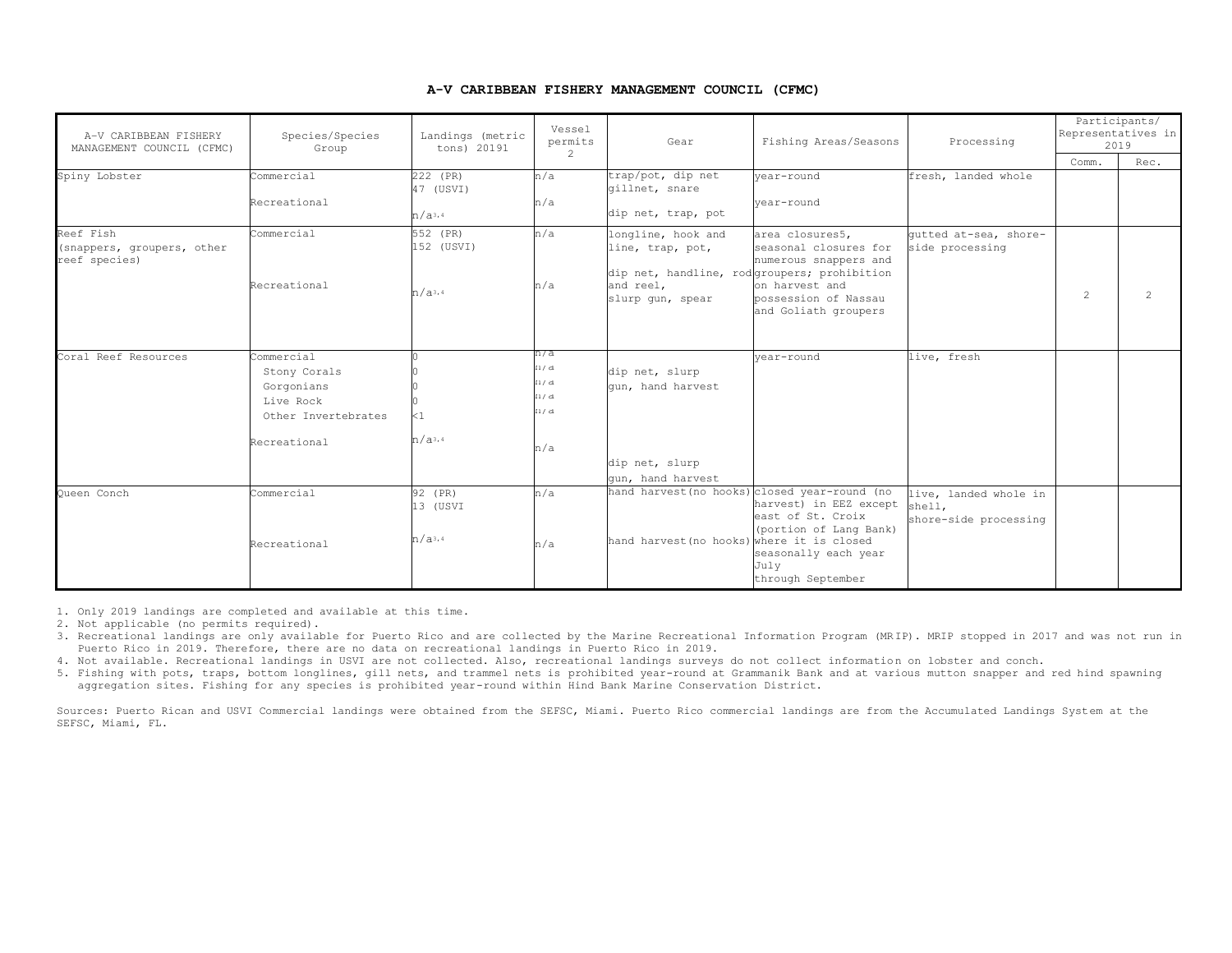#### **A-vi PACIFIC FISHERY MANAGEMENT COUNCIL (PFMC)**

| A-vi PACIFIC FISHERY<br>MANAGEMENT<br>Type <sup>1</sup><br>COUNCIL (PFMC) FISHERY<br>MANAGEMENT PLAN (FMP) |               | Species/Species<br>Group                                                                               | 2020<br>Landings<br>(salmon in #<br>of fish,<br>others in | 2020 Permits<br>(Vessels) & Angler<br>Trips                                                                                           | Gear                                                                                                     | Fishing Areas/<br>Seasons                       | Processing                                             | Participants/<br>Representatives in<br>2020 |      |
|------------------------------------------------------------------------------------------------------------|---------------|--------------------------------------------------------------------------------------------------------|-----------------------------------------------------------|---------------------------------------------------------------------------------------------------------------------------------------|----------------------------------------------------------------------------------------------------------|-------------------------------------------------|--------------------------------------------------------|---------------------------------------------|------|
| Ocean Salmon<br>Fisheries off the<br>Coasts of Washington,                                                 | X             | Commercial<br>Chinook salmon<br>Coho salmon<br>Pink salmon                                             | metric tons)<br>205,497<br>14,391                         | CA Troll 1,032<br>OR Troll 905<br>WA Troll 153                                                                                        | Troll; hook<br>and line.                                                                                 | WA, OR & CA/<br>variable<br>dates by area       | headed & qutted;<br>fillets; fresh &<br>frozen         | Comm.                                       | Rec. |
| Oregon, and California <sup>2</sup>                                                                        |               | Recreational<br>Chinook salmon<br>Coho salmon<br>Pink salmon                                           | 57,425<br>41,113                                          | 150,317<br>Angler Trips                                                                                                               |                                                                                                          |                                                 |                                                        |                                             |      |
| Pacific Coast Groundfish <sup>3</sup>                                                                      | $\mathbf{X}$  | Commercial<br>Pacific whiting<br>Flatfish<br>Rockfish<br>Sablefish<br>Other groundfish                 | 287.772<br>7,479<br>16,357<br>3,693<br>1,505              | 334 Limited Entry<br>Permits on 255<br>vessels<br>Open Access:<br>approximately 748<br>vessels landed<br>groundfish                   | trawl; hook &<br>line; pots;<br>set nets                                                                 | CA/year-round<br>OR/year-round<br>WA/vear-round | headed & qutted;<br>fillets; surimi;<br>fresh & frozen |                                             |      |
|                                                                                                            |               | Recreational<br>Groundfish                                                                             | Estimated<br>2,051                                        | Estimated 634,791<br>Boat Based Trips<br>targeting<br>groundfish                                                                      |                                                                                                          |                                                 |                                                        |                                             |      |
| Coastal Pelagic Species <sup>3</sup>                                                                       | $\mathcal{C}$ | Commercial<br>Pacific sardine<br>Pacific mackerel<br>Jack mackerel<br>Market squid<br>Northern Anchovy | 2,865<br>710<br>597<br>25,121<br>5,689                    | Federal Limited<br>Entry south of<br>Point Arena $-65$<br>State Limited<br>Entry north of Point<br>Arena- 44<br>$(26 \tOR, 16 \tW A)$ | purse seine                                                                                              | CA - year<br>round<br>OR and WA -<br>summer     | human consumption<br>bait<br>meal and oil              |                                             |      |
| Highly Migratory<br>Species <sup>3</sup>                                                                   | $\mathsf{C}$  | Commercial<br>Northern albacore<br>Other tunas<br>Swordfish<br>Sharks                                  | 6,705<br>1,998<br>160<br>63                               | 1,530 Federal<br>Permits                                                                                                              | Surface hook-<br>and line<br>Coastal purse<br>seine<br>Harpoon<br>Drift gillnet<br>High Seas<br>longline | CA/year-round<br>OR/year-round<br>WA/year-round | Fresh, frozen,<br>canned<br>Human consumption          |                                             |      |

1. X = Both commercial and recreational, C = Commercial only

2. Data extracted from the <u>Review of 2019 Ocean Salmon Fisheries (</u>February 2020; Pacific Fishery Management Council)<br>3. Data extracted from the PacFin (commercial) and RecFIN data systems (recreational)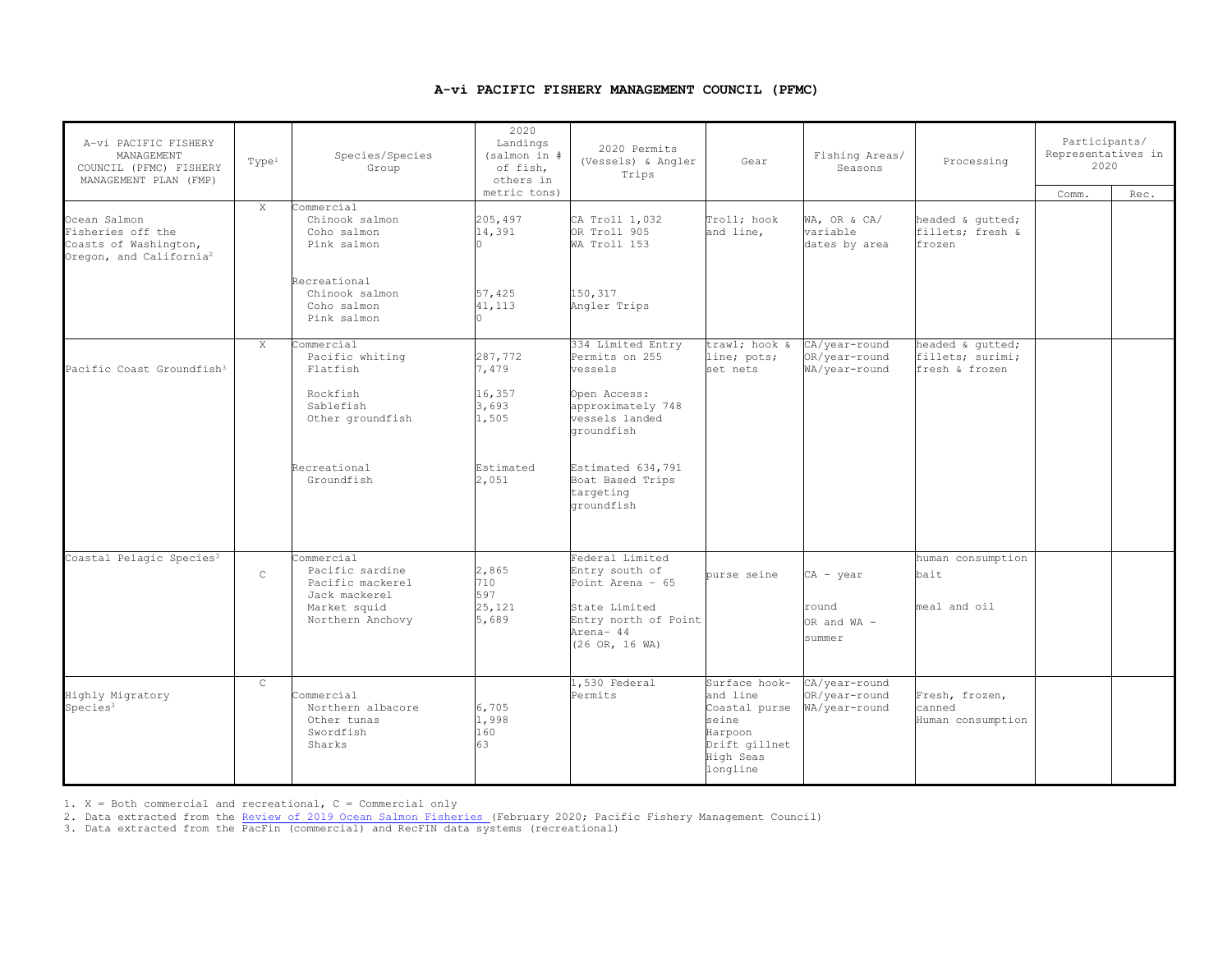| A-vii NORTH PACIFIC<br>FISHERY MANAGEMENT<br>COUNCIL (NPFMC)              | Type          | Species/Species Group                                                                                                     | Tonnage (metric<br>$tons)$ <sup>1</sup>   | Fishermen & Crew <sup>2</sup>                                 | Gear                | Fishing Areas and<br>Seasons                                                                                                             | Processing                                                      | Participants/<br>Representatives in<br>2020<br>Comm. | Rec.           |
|---------------------------------------------------------------------------|---------------|---------------------------------------------------------------------------------------------------------------------------|-------------------------------------------|---------------------------------------------------------------|---------------------|------------------------------------------------------------------------------------------------------------------------------------------|-----------------------------------------------------------------|------------------------------------------------------|----------------|
|                                                                           |               | Pollock                                                                                                                   | 107,471                                   | 1104 Federal                                                  |                     | trawl; pot; hookarea/time closures                                                                                                       | hand & machine                                                  | $\overline{4}$                                       |                |
| Groundfish of the Gulf<br>$\cap$ f                                        |               | Pacific cod<br>Flatfish<br>Rockfish<br>Sablefish                                                                          | 6,713<br>28,760<br>32,270<br>13,424       | Fishing permits                                               | & line; jiq         | adjusted in season                                                                                                                       | fillet;<br>headed/gutted;                                       |                                                      |                |
| Alaska                                                                    | $\mathcal{C}$ | Atka mackerel                                                                                                             | 608                                       | 1,124 LLP                                                     |                     |                                                                                                                                          | frozen; minced;                                                 |                                                      |                |
| (GOA)                                                                     |               | Misc. species                                                                                                             | 4,822                                     | permits                                                       |                     | LLP permits have                                                                                                                         | meal &                                                          |                                                      |                |
|                                                                           |               |                                                                                                                           |                                           |                                                               |                     | gear and area                                                                                                                            | $\circ i1$                                                      |                                                      |                |
|                                                                           |               |                                                                                                                           |                                           |                                                               |                     | endorsements                                                                                                                             |                                                                 |                                                      |                |
|                                                                           |               | Pollock                                                                                                                   | ., 370, 443                               | 554 Federal                                                   | trawl; pot;         | area/time closures                                                                                                                       | hand & machine                                                  | $\Delta$                                             |                |
| Groundfish of the                                                         |               | Pacific cod<br>Flatfish<br>Rockfish                                                                                       | 169,889<br>213,833<br>50,762              | fishing permits                                               | hook & line:<br>jiq | adjusted in season                                                                                                                       | fillet;<br>headed/qutted;                                       |                                                      |                |
| Bering<br>Sea and Aleutian<br>Islands (BSAI)                              | $\mathbb{C}$  | Sablefish<br>Atka mackerel<br>Misc. species                                                                               | 6,511<br>58,884<br>25,174                 | 506 LLP permits                                               |                     | LLP permits have                                                                                                                         | frozen: minced:<br>meal &                                       |                                                      |                |
|                                                                           |               |                                                                                                                           |                                           |                                                               |                     | gear and area<br>endorsements                                                                                                            | 0i1                                                             |                                                      |                |
| Commercial King and<br>Tanner Crab<br>Fisheries in the<br><b>BSAT</b>     | $\mathbb{C}$  | King Crab<br>Red king crab<br>Golden king crab<br>St. Matt.Blue King Crab<br>Tanner Crab<br>C. opilio (snow)<br>C. bairdi | 2,180<br>3,496<br>Closed<br>26,200<br>960 | 462 Ouota Share<br>holders for IFO<br>crab<br>347 LLP permits | Pot                 | Deferred to State:<br>generally November<br>and winter months:<br>LLP permits have<br>fishery<br>endorsements for<br>minor crab species. | cooked:<br>refrigerated;<br>frozen                              | 3                                                    |                |
| Salmon fisheries in<br>the EEZ off Alaska<br>and adjacent state<br>waters | $\mathcal{C}$ | Chinook salmon<br>Coho salmon<br>Pink salmon<br>Sockeye salmon<br>Chum salmon                                             | 883<br>2,000<br>73<br>283                 | 852 permits fished Troll <sup>3</sup>                         |                     | Deferred to State;<br>generally West area<br>is closed:<br>southeast area time<br>area limits.                                           | fresh; qutted &<br>gilled; glazed;<br>frozen; canned;<br>smoked |                                                      | $\overline{1}$ |
| Scallop Fishery off<br>Alaska                                             | $\mathbb{C}$  | Weathervane scallops<br>(No directed fisheries<br>occur for other scallop<br>species listed in the<br>FMP)                | 103                                       | 9 LLP permits                                                 | Dredges             | Deferred to State: Timehand shucked and<br>and area<br>openings are adjusted<br>in season                                                | frozen or iced                                                  |                                                      |                |

#### **A-vii NORTH PACIFIC FISHERY MANAGEMENT COUNCIL (NPFMC)**

In addition to these five FMPs, the NPFMC also is responsible for developing regulations governing Pacific halibut fisheries in and off of Alaska under authority of the Northern Pacific Halibut Act of 1982 (Halibut Act). These regulations, which are in addition to and not in conflict with regulations adopted by the International Pacific Halibut Commission, primarily allocate halibut fishing privileges among U.S. fishermen. Although the NPFMC develops halibut management regulations according to principles of the Magnuson-Stevens Act, no halibut FMP exists because the Magnuson-Stevens Act does not apply to management of the Pacific halibut fisheries. In 2020, the commercial fishing season for halibut in and off Alaska ran from March 14 through November 15. The total commercial catch of halibut und er the Individual Fishing Quota (IFQ) and Community Development Quota (CDQ) Programs through November 15, 2020 was 7,927 mt, net weight, about 92.5 percent of the avai lable quota. At that date, about 647 mt of Pacific halibut remained. For Pacific halibut, 2,293 persons held IFQ Quota Share as of December 2020.

1. 2019 salmon catch data are from the State of Alaska. These data represent only the southeast AK hand and power troll fisheries that are governed by the Salmon FMP and managed as one fishery, inside and outside State waters by the State of Alaska. The catch data for the BSAI crab fisheries are from the 2021 Final Crab Stock Assessment and Fisheries Evaluation report for Fishing Year 2020/2021 (July 1, 2020 through June 30, 2021), NMFS. Alaska scal lop fishery catch data for the 2020/2021 season (July 1, 2020 to February 2021) are from the State of Alaska. All other catch data are from the Alaska Region, NMFS, and reflect catch reports through December 31, 2020. NMFS catch data include retained and discarded catch amounts. Miscellaneous groundfish species include skates, sharks, octopus, and sculpin.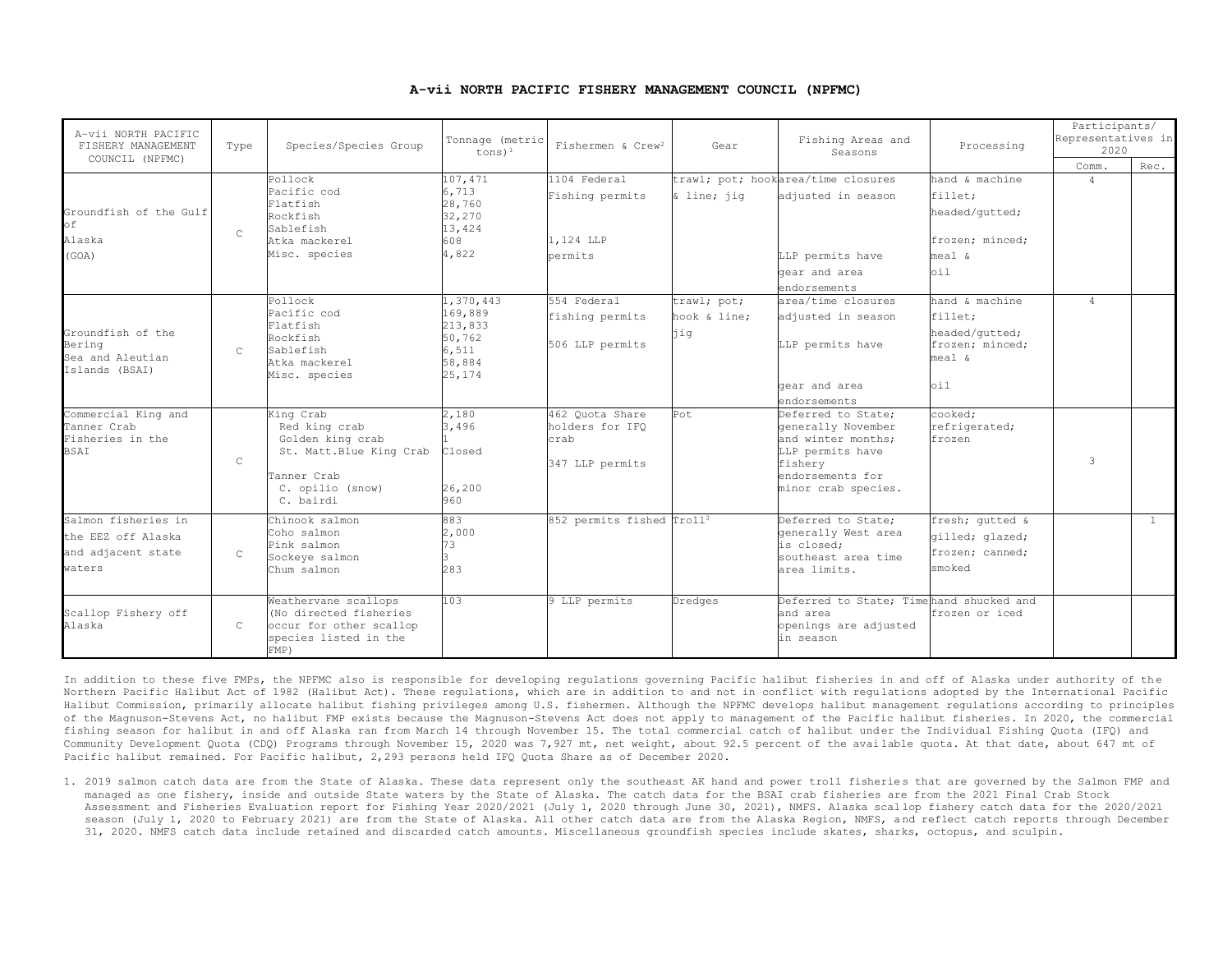#### **A-vii NPFMC (continued) from preceding page:**

2. Data represents persons or vessels permitted to harvest fish, not the number of individuals actually involved in the operation of vessels, catching and processing fish. The number of permits actually used to harvest fish is fewer than that indicated by the data. Participation in all FMP fisheries is governed by some form of limited access system. License Limitation Programs (LLP), initially effective in 2000, apply to all fisheries except crab fis heries brought under a new IFQ system in 2005, salmon which is governed by the State of Alaska limited entry system), demersal shelf rockfish in the Southeast Gulf of Alaska, IFQ sablefi sh, and IFQ and CDQ halibut fisheries. In 2005, a new IFO program replaced the LLP license requirement for most BSAI king and Tanner crab fisheries. A total of 495 distinct persons were initially issued one or more types of harvesting quota share for eight crab fisheries (managed as nine fisheries starting July 1, 2007); in the 2020/2021 crab year all IFQ crab was assigned to cooperatives; 117 distinct Hired Masters fished IFQ for 9 active permit holders (counting cooperatives, not members). Some LLP crab licenses were re-issued to authorize fishing not managed under the IFQ system. Of the approximate total 2,199 current LLP permits, most (1,852) authorized fishing for groundfish in the BSAI or GOA or both, and 347 still authorized fishing for BSAI crab species not under crab rationalization management; the remaining 9 were for scallop harvest.

Also, a total of 824 persons held QS to harvest sablefish as of December 2020, with fixed gear in the GOA and BSAI under the IFQ Program. The salmon permit data are from the State of Alaska and represent the number of individual permits fished in 2020.

- 3. Troll gear is the gear authorized to be used in the EEZ under the salmon FMP, however, other gear types such as gill nets and purse seines are authorized in other areas of the State to harvest salmon.
- 4. Columns not completed. In many cases, overlapping interests exist and expressly categorizing the specific degree of Council representation on a specific FMP cannot be conclusively determined.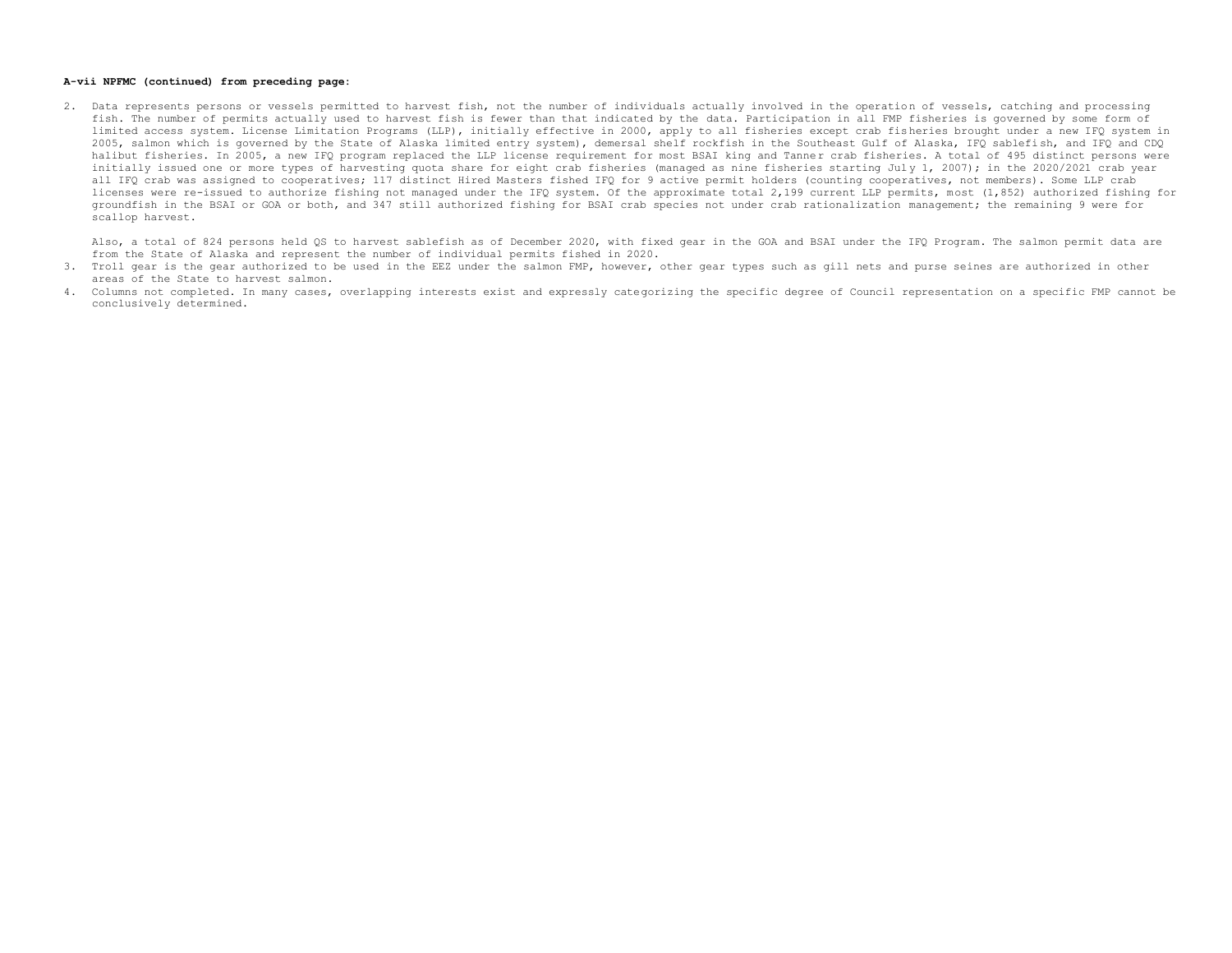**A-viii WESTERN PACIFIC FISHERY MANAGEMENT COUNCIL (WPFMC)**

| A-viii WESTERN<br>PACIFIC FISHERY<br>MANAGEMENT COUNCIL<br>(WPFMC) | Type | Species/Species Group                                                     | Landings (metric<br>tons) 2020 <sup>1</sup> | Vessels<br>(permits) $^2$                                | Gear                                                      | Fishing Areas/ Seasons                                                                                                                                                                                                                 | Processing                         | Participants/<br>Representatives in<br>2020<br>Comm. |              |
|--------------------------------------------------------------------|------|---------------------------------------------------------------------------|---------------------------------------------|----------------------------------------------------------|-----------------------------------------------------------|----------------------------------------------------------------------------------------------------------------------------------------------------------------------------------------------------------------------------------------|------------------------------------|------------------------------------------------------|--------------|
| Hawaiian<br>Archipelago<br>(including Midway<br>Atoll)             |      | Bottomfish and<br>Seamount Groundfish<br>Management Unit<br>Species (MUS) | 95 (C) 235 (R) 4                            | Est. 1,042 (C)<br>and $R$ ) <sup>3</sup>                 | handline, rod and<br>reel                                 | FEP Area/year-round, except:<br>a. Main Hawaiian Islands (MHI)<br>upon reaching annual catch<br>limit<br>b. Northwestern Hawaiian<br>Islands (NWHI) (closed)<br>c. Hancock Seamounts (closed<br>until pelagic armorhead is<br>rebuilt) | fresh fish<br>market               |                                                      | Rec.         |
|                                                                    | C/R  | Crustacean MUS<br>-Kona crab<br>-deep-water shrimp                        | $\overline{c}$<br>#                         | 12 Kona Crab<br>1 shrimp<br>Crustacean<br>Area 2 Permit) | traps<br>hand                                             | FEP Area/year-round, except:<br>a. NWHI (closed)<br>b. MHI: (closed $5/1 - 8/31$ )                                                                                                                                                     | flash frozen<br>and live<br>market | $\circ$                                              | $\circ$      |
|                                                                    |      | Precious coral MUS                                                        | #                                           | $\overline{1}$                                           | manned<br>submersible,<br>remote operated<br>vessel, hand | FEP Area/year-round, except<br>NWHI where fishery is closed.                                                                                                                                                                           | shaped /<br>polished               |                                                      |              |
|                                                                    |      | Bottomfish MUS                                                            | 7 (CNMI)<br>17 (Guam)                       | 14 (CNMI)<br>$0$ (Guam)                                  | reel                                                      | handline, rod and FEP Area/year-round                                                                                                                                                                                                  | fresh fish<br>market               |                                                      |              |
| Marianas<br>Archipelago (CNMI & C/R<br>Guam)                       |      |                                                                           | $0$ (Guam)                                  | $0$ (Guam)                                               | hand                                                      |                                                                                                                                                                                                                                        |                                    | $\circ$                                              | 3            |
|                                                                    |      |                                                                           |                                             |                                                          |                                                           |                                                                                                                                                                                                                                        |                                    |                                                      |              |
| American Samoa                                                     | C/R  | Bottomfish MUS                                                            | $\overline{4}$                              | No permits<br>required                                   | reel                                                      | FEP Area/year-round, except<br>handline, rod and for area closure within 12 nm<br>of Rose Atoll                                                                                                                                        | fresh fish<br>market               | $\mathbf{1}$                                         | $\mathbf{1}$ |